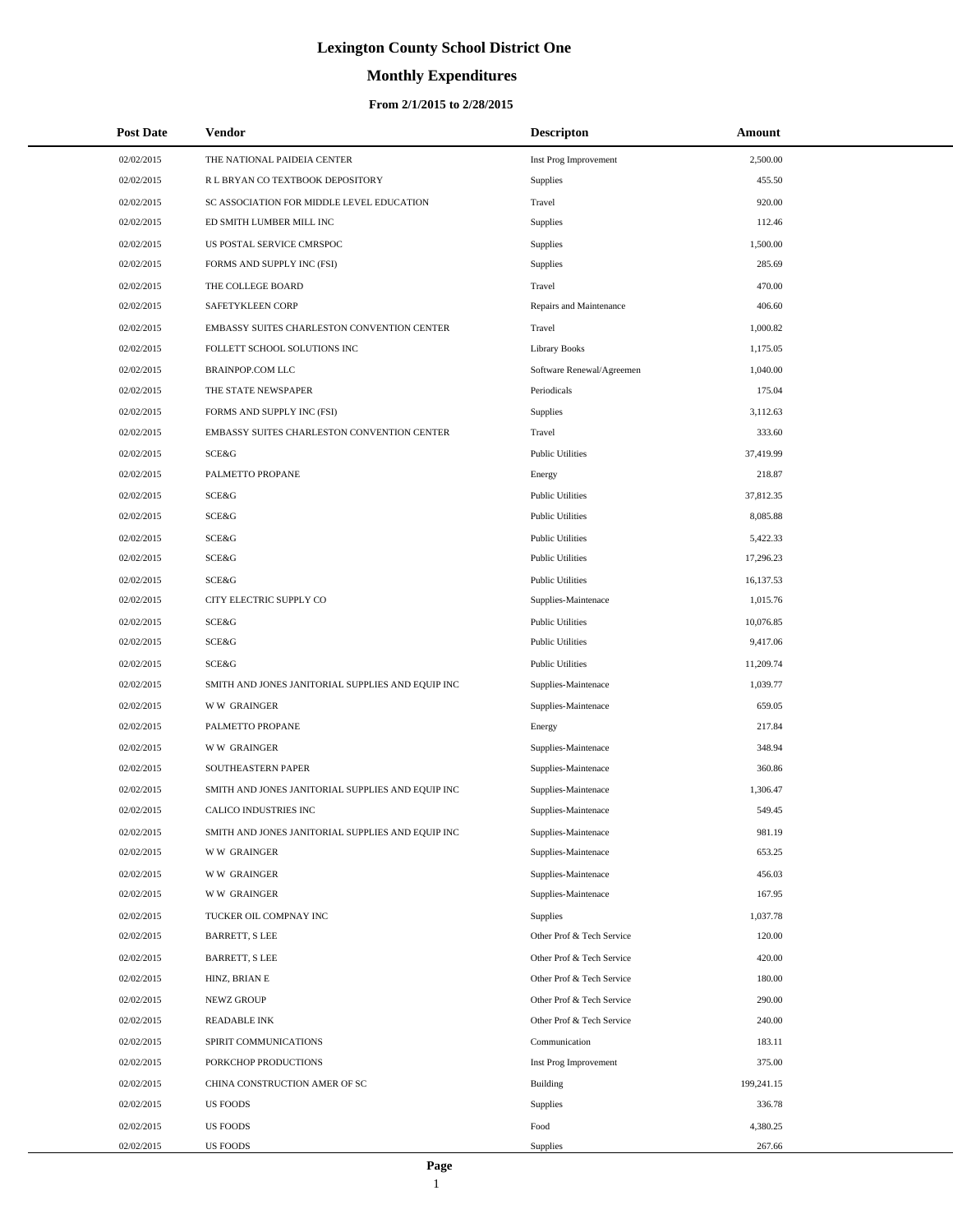# **Monthly Expenditures**

#### **From 2/1/2015 to 2/28/2015**

| <b>Post Date</b> | <b>Vendor</b>   | <b>Descripton</b>             | Amount   |
|------------------|-----------------|-------------------------------|----------|
| 02/02/2015       | <b>US FOODS</b> | Food                          | 1,378.50 |
| 02/02/2015       | <b>US FOODS</b> | Supplies                      | 530.25   |
| 02/02/2015       | US FOODS        | $\operatorname*{Food}$        | 3,677.77 |
| 02/02/2015       | <b>US FOODS</b> | Supplies                      | 234.25   |
| 02/02/2015       | <b>US FOODS</b> | Food                          | 1,084.77 |
| 02/02/2015       | <b>US FOODS</b> | Supplies                      | 284.55   |
| 02/02/2015       | <b>US FOODS</b> | Food                          | 2,862.48 |
| 02/02/2015       | <b>US FOODS</b> | Supplies                      | 733.14   |
| 02/02/2015       | <b>US FOODS</b> | Food                          | 4,402.26 |
| 02/02/2015       | <b>US FOODS</b> | Food                          | 695.88   |
| 02/02/2015       | US FOODS        | Supplies                      | 272.45   |
| 02/02/2015       | <b>US FOODS</b> | Food                          | 2,344.66 |
| 02/02/2015       | <b>US FOODS</b> | Supplies                      | 328.85   |
| 02/02/2015       | <b>US FOODS</b> | Food                          | 1,324.51 |
| 02/02/2015       | <b>US FOODS</b> | Supplies                      | 474.93   |
| 02/02/2015       | <b>US FOODS</b> | Food                          | 1,423.45 |
| 02/02/2015       | <b>US FOODS</b> | Supplies                      | 439.77   |
| 02/02/2015       | <b>US FOODS</b> | Food                          | 7,054.98 |
| 02/02/2015       | US FOODS        | Supplies                      | 405.70   |
| 02/02/2015       | <b>US FOODS</b> | Food                          | 1,404.47 |
| 02/02/2015       | <b>US FOODS</b> | Supplies                      | 344.58   |
| 02/02/2015       | <b>US FOODS</b> | Food                          | 2,416.19 |
| 02/02/2015       | <b>US FOODS</b> | Supplies                      | 691.53   |
| 02/02/2015       | <b>US FOODS</b> | Food                          | 1,662.18 |
| 02/02/2015       | <b>US FOODS</b> | Commodity Distribution Charge | $-2.12$  |
| 02/02/2015       | <b>US FOODS</b> | Supplies                      | 325.43   |
| 02/02/2015       | US FOODS        | Food                          | 539.74   |
| 02/02/2015       | <b>US FOODS</b> | Supplies                      | 248.54   |
| 02/02/2015       | <b>US FOODS</b> | Food                          | 1,352.50 |
| 02/02/2015       | <b>US FOODS</b> | Supplies                      | 354.24   |
| 02/02/2015       | US FOODS        | Food                          | 2,570.55 |
| 02/02/2015       | <b>US FOODS</b> | Supplies                      | 349.18   |
| 02/02/2015       | <b>US FOODS</b> | Food                          | 1,161.46 |
| 02/02/2015       | <b>US FOODS</b> | Supplies                      | 289.02   |
| 02/02/2015       | <b>US FOODS</b> | Food                          | 2,989.09 |
| 02/02/2015       | US FOODS        | Supplies                      | 629.58   |
| 02/02/2015       | US FOODS        | Food                          | 1,647.35 |
| 02/02/2015       | US FOODS        | Supplies                      | 541.62   |
| 02/02/2015       | US FOODS        | Food                          | 2,478.99 |
| 02/02/2015       | <b>US FOODS</b> | Supplies                      | 318.58   |
| 02/02/2015       | US FOODS        | Food                          | 683.81   |
| 02/02/2015       | <b>US FOODS</b> | Supplies                      | 171.34   |
| 02/02/2015       | <b>US FOODS</b> | Food                          | 624.39   |
| 02/02/2015       | <b>US FOODS</b> | Supplies                      | 377.35   |
| 02/02/2015       | US FOODS        | Food                          | 3,147.83 |
| 02/02/2015       | <b>US FOODS</b> | Supplies                      | 861.46   |
| 02/02/2015       | <b>US FOODS</b> | Food                          | 5,022.50 |
| 02/02/2015       | <b>US FOODS</b> | Supplies                      | 270.78   |

 $\overline{a}$  $\overline{\phantom{0}}$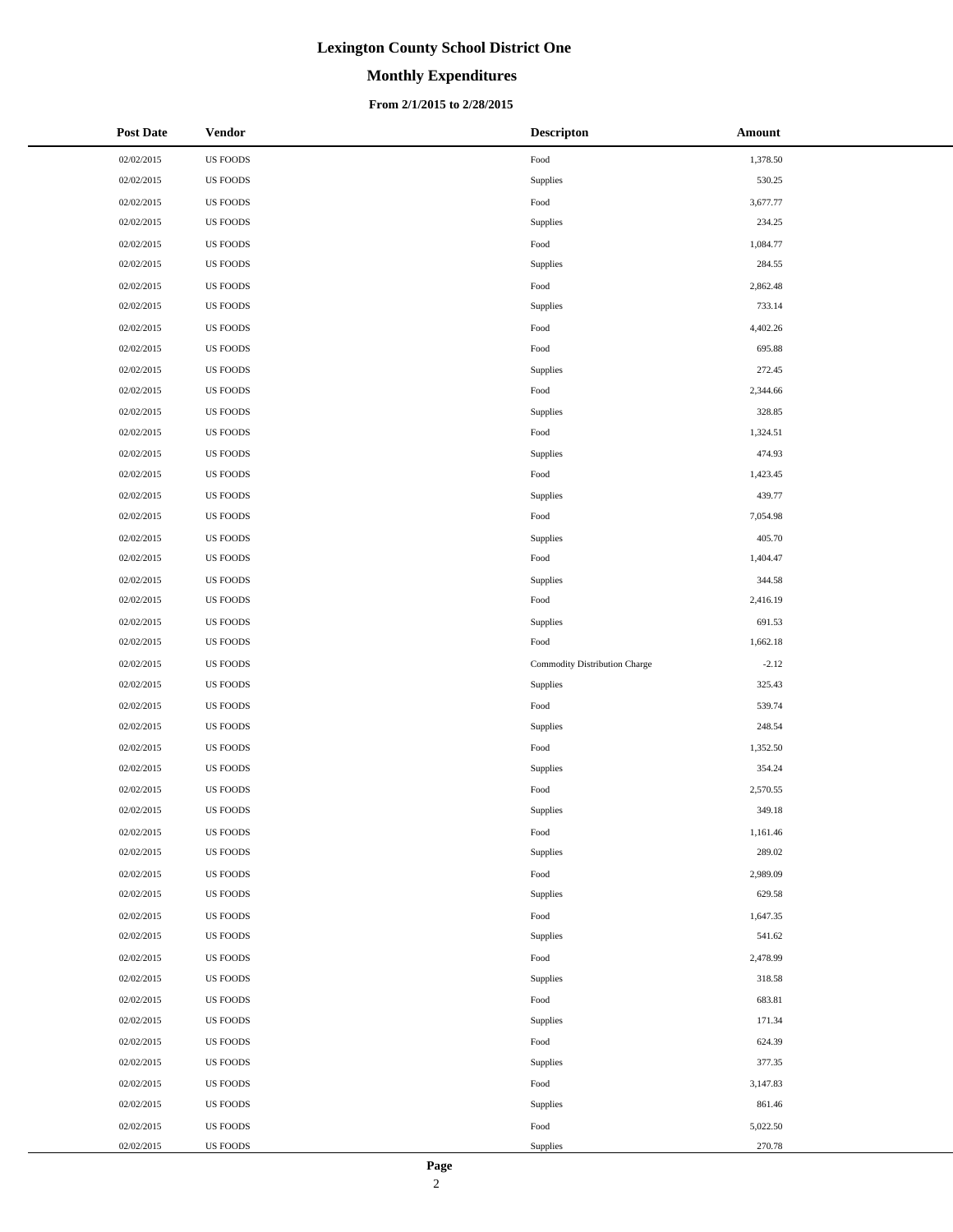# **Monthly Expenditures**

| <b>Post Date</b>         | <b>Vendor</b>                                                                                      | <b>Descripton</b>                              | Amount             |  |
|--------------------------|----------------------------------------------------------------------------------------------------|------------------------------------------------|--------------------|--|
| 02/02/2015               | <b>US FOODS</b>                                                                                    | Food                                           | 1,055.12           |  |
| 02/02/2015               | DIGITAL OFFICE SOLUTIONS INC                                                                       | Pupil Activity                                 | 2,684.24           |  |
| 02/02/2015               | <b>NASPINC</b>                                                                                     | Pupil Activity                                 | 1,291.00           |  |
| 02/02/2015               | STOKES, JAMES LEE                                                                                  | Pupil Activity                                 | 105.00             |  |
| 02/02/2015               | ROBINSON, LAMAZ                                                                                    | Pupil Activity                                 | 114.40             |  |
| 02/02/2015               | WHITMORE, MILTON                                                                                   | Pupil Activity                                 | 150.00             |  |
| 02/02/2015               | <b>BOYCE, JEROME REEVES</b>                                                                        | Pupil Activity                                 | 122.50             |  |
| 02/02/2015               | TRIANO, GUY                                                                                        | Pupil Activity                                 | 120.00             |  |
| 02/02/2015               | MASON, J ALLEN                                                                                     | Pupil Activity                                 | 103.60             |  |
| 02/02/2015               | POOLE, JOSEPH AARON                                                                                | Pupil Activity                                 | 105.00             |  |
| 02/02/2015               | POOLE, JOSEPH AARON                                                                                | Pupil Activity                                 | 105.00             |  |
| 02/02/2015               | BURTT, ANDREA MEAGAN                                                                               | Pupil Activity                                 | 150.00             |  |
| 02/02/2015               | MCCOLLUM, CHRIS                                                                                    | Pupil Activity                                 | 187.25             |  |
| 02/03/2015               | US INK AND TONER INC                                                                               | Supplies                                       | 251.46             |  |
| 02/03/2015               | US INK AND TONER INC                                                                               | Supplies                                       | 417.64             |  |
| 02/03/2015               | FORMS AND SUPPLY INC (FSI)                                                                         | <b>Supplies</b>                                | 1,714.14           |  |
| 02/03/2015               | TRIUNE MARKETING CO                                                                                | Supplies                                       | 631.30             |  |
| 02/03/2015               | SHI (SOFTWARE HOUSE INTN'L)                                                                        | <b>Technology Supplies</b>                     | 1,227.83           |  |
| 02/03/2015               | SCHOOL SPECIALTY INC                                                                               | Supplies                                       | 539.01             |  |
| 02/03/2015               | US INK AND TONER INC                                                                               | <b>Supplies</b>                                | 686.60             |  |
| 02/03/2015               | US INK AND TONER INC                                                                               | Supplies                                       | 602.56             |  |
| 02/03/2015               | TRIUNE MARKETING CO                                                                                | Supplies                                       | 318.33             |  |
| 02/03/2015               | SCHOOL SPECIALTY INC                                                                               | Supplies                                       | 239.32             |  |
| 02/03/2015               | LEXINGTON COUNTY SCHOOL DIST 1                                                                     | Pupil Transportation                           | 312.48             |  |
| 02/03/2015               | <b>OSS LLC</b>                                                                                     | Supplies                                       | 3,638.00           |  |
| 02/03/2015               | LCJMWANDSC (LEX CTY JOINT WATER AND SEWER COMMI                                                    | <b>Public Utilities</b>                        | 121.36             |  |
| 02/03/2015               | LCJMWANDSC (LEX CTY JOINT WATER AND SEWER COMMI                                                    | <b>Public Utilities</b>                        | 2,011.84           |  |
| 02/03/2015               | SMITH AND JONES JANITORIAL SUPPLIES AND EQUIP INC                                                  | Supplies-Maintenace                            | 435.91             |  |
| 02/03/2015               | SOUTHEASTERN PAPER                                                                                 | Supplies-Maintenace                            | 736.87             |  |
| 02/03/2015               | LCJMWANDSC (LEX CTY JOINT WATER AND SEWER COMMI                                                    | <b>Public Utilities</b>                        | 943.12             |  |
| 02/03/2015               | LCJMWANDSC (LEX CTY JOINT WATER AND SEWER COMMI                                                    | <b>Public Utilities</b>                        | 875.08             |  |
| 02/03/2015               | PALMETTO PLAYGROUNDS LLC                                                                           | Supplies-Maintenace                            | 160.50             |  |
| 02/03/2015<br>02/03/2015 | LCJMWANDSC (LEX CTY JOINT WATER AND SEWER COMMI<br>LCJMWANDSC (LEX CTY JOINT WATER AND SEWER COMMI | <b>Public Utilities</b>                        | 1,195.68           |  |
|                          |                                                                                                    | <b>Public Utilities</b>                        | 1,160.23           |  |
| 02/03/2015<br>02/03/2015 | PALMETTO PLAYGROUNDS LLC<br>LCJMWANDSC (LEX CTY JOINT WATER AND SEWER COMMI                        | Supplies-Maintenace<br><b>Public Utilities</b> | 160.50<br>6,620.91 |  |
| 02/03/2015               | DADE PAPER AND BAG CO                                                                              |                                                | 1,504.85           |  |
| 02/03/2015               | <b>WW GRAINGER</b>                                                                                 | Supplies-Maintenace<br>Supplies-Maintenace     | 526.94             |  |
| 02/03/2015               | LCJMWANDSC (LEX CTY JOINT WATER AND SEWER COMMI                                                    | <b>Public Utilities</b>                        | 440.02             |  |
| 02/03/2015               | LCJMWANDSC (LEX CTY JOINT WATER AND SEWER COMMI                                                    | <b>Public Utilities</b>                        | 401.95             |  |
| 02/03/2015               | SMITH AND JONES JANITORIAL SUPPLIES AND EQUIP INC                                                  | Supplies-Maintenace                            | 140.73             |  |
| 02/03/2015               | LCJMWANDSC (LEX CTY JOINT WATER AND SEWER COMMI                                                    | <b>Public Utilities</b>                        | 464.47             |  |
| 02/03/2015               | LCJMWANDSC (LEX CTY JOINT WATER AND SEWER COMMI                                                    | <b>Public Utilities</b>                        | 474.89             |  |
| 02/03/2015               | LCJMWANDSC (LEX CTY JOINT WATER AND SEWER COMMI                                                    | <b>Public Utilities</b>                        | 1,015.67           |  |
| 02/03/2015               | LCJMWANDSC (LEX CTY JOINT WATER AND SEWER COMMI                                                    | <b>Public Utilities</b>                        | 1,249.23           |  |
| 02/03/2015               | LCJMWANDSC (LEX CTY JOINT WATER AND SEWER COMMI                                                    | <b>Public Utilities</b>                        | 678.68             |  |
| 02/03/2015               | LCJMWANDSC (LEX CTY JOINT WATER AND SEWER COMMI                                                    | <b>Public Utilities</b>                        | 506.38             |  |
| 02/03/2015               | CALICO INDUSTRIES INC                                                                              | Supplies-Maintenace                            | 824.17             |  |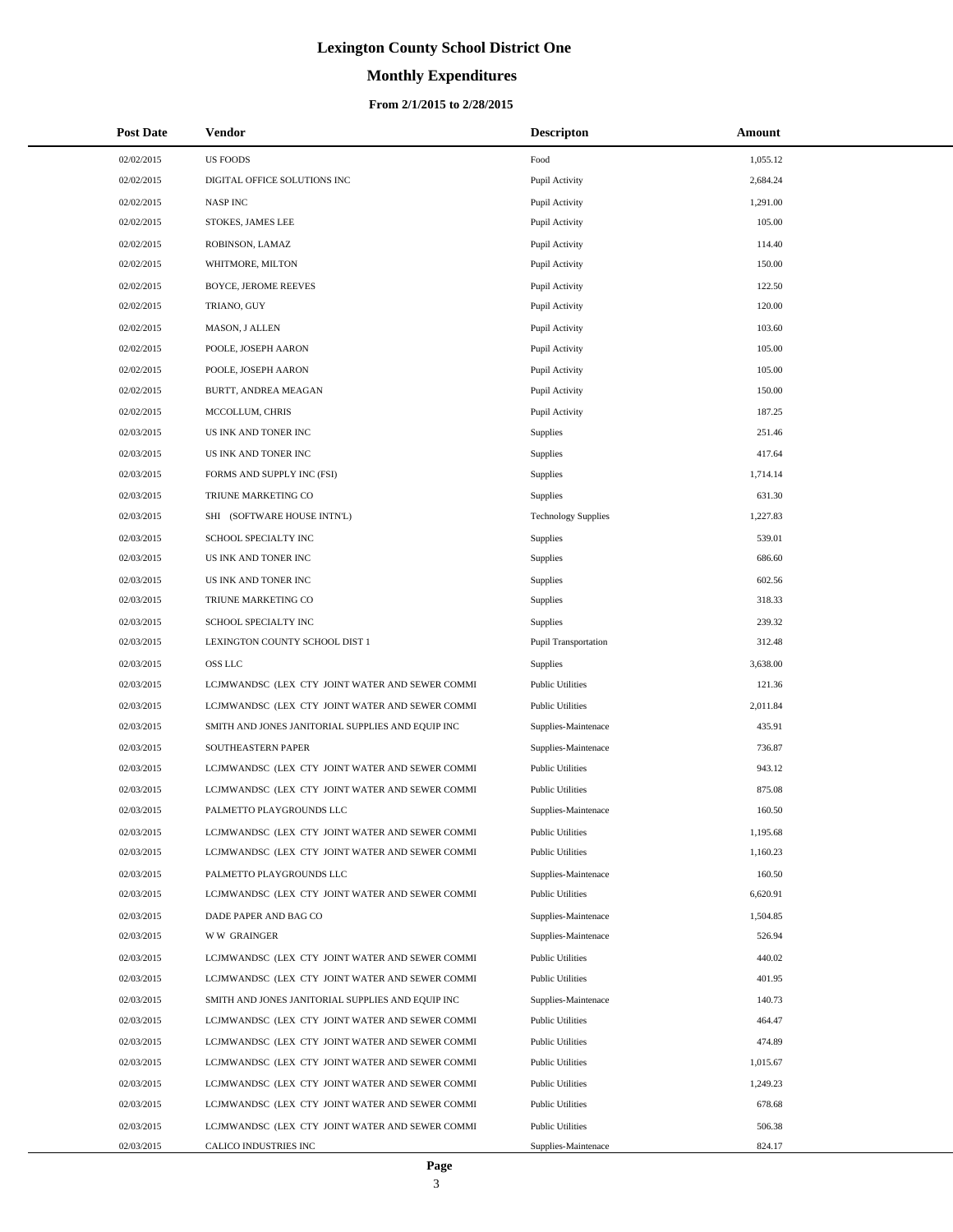# **Monthly Expenditures**

| <b>Post Date</b> | Vendor                                             | <b>Descripton</b>           | Amount     |  |
|------------------|----------------------------------------------------|-----------------------------|------------|--|
| 02/03/2015       | SMITH AND JONES JANITORIAL SUPPLIES AND EQUIP INC  | Supplies-Maintenace         | 149.80     |  |
| 02/03/2015       | LCJMWANDSC (LEX CTY JOINT WATER AND SEWER COMMI    | <b>Public Utilities</b>     | 215.00     |  |
| 02/03/2015       | LCJMWANDSC (LEX CTY JOINT WATER AND SEWER COMMI    | <b>Public Utilities</b>     | 1,101.92   |  |
| 02/03/2015       | SMITH AND JONES JANITORIAL SUPPLIES AND EQUIP INC  | Supplies-Maintenace         | 335.98     |  |
| 02/03/2015       | HOWARD, KEVIN BRIAN                                | Other Prof & Tech Service   | 120.00     |  |
| 02/03/2015       | KIRKHAM, PERRY BRYAN                               | Other Prof & Tech Service   | 120.00     |  |
| 02/03/2015       | MCMANUS, JOHN-PATRICK A.                           | Other Prof & Tech Service   | 180.00     |  |
| 02/03/2015       | SMITH, BRIAN                                       | Other Prof & Tech Service   | 135.00     |  |
| 02/03/2015       | CREATING MEMORIES PHOTOGRAPHY                      | Other Prof & Tech Service   | 210.00     |  |
| 02/03/2015       | US DEPARTMENT OF HOMELAND SECURITY                 | Other Prof & Tech Service   | 2,050.00   |  |
| 02/03/2015       | COMPUTER TREE PROFESSIONAL TRAINING                | Travel                      | 450.00     |  |
| 02/03/2015       | HOUGHTON MIFFLIN                                   | Other Prof & Tech Service   | 4,800.00   |  |
| 02/03/2015       | <b>APPLE INC</b>                                   | <b>Technology Supplies</b>  | 1,195.00   |  |
| 02/03/2015       | OEM OPTIC                                          | <b>Technology Supplies</b>  | 248.24     |  |
| 02/03/2015       | AMERICAS MOISTURIZING LOTION DIST                  | Supplies                    | 530.76     |  |
| 02/03/2015       | POCKET NURSE                                       | <b>Supplies</b>             | 132.15     |  |
| 02/03/2015       | CAROLINA BIOLOGICAL SUPPLY CO                      | <b>Supplies</b>             | 199.94     |  |
| 02/03/2015       | EMBASSY SUITES CHARLESTON CONVENTION CENTER        | Travel                      | 1,000.80   |  |
| 02/03/2015       | ETHERIDGE ELECTRICAL CONTRACTORS INC               | Building                    | 65,247.16  |  |
| 02/03/2015       | F&D ELECTRICAL CONTRACTORS INC                     | <b>Building</b>             | 109,792.49 |  |
| 02/03/2015       | PINE PRESS OF LEXINGTON INC                        | Printing and Binding        | 588.19     |  |
| 02/03/2015       | US FOODS CULINARY EQUIP/SUPPLY                     | Supplies                    | 441.80     |  |
| 02/03/2015       | RUFUS ORNDUFF REF INC                              | Repairs and Maintenance     | 103.13     |  |
| 02/03/2015       | US FOODS CULINARY EQUIP/SUPPLY                     | Supplies                    | 181.89     |  |
| 02/03/2015       | RUFUS ORNDUFF REF INC                              | Repairs and Maintenance     | 642.70     |  |
| 02/03/2015       | RUFUS ORNDUFF REF INC                              | Repairs and Maintenance     | 220.03     |  |
| 02/03/2015       | RUFUS ORNDUFF REF INC                              | Repairs and Maintenance     | 222.21     |  |
| 02/03/2015       | RUFUS ORNDUFF REF INC                              | Repairs and Maintenance     | 348.11     |  |
| 02/03/2015       | TRIUNE MARKETING CO                                | Pupil Activity              | 339.73     |  |
| 02/03/2015       | TODD AND MOORE                                     | Pupil Activity              | 820.67     |  |
| 02/03/2015       | KNOCKOUT SPORTSWEAR                                | Pupil Activity              | 660.00     |  |
| 02/03/2015       | THREADS EMBROIDERY LLC                             | Pupil Activity              | 909.50     |  |
| 02/04/2015       | SC DEPARTMENT OF JUVENILE JUSTICE (FISCAL AFFAIRS) | Tuition-LEA                 | 328.28     |  |
| 02/04/2015       | WANDO HIGH SCHOOL                                  | <b>Pupil Transportation</b> | 400.00     |  |
| 02/04/2015       | SCHOOL SPECIALTY INC                               | Supplies                    | 160.47     |  |
| 02/04/2015       | PRESENTATION SYSTEMS SOUTH INC                     | Supplies                    | 684.80     |  |
| 02/04/2015       | CAPITOL PRINTER REPAIR                             | Repairs and Maintenance     | 334.80     |  |
| 02/04/2015       | <b>SC DECA</b>                                     | Travel                      | 255.00     |  |
| 02/04/2015       | SC DEPARTMENT OF JUVENILE JUSTICE (FISCAL AFFAIRS) | Tuition-LEA                 | 121.17     |  |
| 02/04/2015       | PURCHASED SERVICE                                  | Supplies                    | 237.26     |  |
| 02/04/2015       | POSTMASTER 010                                     | Rentals                     | 520.00     |  |
| 02/04/2015       | SUNGARD PUBLIC SECTOR INC                          | <b>Technology Supplies</b>  | 187.50     |  |
| 02/04/2015       | TOWN OF LEXINGTON                                  | <b>Public Utilities</b>     | 207.89     |  |
| 02/04/2015       | COMPASS GROUP USA INC DBA CANTEEN REFRESHMENT SERV | Supplies-Maintenace         | 114.49     |  |
| 02/04/2015       | SMITH AND JONES JANITORIAL SUPPLIES AND EQUIP INC  | Supplies-Maintenace         | 113.42     |  |
| 02/04/2015       | HAVIRD OIL CO                                      | Energy                      | 256.52     |  |
| 02/04/2015       | TOWN OF LEXINGTON                                  | <b>Public Utilities</b>     | 2,186.74   |  |
| 02/04/2015       | GATEWAY SUPPLY CO INC                              | Supplies-Maintenace         | 199.68     |  |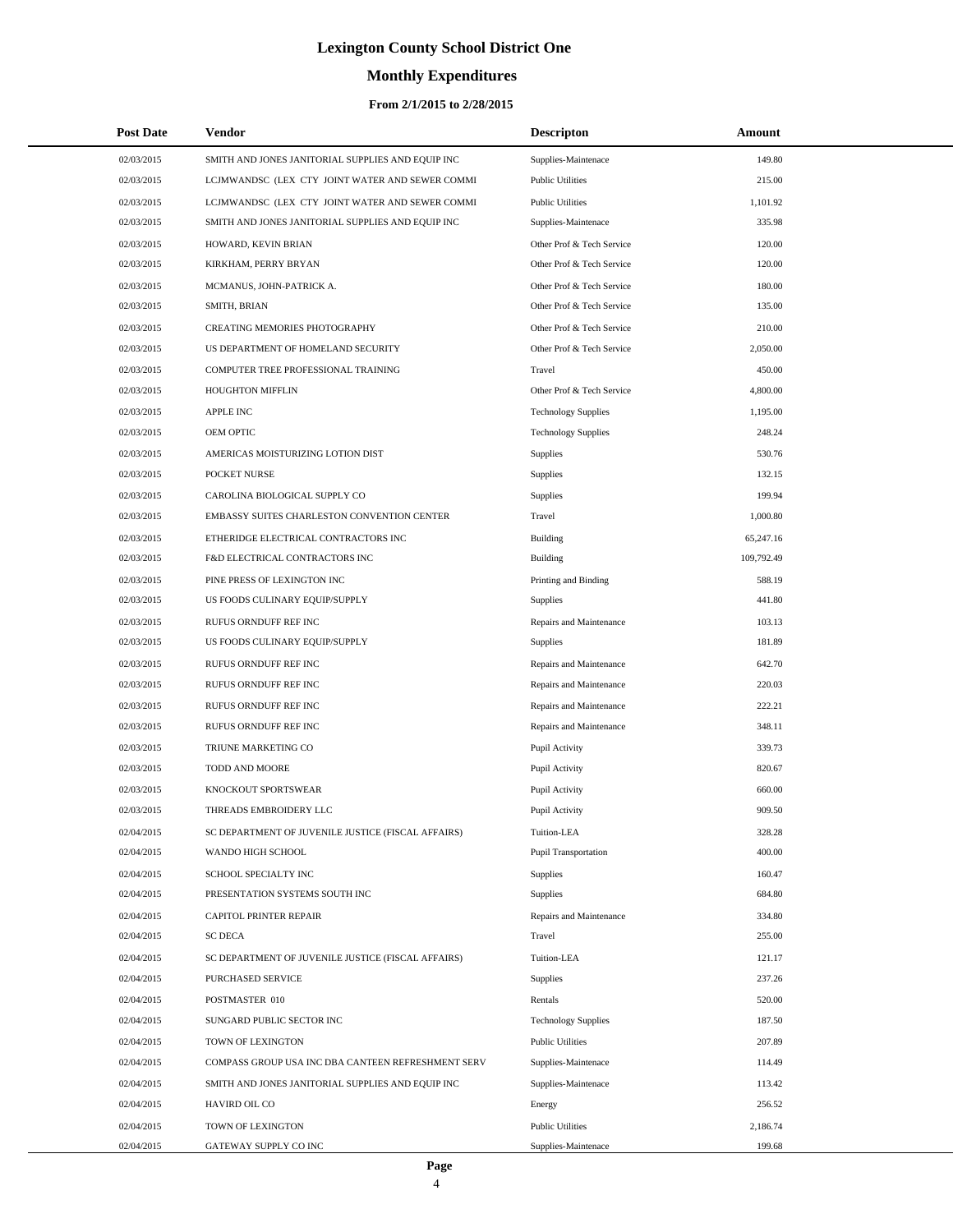# **Monthly Expenditures**

| <b>Post Date</b> | Vendor                                             | <b>Descripton</b>           | Amount   |
|------------------|----------------------------------------------------|-----------------------------|----------|
| 02/04/2015       | <b>WW GRAINGER</b>                                 | Supplies-Maintenace         | 180.36   |
| 02/04/2015       | TOWN OF LEXINGTON                                  | <b>Public Utilities</b>     | 992.00   |
| 02/04/2015       | ACE GLASS CO INC                                   | Repairs and Maintenance     | 125.00   |
| 02/04/2015       | A Z LAWN MOWER PARTS                               | Supplies-Maintenace         | 202.23   |
| 02/04/2015       | A Z LAWN MOWER PARTS                               | Supplies-Maintenace         | 202.23   |
| 02/04/2015       | SMITH AND JONES JANITORIAL SUPPLIES AND EQUIP INC  | Supplies-Maintenace         | 113.42   |
| 02/04/2015       | <b>STUPPY INC</b>                                  | Supplies-Maintenace         | 1,498.00 |
| 02/04/2015       | <b>BARNES PROPANE</b>                              | Energy                      | 246.46   |
| 02/04/2015       | TOWN OF LEXINGTON                                  | <b>Public Utilities</b>     | 195.78   |
| 02/04/2015       | TOWN OF LEXINGTON                                  | <b>Public Utilities</b>     | 773.04   |
| 02/04/2015       | CAROLINA WATER SERVICE INC                         | <b>Public Utilities</b>     | 2,473.30 |
| 02/04/2015       | ATLAS OUTDOORS LLC                                 | Supplies-Maintenace         | 748.79   |
| 02/04/2015       | CITY OF WEST COLUMBIA WATER COLLECTION DIVISION    | <b>Public Utilities</b>     | 920.50   |
| 02/04/2015       | TOWN OF LEXINGTON                                  | <b>Public Utilities</b>     | 661.40   |
| 02/04/2015       | GATEWAY SUPPLY CO INC                              | Supplies-Maintenace         | 114.85   |
| 02/04/2015       | <b>GENESIS II</b>                                  | Supplies-Maintenace         | 185.11   |
| 02/04/2015       | TOWN OF LEXINGTON                                  | <b>Public Utilities</b>     | 372.57   |
| 02/04/2015       | A Z LAWN MOWER PARTS                               | Supplies-Maintenace         | 202.23   |
| 02/04/2015       | THE DRAFTS CORPORATION                             | Supplies-Maintenace         | 420.51   |
| 02/04/2015       | GATEWAY SUPPLY CO INC                              | Supplies-Maintenace         | 205.98   |
| 02/04/2015       | TOWN OF LEXINGTON                                  | <b>Public Utilities</b>     | 306.51   |
| 02/04/2015       | TOWN OF LEXINGTON                                  | <b>Public Utilities</b>     | 307.35   |
| 02/04/2015       | TOWN OF LEXINGTON                                  | <b>Public Utilities</b>     | 288.72   |
| 02/04/2015       | TOWN OF LEXINGTON                                  | <b>Public Utilities</b>     | 310.75   |
| 02/04/2015       | TOWN OF LEXINGTON                                  | <b>Public Utilities</b>     | 2,421.87 |
| 02/04/2015       | TOWN OF LEXINGTON                                  | <b>Public Utilities</b>     | 1,888.42 |
| 02/04/2015       | TOWN OF LEXINGTON                                  | <b>Public Utilities</b>     | 3,933.57 |
| 02/04/2015       | <b>BATCHLER, NICHOLE</b>                           | <b>Pupil Transportation</b> | 196.65   |
| 02/04/2015       | COLE, SUSAN                                        | <b>Pupil Transportation</b> | 533.60   |
| 02/04/2015       | DOOLEY, DEBORAH                                    | Pupil Transportation        | 110.40   |
| 02/04/2015       | <b>GARDNER, BARBARA</b>                            | Pupil Transportation        | 341.55   |
| 02/04/2015       | KEMP, LISA                                         | Pupil Transportation        | 151.80   |
| 02/04/2015       | LEAPHART, IVELISS                                  | <b>Pupil Transportation</b> | 126.50   |
| 02/04/2015       | PURCHASED SERVICE                                  | <b>Pupil Transportation</b> | 345.00   |
| 02/04/2015       | PEARCE, TIM                                        | <b>Pupil Transportation</b> | 263.93   |
| 02/04/2015       | RAMSEY, JANIE                                      | <b>Pupil Transportation</b> | 234.60   |
| 02/04/2015       | SABBAGHA, THERESA                                  | <b>Pupil Transportation</b> | 625.60   |
| 02/04/2015       | SC DEPARTMENT OF EDUCATION OFFICE OF TRANSPORTATIO | <b>Pupil Transportation</b> | 6,757.58 |
| 02/04/2015       | SHAFFER, IMELDA                                    | <b>Pupil Transportation</b> | 966.00   |
| 02/04/2015       | PURCHASED SERVICE                                  | <b>Pupil Transportation</b> | 146.63   |
| 02/04/2015       | STUART, LESLEY                                     | <b>Pupil Transportation</b> | 293.25   |
| 02/04/2015       | PURCHASED SERVICE                                  | <b>Pupil Transportation</b> | 138.00   |
| 02/04/2015       | VAUGHN, DANA                                       | <b>Pupil Transportation</b> | 879.75   |
| 02/04/2015       | DERRICK'S SERVICE CENTER                           | <b>Supplies</b>             | 162.06   |
| 02/04/2015       | KIRKHAM, PERRY BRYAN                               | Other Prof & Tech Service   | 180.00   |
| 02/04/2015       | RICCIARDI, CHRISTOPHER                             | Other Prof & Tech Service   | 180.00   |
| 02/04/2015       | HATCHELL, JOHN G                                   | Other Prof & Tech Service   | 180.00   |
| 02/04/2015       | BLACK, CALEB JAMES                                 | Other Prof & Tech Service   | 180.00   |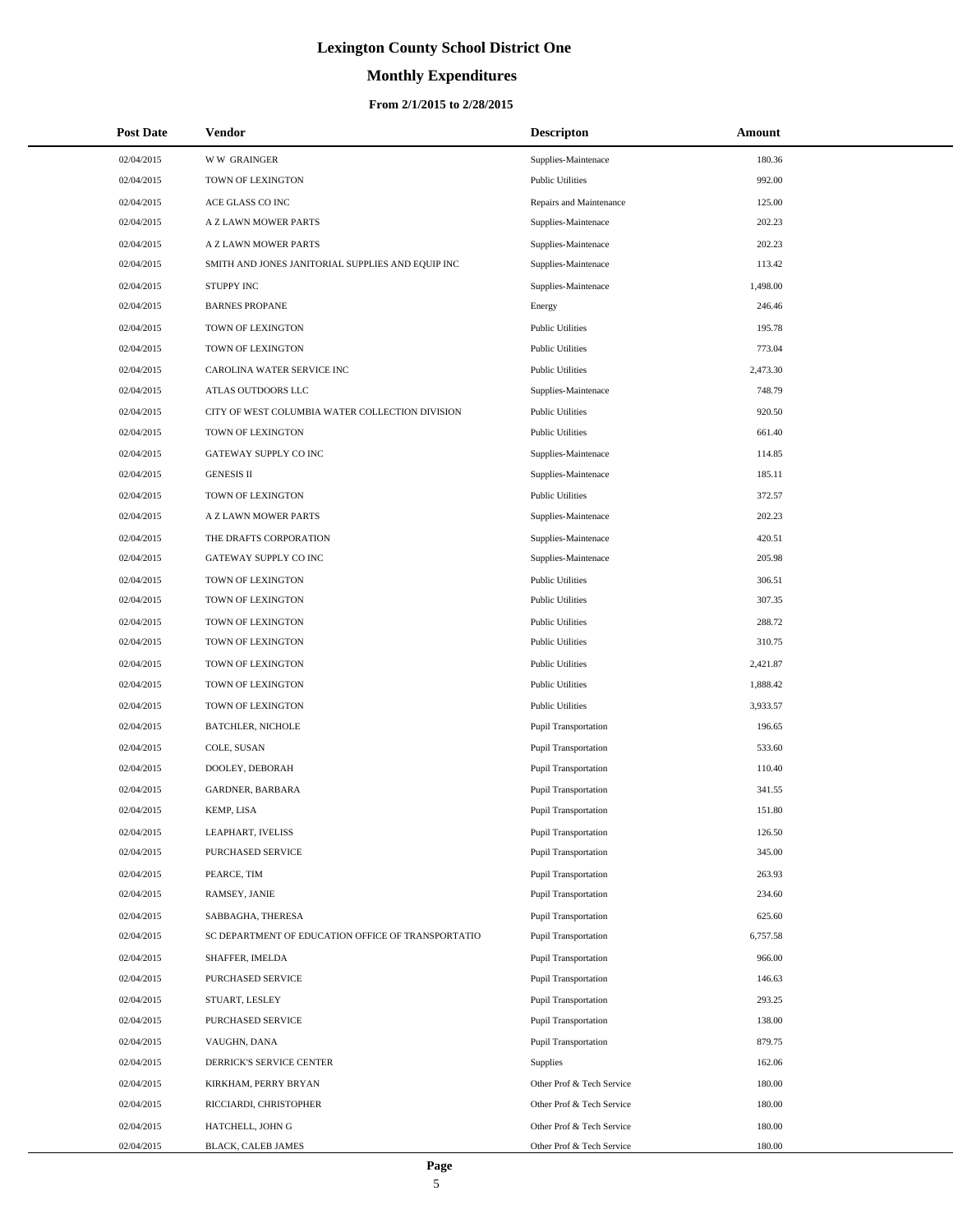# **Monthly Expenditures**

| <b>Post Date</b> | Vendor                                             | <b>Descripton</b>          | Amount    |
|------------------|----------------------------------------------------|----------------------------|-----------|
| 02/04/2015       | LEXINGTON COUNTY SCHOOL DIST 1 EDUCATIONAL FOUNDAT | Inst Prog Improvement      | 15,914.00 |
| 02/04/2015       | LEXINGTON COUNTY SCHOOL DIST 1 EDUCATIONAL FOUNDAT | Software Renewal/Agreemen  | 37,000.00 |
| 02/04/2015       | STATE AUTO PAINT CO                                | Supplies                   | 255.17    |
| 02/04/2015       | R L BRYAN CO TEXTBOOK DEPOSITORY                   | Supplies                   | 117.21    |
| 02/04/2015       | CAROLINA BIOLOGICAL SUPPLY CO                      | Supplies                   | 108.87    |
| 02/04/2015       | FREY SCIENTIFIC                                    | Supplies                   | $-11.99$  |
| 02/04/2015       | HANDWRITING WITHOUT TEARS BY JAN Z OLSEN OTR       | Supplies                   | 603.60    |
| 02/04/2015       | MOTOROLA SOLUTIONS                                 | <b>Technology Supplies</b> | 2,640.55  |
| 02/04/2015       | CAROLINA STORM WATER SERVICES                      | Improv Other Than Bldg     | 765.00    |
| 02/04/2015       | CAROLINA STORM WATER SERVICES                      | <b>Building</b>            | 340.00    |
| 02/04/2015       | DEW BUSINESS FORMS AND SYSTEMS INC                 | Printing and Binding       | 814.47    |
| 02/04/2015       | EARTHGRAINS BAKING COMPANIES INC                   | <b>Bread</b>               | 141.25    |
| 02/04/2015       | EARTHGRAINS BAKING COMPANIES INC                   | <b>Bread</b>               | 147.50    |
| 02/04/2015       | WHALEY FOODSERVICE REPAIRS                         | Supplies                   | 425.69    |
| 02/04/2015       | EARTHGRAINS BAKING COMPANIES INC                   | <b>Bread</b>               | 135.00    |
| 02/04/2015       | EARTHGRAINS BAKING COMPANIES INC                   | <b>Bread</b>               | 119.00    |
| 02/04/2015       | EARTHGRAINS BAKING COMPANIES INC                   | <b>Bread</b>               | 368.75    |
| 02/04/2015       | EARTHGRAINS BAKING COMPANIES INC                   | <b>Bread</b>               | 117.50    |
| 02/04/2015       | EARTHGRAINS BAKING COMPANIES INC                   | <b>Bread</b>               | 106.25    |
| 02/04/2015       | WHALEY FOODSERVICE REPAIRS                         | Supplies                   | 248.86    |
| 02/04/2015       | EARTHGRAINS BAKING COMPANIES INC                   | <b>Bread</b>               | 268.75    |
| 02/04/2015       | EARTHGRAINS BAKING COMPANIES INC                   | <b>Bread</b>               | 441.25    |
| 02/04/2015       | LEXINGTON HIGH SCHOOL                              | Pupil Activity             | 400.00    |
| 02/04/2015       | SC DEPARTMENT OF EDUCATION                         | Pupil Activity             | 259.34    |
| 02/04/2015       | SCHOOL SPECIALTY INC                               | Pupil Activity             | 106.98    |
| 02/04/2015       | T & T                                              | Pupil Activity             | 1,627.46  |
| 02/04/2015       | T & T                                              | Pupil Activity             | 419.44    |
| 02/04/2015       | <b>BARRETT, S LEE</b>                              | Pupil Activity             | 120.00    |
| 02/04/2015       | BUSBY, LENNY                                       | Pupil Activity             | 120.00    |
| 02/04/2015       | <b>GUNTER, JAIME L</b>                             | Pupil Activity             | 120.00    |
| 02/04/2015       | REED, JOHN                                         | Pupil Activity             | 240.00    |
| 02/04/2015       | RYAN, JOSHUA THOMAS                                | Pupil Activity             | 120.00    |
| 02/04/2015       | STOKES, JAMES LEE                                  | Pupil Activity             | 120.00    |
| 02/04/2015       | FALLS, DENNIS R                                    | Pupil Activity             | 103.60    |
| 02/04/2015       | HEFNER, ANTHONY DREW                               | Pupil Activity             | 114.40    |
| 02/04/2015       | HOWELL, MARVIN M                                   | Pupil Activity             | 120.70    |
| 02/04/2015       | JONES, TERRY D                                     | Pupil Activity             | 125.20    |
| 02/04/2015       | LIPSCOMB, BRYAN P                                  | Pupil Activity             | 125.20    |
| 02/04/2015       | WASHINGTON, JERRY                                  | Pupil Activity             | 125.20    |
| 02/04/2015       | FAUTH, DAVID J                                     | Pupil Activity             | 122.50    |
| 02/04/2015       | KELLY, EARNEST                                     | Pupil Activity             | 106.30    |
| 02/04/2015       | PICKENS, CHARLIE W                                 | Pupil Activity             | 106.30    |
| 02/04/2015       | TREASTER, BENJAMIN F                               | Pupil Activity             | 120.00    |
| 02/04/2015       | BADGER, ATHANIEL W                                 | Pupil Activity             | 104.50    |
| 02/04/2015       | FAUTH, DAVID J                                     | Pupil Activity             | 115.30    |
| 02/04/2015       | GUY, PATRICK                                       | Pupil Activity             | 110.80    |
| 02/04/2015       | POOLE, JOSEPH AARON                                | Pupil Activity             | 120.00    |
| 02/04/2015       | T AND T SPORTS                                     | Pupil Activity             | 791.80    |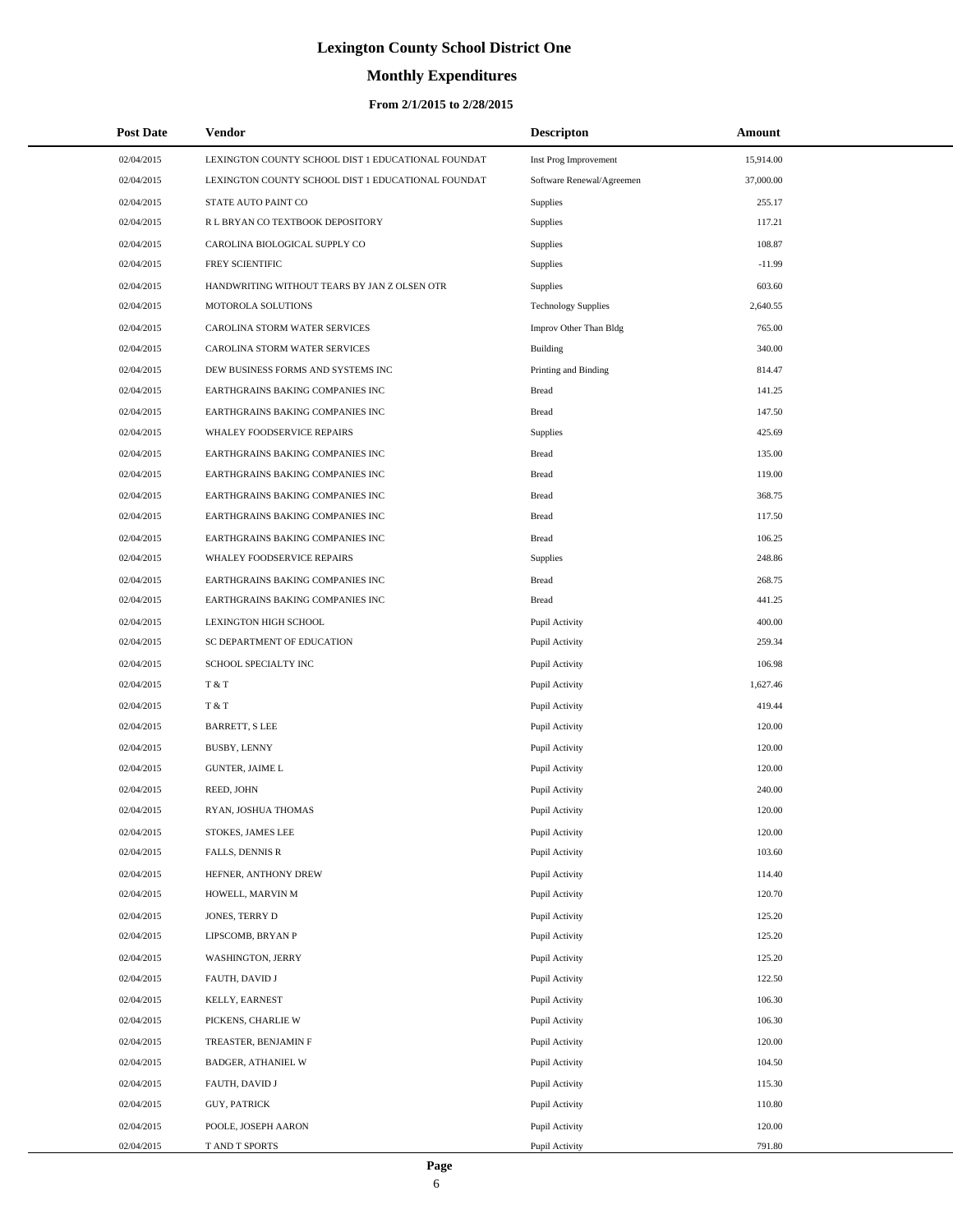# **Monthly Expenditures**

#### **From 2/1/2015 to 2/28/2015**

| <b>Post Date</b> | <b>Vendor</b>                 | <b>Descripton</b>   | Amount    |
|------------------|-------------------------------|---------------------|-----------|
| 02/04/2015       | MCGOVERN, JAMES J             | Pupil Activity      | 114.75    |
| 02/04/2015       | WHITMORE, MILTON              | Pupil Activity      | 114.75    |
| 02/04/2015       | <b>COMFORT SUITES</b>         | Pupil Activity      | 4,445.55  |
| 02/05/2015       | PURCHASED SERVICE             | Travel              | 250.41    |
| 02/05/2015       | DELL COMPUTERS                | <b>Supplies</b>     | 235.38    |
| 02/05/2015       | FORMS AND SUPPLY INC (FSI)    | <b>Supplies</b>     | 109.27    |
| 02/05/2015       | PURCHASED SERVICE             | Travel              | 535.18    |
| 02/05/2015       | PURCHASED SERVICE             | Travel              | 122.48    |
| 02/05/2015       | DEMCO INC                     | <b>Supplies</b>     | 655.32    |
| 02/05/2015       | FOLLETT SCHOOL SOLUTIONS INC  | Library Books       | 274.08    |
| 02/05/2015       | PURCHASED SERVICE             | Travel              | 258.42    |
| 02/05/2015       | PURCHASED SERVICE             | Travel              | 191.79    |
| 02/05/2015       | FORMS AND SUPPLY INC (FSI)    | <b>Supplies</b>     | 418.68    |
| 02/05/2015       | PURCHASED SERVICE             | Travel              | 145.49    |
| 02/05/2015       | PURCHASED SERVICE             | Travel              | 115.24    |
| 02/05/2015       | PURCHASED SERVICE             | Travel              | 332.20    |
| 02/05/2015       | PURCHASED SERVICE             | Travel              | 567.07    |
| 02/05/2015       | PURCHASED SERVICE             | Travel              | 567.07    |
| 02/05/2015       | PURCHASED SERVICE             | Travel              | 780.57    |
| 02/05/2015       | PURCHASED SERVICE             | Travel              | 693.61    |
| 02/05/2015       | PURCHASED SERVICE             | Travel              | 567.07    |
| 02/05/2015       | PURCHASED SERVICE             | Travel              | 567.07    |
| 02/05/2015       | PURCHASED SERVICE             | Travel              | 343.86    |
| 02/05/2015       | PURCHASED SERVICE             | Travel              | 224.19    |
| 02/05/2015       | PURCHASED SERVICE             | Travel              | 127.08    |
| 02/05/2015       | PURCHASED SERVICE             | Travel              | 101.20    |
| 02/05/2015       | PURCHASED SERVICE             | Travel              | 215.05    |
| 02/05/2015       | ABC SUPPLY CO                 | Supplies-Maintenace | 110.93    |
| 02/05/2015       | ABC SUPPLY CO                 | Supplies-Maintenace | 105.03    |
| 02/05/2015       | ABC SUPPLY CO                 | Supplies-Maintenace | 105.03    |
| 02/05/2015       | ABC SUPPLY CO                 | Supplies-Maintenace | 105.03    |
| 02/05/2015       | ABC SUPPLY CO                 | Supplies-Maintenace | 105.03    |
| 02/05/2015       | ABC SUPPLY CO                 | Supplies-Maintenace | 105.03    |
| 02/05/2015       | PURCHASED SERVICE             | Travel              | 252.00    |
| 02/05/2015       | DELL COMPUTERS                | Supplies            | 449.34    |
| 02/05/2015       | PURCHASED SERVICE             | Travel              | 257.64    |
| 02/05/2015       | SCHOOL SPECIALTY INC          | Supplies            | 113.13    |
| 02/05/2015       | CAROLINA BIOLOGICAL SUPPLY CO | <b>Supplies</b>     | 217.75    |
| 02/05/2015       | PURCHASED SERVICE             | Travel              | 177.68    |
| 02/05/2015       | PURCHASED SERVICE             | Travel              | 156.81    |
| 02/05/2015       | PURCHASED SERVICE             | Travel              | 127.50    |
| 02/05/2015       | PURCHASED SERVICE             | Travel              | 165.60    |
| 02/05/2015       | NUIDEA SCHOOL SUPPLY CO       | <b>Supplies</b>     | 31,919.17 |
| 02/05/2015       | PURCHASED SERVICE             | Travel              | 132.25    |
| 02/05/2015       | RICH PRODUCTS CORP            | Food                | 304.80    |
| 02/05/2015       | RICH PRODUCTS CORP            | Food                | 304.80    |
| 02/05/2015       | RICH PRODUCTS CORP            | Food                | 274.48    |
| 02/05/2015       | RICH PRODUCTS CORP            | Food                | 274.48    |

L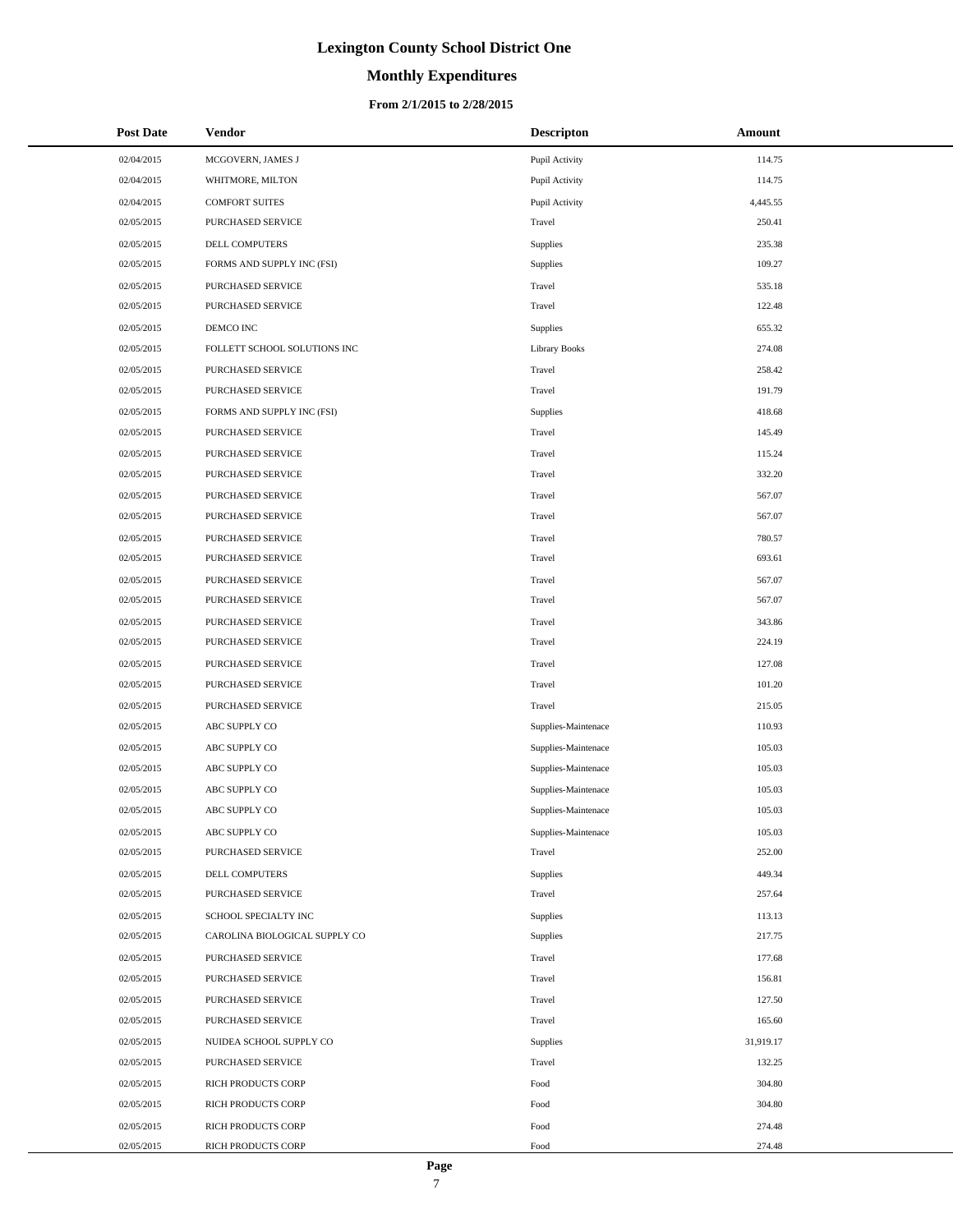# **Monthly Expenditures**

#### **From 2/1/2015 to 2/28/2015**

| <b>Post Date</b> | Vendor                                            | <b>Descripton</b>          | Amount   |
|------------------|---------------------------------------------------|----------------------------|----------|
| 02/05/2015       | RICH PRODUCTS CORP                                | Food                       | 102.40   |
| 02/05/2015       | RICH PRODUCTS CORP                                | Food                       | 304.80   |
| 02/05/2015       | RICH PRODUCTS CORP                                | Food                       | 223.68   |
| 02/05/2015       | RICH PRODUCTS CORP                                | Food                       | 151.60   |
| 02/05/2015       | RICH PRODUCTS CORP                                | Food                       | 121.28   |
| 02/05/2015       | RICH PRODUCTS CORP                                | Food                       | 274.48   |
| 02/05/2015       | RICH PRODUCTS CORP                                | Food                       | 102.40   |
| 02/05/2015       | RICH PRODUCTS CORP                                | Food                       | 121.28   |
| 02/05/2015       | RICH PRODUCTS CORP                                | Food                       | 244.16   |
| 02/05/2015       | <b>RICH PRODUCTS CORP</b>                         | Food                       | 223.68   |
| 02/05/2015       | RICH PRODUCTS CORP                                | Food                       | 121.28   |
| 02/05/2015       | RICH PRODUCTS CORP                                | Food                       | 121.28   |
| 02/05/2015       | WHALEY FOODSERVICE REPAIRS                        | Supplies                   | 232.46   |
| 02/05/2015       | <b>RICH PRODUCTS CORP</b>                         | Food                       | 121.28   |
| 02/05/2015       | RICH PRODUCTS CORP                                | Food                       | 254.00   |
| 02/05/2015       | RICH PRODUCTS CORP                                | Food                       | 121.28   |
| 02/05/2015       | RICH PRODUCTS CORP                                | Food                       | 304.80   |
| 02/05/2015       | <b>WHALEY FOODSERVICE REPAIRS</b>                 | Supplies                   | 425.69   |
| 02/05/2015       | <b>RICH PRODUCTS CORP</b>                         | Food                       | 254.00   |
| 02/05/2015       | WHALEY FOODSERVICE REPAIRS                        | Supplies                   | 337.05   |
| 02/05/2015       | RICH PRODUCTS CORP                                | Food                       | 284.32   |
| 02/05/2015       | RICH PRODUCTS CORP                                | Food                       | 121.28   |
| 02/05/2015       | FORMS AND SUPPLY INC (FSI)                        | Pupil Activity             | 143.17   |
| 02/05/2015       | CAROLINA TRAINING ASSOC                           | Pupil Activity             | 322.40   |
| 02/06/2015       | SCHOOL SPECIALTY INC                              | Supplies                   | 164.67   |
| 02/06/2015       | SCHOOL SPECIALTY INC                              | Supplies                   | 237.17   |
| 02/06/2015       | PINE PRESS OF LEXINGTON INC                       | Printing and Binding       | 440.11   |
| 02/06/2015       | DELL COMPUTERS                                    | Supplies                   | 748.95   |
| 02/06/2015       | CDWG ACCT 305089                                  | <b>Technology Supplies</b> | 163.55   |
| 02/06/2015       | <b>PURCHASED SERVICE</b>                          | Travel                     | 209.30   |
| 02/06/2015       | ATLANTA PRO AUDIO                                 | <b>Technology Supplies</b> | 458.00   |
| 02/06/2015       | <b>PURCHASED SERVICE</b>                          | Travel                     | 203.21   |
| 02/06/2015       | SC ASSOCIATION SUPERVISION AND CURRICULUM DEV     | Travel                     | 510.00   |
| 02/06/2015       | PURCHASED SERVICE                                 | Travel                     | 635.42   |
| 02/06/2015       | ROTARY CLUB OF LEXINGTON                          | Dues and Fees              | 320.00   |
| 02/06/2015       | PURCHASED SERVICE                                 | Travel                     | 123.05   |
| 02/06/2015       | PURCHASED SERVICE                                 | Travel                     | 135.30   |
| 02/06/2015       | <b>GRAYBAR ELECTRIC CO INC</b>                    | Supplies-Maintenace        | 147.11   |
| 02/06/2015       | GLASSCOCK COMPANY INC                             | Supplies-Maintenace        | 1,146.18 |
| 02/06/2015       | <b>GRAYBAR ELECTRIC CO INC</b>                    | Supplies-Maintenace        | 147.13   |
| 02/06/2015       | GRAYBAR ELECTRIC CO INC                           | Supplies-Maintenace        | 417.31   |
| 02/06/2015       | CITY OF CAYCE                                     | <b>Public Utilities</b>    | 4,237.55 |
| 02/06/2015       | CITY OF CAYCE                                     | <b>Public Utilities</b>    | 4,102.24 |
| 02/06/2015       | SMITH AND JONES JANITORIAL SUPPLIES AND EQUIP INC | Supplies-Maintenace        | 878.26   |
| 02/06/2015       | GRAYBAR ELECTRIC CO INC                           | Supplies-Maintenace        | 254.66   |
| 02/06/2015       | GRAYBAR ELECTRIC CO INC                           | Supplies-Maintenace        | 230.37   |
| 02/06/2015       | <b>GRAYBAR ELECTRIC CO INC</b>                    | Supplies-Maintenace        | 651.74   |
| 02/06/2015       | GRAYBAR ELECTRIC CO INC                           | Supplies-Maintenace        | 191.00   |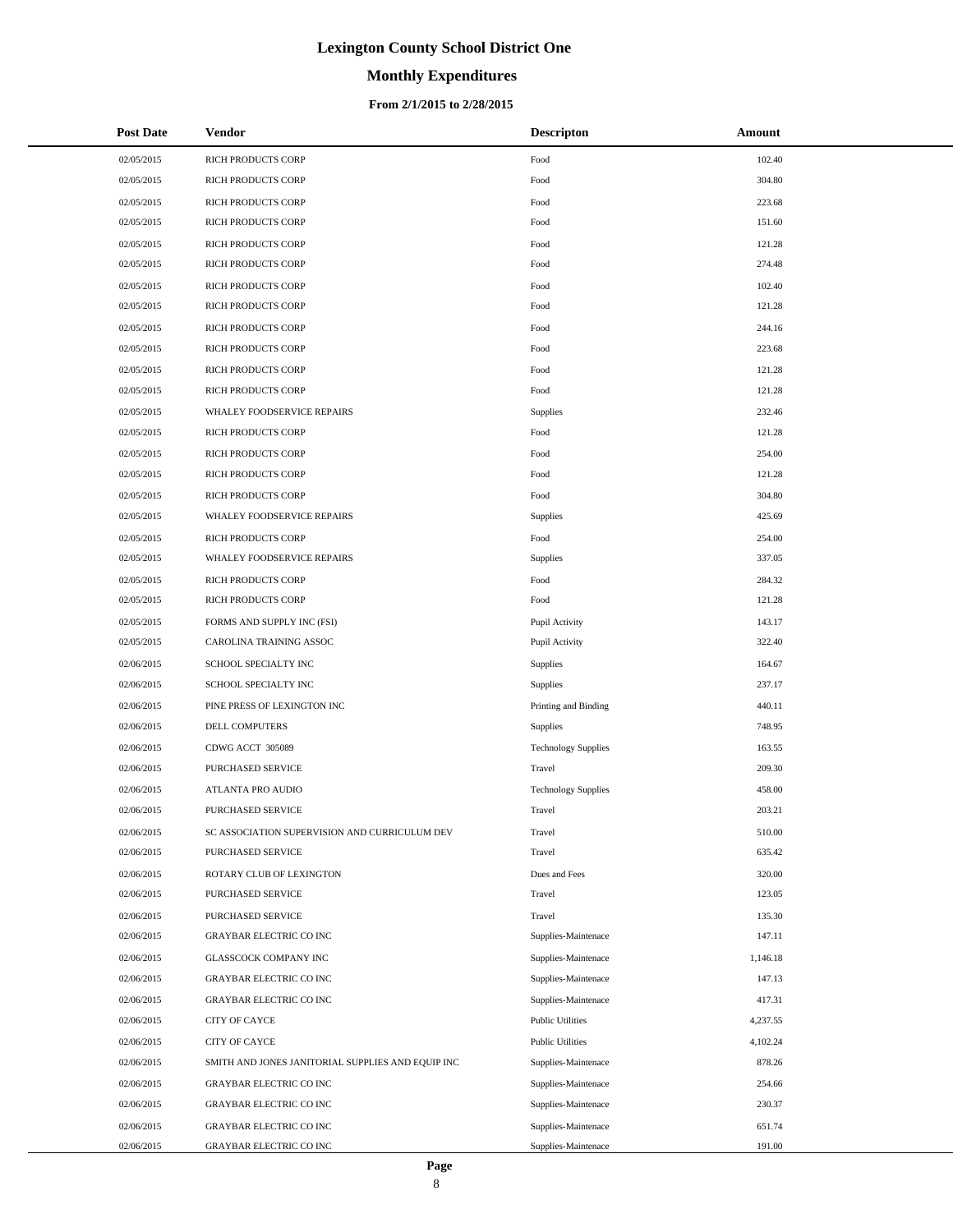# **Monthly Expenditures**

#### **From 2/1/2015 to 2/28/2015**

| <b>Post Date</b> | Vendor                                             | <b>Descripton</b>             | Amount    |
|------------------|----------------------------------------------------|-------------------------------|-----------|
| 02/06/2015       | <b>GRAYBAR ELECTRIC CO INC</b>                     | Supplies-Maintenace           | 460.74    |
| 02/06/2015       | <b>INTERSTATE SOLUTIONS</b>                        | Supplies-Maintenace           | 107.00    |
| 02/06/2015       | <b>INTERSTATE SOLUTIONS</b>                        | Supplies-Maintenace           | 380.49    |
| 02/06/2015       | RICCIARDI, CHRISTOPHER                             | Other Prof & Tech Service     | 180.00    |
| 02/06/2015       | SMITH, SAMUEL STEWART                              | Other Prof & Tech Service     | 180.00    |
| 02/06/2015       | SMITH, THOMAS ALVIN                                | Other Prof & Tech Service     | 180.00    |
| 02/06/2015       | YOUNG, MATTHEW                                     | Other Prof & Tech Service     | 120.00    |
| 02/06/2015       | WILFONG, MICHAEL BRIAN                             | Other Prof & Tech Service     | 120.00    |
| 02/06/2015       | <b>BARRETT, S LEE</b>                              | Other Prof & Tech Service     | 180.00    |
| 02/06/2015       | MEFFORD, ROY EARL                                  | Other Prof & Tech Service     | 180.00    |
| 02/06/2015       | HALLMAN, JACOB                                     | Other Prof & Tech Service     | 180.00    |
| 02/06/2015       | BURNS, JENNIFER L                                  | Other Prof & Tech Service     | 180.00    |
| 02/06/2015       | PADULA, JOHN MATTHEW                               | Other Prof & Tech Service     | 180.00    |
| 02/06/2015       | SMITH, BRIAN                                       | Other Prof & Tech Service     | 180.00    |
| 02/06/2015       | SPIVEY, STEPHEN J                                  | Other Prof & Tech Service     | 180.00    |
| 02/06/2015       | <b>PURCHASED SERVICE</b>                           | Travel                        | 219.08    |
| 02/06/2015       | <b>BATTERIES PLUS</b>                              | <b>Technology Supplies</b>    | 340.69    |
| 02/06/2015       | <b>CAMCOR</b>                                      | <b>Technology Supplies</b>    | 408.36    |
| 02/06/2015       | SCHOLASTIC INC                                     | Supplies                      | 1,662.40  |
| 02/06/2015       | STATE DEPARTMENT OF EDUCATION LEX DIST ONEBUS SHOP | <b>Pupil Transportation</b>   | 1,674.00  |
| 02/06/2015       | SC DEPARTMENT OF EDUCATION                         | <b>Pupil Transportation</b>   | 3,162.60  |
| 02/06/2015       | STATE DEPARTMENT OF EDUCATION LEX DIST ONEBUS SHOP | <b>Pupil Transportation</b>   | 613.80    |
| 02/06/2015       | PURCHASED SERVICE                                  | Travel                        | 107.80    |
| 02/06/2015       | PORKCHOP PRODUCTIONS                               | <b>Instructional Services</b> | 3,045.00  |
| 02/06/2015       | GREENLEE, DR. DAVID W                              | Inst Prog Improvement         | 200.00    |
| 02/06/2015       | PURCHASED SERVICE                                  | Travel                        | 121.38    |
| 02/06/2015       | PURCHASED SERVICE                                  | Travel                        | 151.71    |
| 02/06/2015       | PINE PRESS OF LEXINGTON INC                        | Printing and Binding          | 533.89    |
| 02/06/2015       | NUIDEA SCHOOL SUPPLY CO                            | Supplies                      | 6,675.52  |
| 02/06/2015       | NUIDEA SCHOOL SUPPLY CO                            | <b>Supplies</b>               | 27,046.05 |
| 02/06/2015       | MONOPRICE.COM                                      | <b>Technology Supplies</b>    | 5,491.20  |
| 02/06/2015       | SC DEPARTMENT OF REVENUE (SALES TAX RETURN)        | <b>Technology Supplies</b>    | 384.38    |
| 02/06/2015       | SMITH AND JONES JANITORIAL SUPPLIES AND EQUIP INC  | <b>Supplies</b>               | 102.72    |
| 02/06/2015       | SC DEPARTMENT OF REVENUE (SALES TAX RETURN)        | Sales Tax on Adult Meals      | 2,323.71  |
| 02/06/2015       | <b>US FOODS</b>                                    | <b>Supplies</b>               | 603.21    |
| 02/06/2015       | <b>US FOODS</b>                                    | Food                          | 5,543.65  |
| 02/06/2015       | EARTHGRAINS BAKING COMPANIES INC                   | <b>Bread</b>                  | 127.50    |
| 02/06/2015       | BORDEN DAIRY CO OF SC LLC                          | Milk                          | 312.68    |
| 02/06/2015       | SENN BROTHERS INC                                  | Produce                       | 554.49    |
| 02/06/2015       | <b>US FOODS</b>                                    | Food                          | 1,859.45  |
| 02/06/2015       | BORDEN DAIRY CO OF SC LLC                          | Milk                          | 554.26    |
| 02/06/2015       | SENN BROTHERS INC                                  | Produce                       | 381.11    |
| 02/06/2015       | <b>US FOODS</b>                                    | <b>Supplies</b>               | 341.23    |
| 02/06/2015       | <b>US FOODS</b>                                    | Food                          | 7,573.50  |
| 02/06/2015       | BORDEN DAIRY CO OF SC LLC                          | Milk                          | 387.67    |
| 02/06/2015       | SENN BROTHERS INC                                  | Produce                       | 480.65    |
| 02/06/2015       | <b>US FOODS</b>                                    | <b>Supplies</b>               | 208.45    |
| 02/06/2015       | US FOODS                                           | Food                          | 1,574.79  |

 $\overline{a}$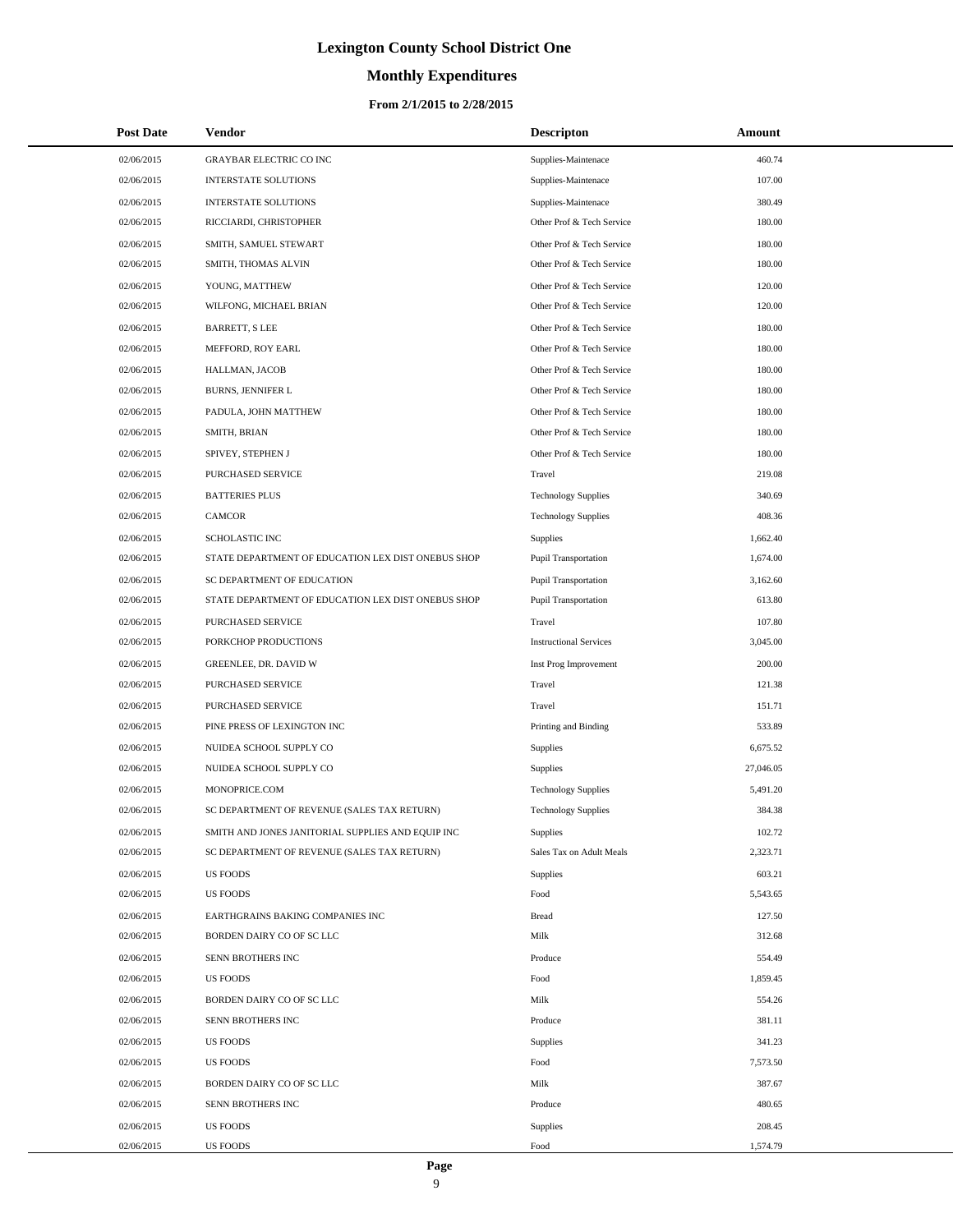# **Monthly Expenditures**

### **From 2/1/2015 to 2/28/2015**

| <b>Post Date</b> | Vendor                           | <b>Descripton</b> | Amount   |
|------------------|----------------------------------|-------------------|----------|
| 02/06/2015       | EARTHGRAINS BAKING COMPANIES INC | <b>Bread</b>      | 117.50   |
| 02/06/2015       | BORDEN DAIRY CO OF SC LLC        | Milk              | 680.66   |
| 02/06/2015       | SENN BROTHERS INC                | Produce           | 593.91   |
| 02/06/2015       | <b>US FOODS</b>                  | Supplies          | 309.03   |
| 02/06/2015       | <b>US FOODS</b>                  | Food              | 2,702.93 |
| 02/06/2015       | BORDEN DAIRY CO OF SC LLC        | Milk              | 431.14   |
| 02/06/2015       | SENN BROTHERS INC                | Produce           | 373.82   |
| 02/06/2015       | <b>US FOODS</b>                  | Food              | 1,406.78 |
| 02/06/2015       | BORDEN DAIRY CO OF SC LLC        | Milk              | 1,361.29 |
| 02/06/2015       | SENN BROTHERS INC                | Produce           | 485.95   |
| 02/06/2015       | <b>US FOODS</b>                  | Supplies          | 124.58   |
| 02/06/2015       | <b>US FOODS</b>                  | Food              | 742.27   |
| 02/06/2015       | SENN BROTHERS INC                | Produce           | 218.69   |
| 02/06/2015       | <b>US FOODS</b>                  | Supplies          | 364.45   |
| 02/06/2015       | <b>US FOODS</b>                  | Food              | 2,389.03 |
| 02/06/2015       | SENN BROTHERS INC                | Produce           | 625.67   |
| 02/06/2015       | <b>US FOODS</b>                  | Supplies          | 119.91   |
| 02/06/2015       | <b>US FOODS</b>                  | Food              | 1,434.70 |
| 02/06/2015       | BORDEN DAIRY CO OF SC LLC        | Milk              | 668.67   |
| 02/06/2015       | SENN BROTHERS INC                | Produce           | 604.55   |
| 02/06/2015       | <b>US FOODS</b>                  | Supplies          | 239.18   |
| 02/06/2015       | <b>US FOODS</b>                  | Food              | 1,459.29 |
| 02/06/2015       | BORDEN DAIRY CO OF SC LLC        | Milk              | 467.73   |
| 02/06/2015       | SENN BROTHERS INC                | Produce           | 490.71   |
| 02/06/2015       | <b>US FOODS</b>                  | Food              | 680.98   |
| 02/06/2015       | BORDEN DAIRY CO OF SC LLC        | Milk              | 594.28   |
| 02/06/2015       | SENN BROTHERS INC                | Produce           | 677.76   |
| 02/06/2015       | <b>US FOODS</b>                  | Supplies          | 615.93   |
| 02/06/2015       | <b>US FOODS</b>                  | Food              | 1,929.68 |
| 02/06/2015       | EARTHGRAINS BAKING COMPANIES INC | <b>Bread</b>      | 117.50   |
| 02/06/2015       | BORDEN DAIRY CO OF SC LLC        | Milk              | 709.12   |
| 02/06/2015       | SENN BROTHERS INC                | Produce           | 588.87   |
| 02/06/2015       | <b>US FOODS</b>                  | Supplies          | 154.95   |
| 02/06/2015       | <b>US FOODS</b>                  | Food              | 1,941.24 |
| 02/06/2015       | BORDEN DAIRY CO OF SC LLC        | Milk              | 526.93   |
| 02/06/2015       | SENN BROTHERS INC                | Produce           | 355.32   |
| 02/06/2015       | <b>US FOODS</b>                  | Supplies          | 609.58   |
| 02/06/2015       | <b>US FOODS</b>                  | Food              | 6,488.71 |
| 02/06/2015       | EARTHGRAINS BAKING COMPANIES INC | <b>Bread</b>      | 263.75   |
| 02/06/2015       | BORDEN DAIRY CO OF SC LLC        | Milk              | 607.81   |
| 02/06/2015       | SENN BROTHERS INC                | Produce           | 816.32   |
| 02/06/2015       | <b>US FOODS</b>                  | Supplies          | 367.05   |
| 02/06/2015       | <b>US FOODS</b>                  | Food              | 643.58   |
| 02/06/2015       | BORDEN DAIRY CO OF SC LLC        | Milk              | 423.79   |
| 02/06/2015       | SENN BROTHERS INC                | Produce           | 349.23   |
| 02/06/2015       | <b>US FOODS</b>                  | Supplies          | 286.21   |
| 02/06/2015       | <b>US FOODS</b>                  | Food              | 2,197.70 |
| 02/06/2015       | BORDEN DAIRY CO OF SC LLC        | Milk              | 164.70   |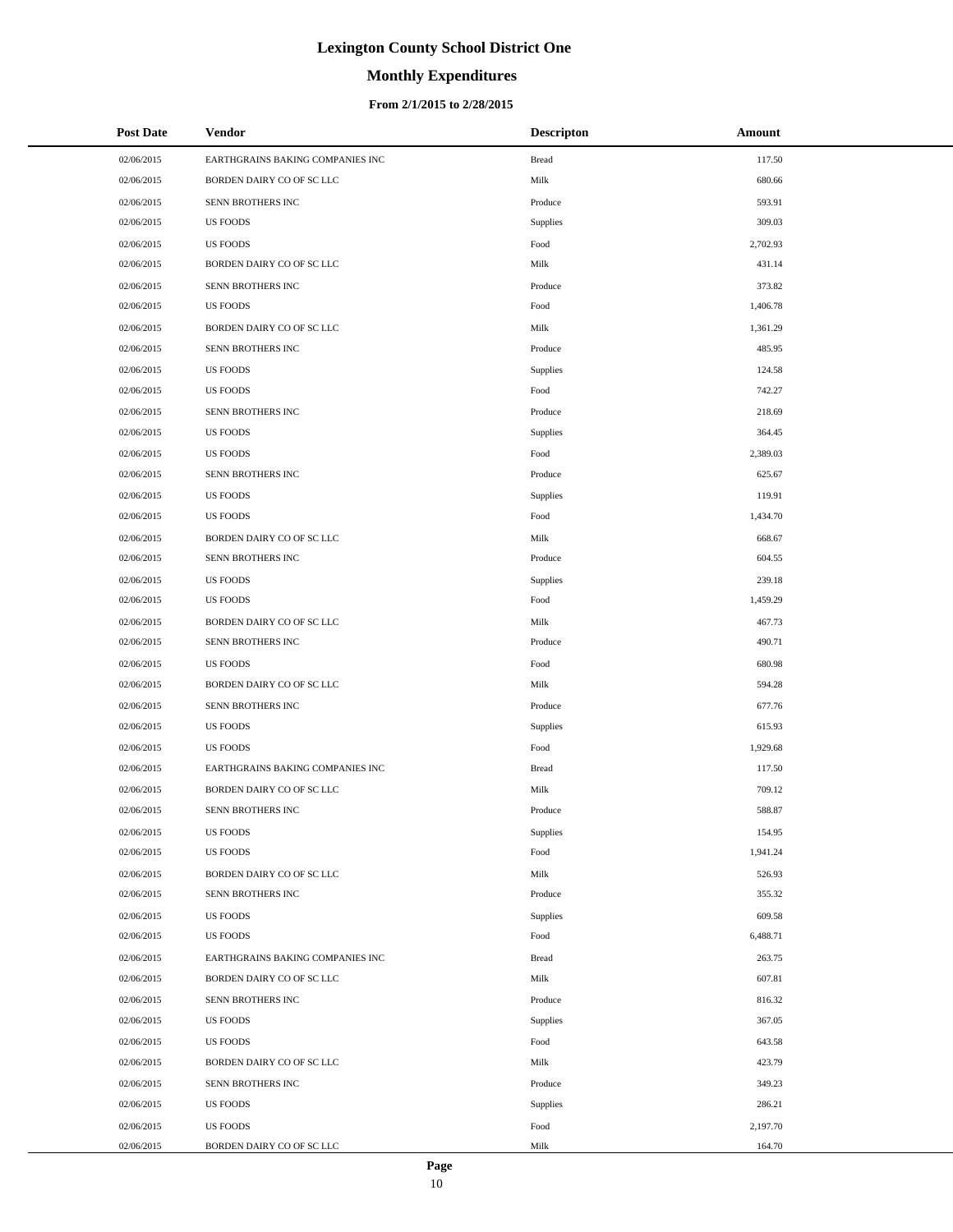# **Monthly Expenditures**

### **From 2/1/2015 to 2/28/2015**

| <b>Post Date</b> | <b>Vendor</b>                    | <b>Descripton</b> | Amount   |
|------------------|----------------------------------|-------------------|----------|
| 02/06/2015       | SENN BROTHERS INC                | Produce           | 641.20   |
| 02/06/2015       | <b>US FOODS</b>                  | Food              | 1,373.47 |
| 02/06/2015       | BORDEN DAIRY CO OF SC LLC        | Milk              | 421.68   |
| 02/06/2015       | SENN BROTHERS INC                | Produce           | 379.31   |
| 02/06/2015       | <b>US FOODS</b>                  | Supplies          | 367.30   |
| 02/06/2015       | <b>US FOODS</b>                  | Food              | 862.41   |
| 02/06/2015       | BORDEN DAIRY CO OF SC LLC        | Milk              | 264.87   |
| 02/06/2015       | SENN BROTHERS INC                | Produce           | 337.87   |
| 02/06/2015       | <b>US FOODS</b>                  | <b>Supplies</b>   | 318.45   |
| 02/06/2015       | <b>US FOODS</b>                  | Food              | 2,750.75 |
| 02/06/2015       | BORDEN DAIRY CO OF SC LLC        | Milk              | 845.50   |
| 02/06/2015       | SENN BROTHERS INC                | Produce           | 509.66   |
| 02/06/2015       | <b>US FOODS</b>                  | Supplies          | 223.89   |
| 02/06/2015       | <b>US FOODS</b>                  | Food              | 3,189.42 |
| 02/06/2015       | EARTHGRAINS BAKING COMPANIES INC | <b>Bread</b>      | 105.00   |
| 02/06/2015       | BORDEN DAIRY CO OF SC LLC        | Milk              | 131.90   |
| 02/06/2015       | SENN BROTHERS INC                | Produce           | 224.60   |
| 02/06/2015       | <b>US FOODS</b>                  | Supplies          | 316.79   |
| 02/06/2015       | <b>US FOODS</b>                  | Food              | 1,669.80 |
| 02/06/2015       | BORDEN DAIRY CO OF SC LLC        | Milk              | 384.23   |
| 02/06/2015       | SENN BROTHERS INC                | Produce           | 499.11   |
| 02/06/2015       | <b>US FOODS</b>                  | Supplies          | 153.08   |
| 02/06/2015       | <b>US FOODS</b>                  | Food              | 4,044.60 |
| 02/06/2015       | EARTHGRAINS BAKING COMPANIES INC | <b>Bread</b>      | 125.00   |
| 02/06/2015       | BORDEN DAIRY CO OF SC LLC        | Milk              | 406.01   |
| 02/06/2015       | SENN BROTHERS INC                | Produce           | 762.66   |
| 02/06/2015       | <b>US FOODS</b>                  | Supplies          | 171.27   |
| 02/06/2015       | <b>US FOODS</b>                  | Food              | 3,061.95 |
| 02/06/2015       | BORDEN DAIRY CO OF SC LLC        | Milk              | 573.97   |
| 02/06/2015       | SENN BROTHERS INC                | Produce           | 664.80   |
| 02/06/2015       | <b>US FOODS</b>                  | Supplies          | 254.53   |
| 02/06/2015       | <b>US FOODS</b>                  | Food              | 2,934.85 |
| 02/06/2015       | BORDEN DAIRY CO OF SC LLC        | Milk              | 726.91   |
| 02/06/2015       | SENN BROTHERS INC                | Produce           | 776.03   |
| 02/06/2015       | <b>US FOODS</b>                  | Supplies          | 361.04   |
| 02/06/2015       | <b>US FOODS</b>                  | Food              | 2,055.55 |
| 02/06/2015       | BORDEN DAIRY CO OF SC LLC        | Milk              | 272.68   |
| 02/06/2015       | SENN BROTHERS INC                | Produce           | 581.51   |
| 02/06/2015       | <b>US FOODS</b>                  | Supplies          | 132.91   |
| 02/06/2015       | <b>US FOODS</b>                  | Food              | 1,056.52 |
| 02/06/2015       | BORDEN DAIRY CO OF SC LLC        | Milk              | 433.15   |
| 02/06/2015       | SENN BROTHERS INC                | Produce           | 246.02   |
| 02/06/2015       | <b>US FOODS</b>                  | Supplies          | 996.00   |
| 02/06/2015       | <b>US FOODS</b>                  | Food              | 4,591.63 |
| 02/06/2015       | BORDEN DAIRY CO OF SC LLC        | Milk              | 1,164.03 |
| 02/06/2015       | SENN BROTHERS INC                | Produce           | 799.59   |
| 02/06/2015       | <b>US FOODS</b>                  | Supplies          | 529.79   |
| 02/06/2015       | <b>US FOODS</b>                  | Food              | 5,102.45 |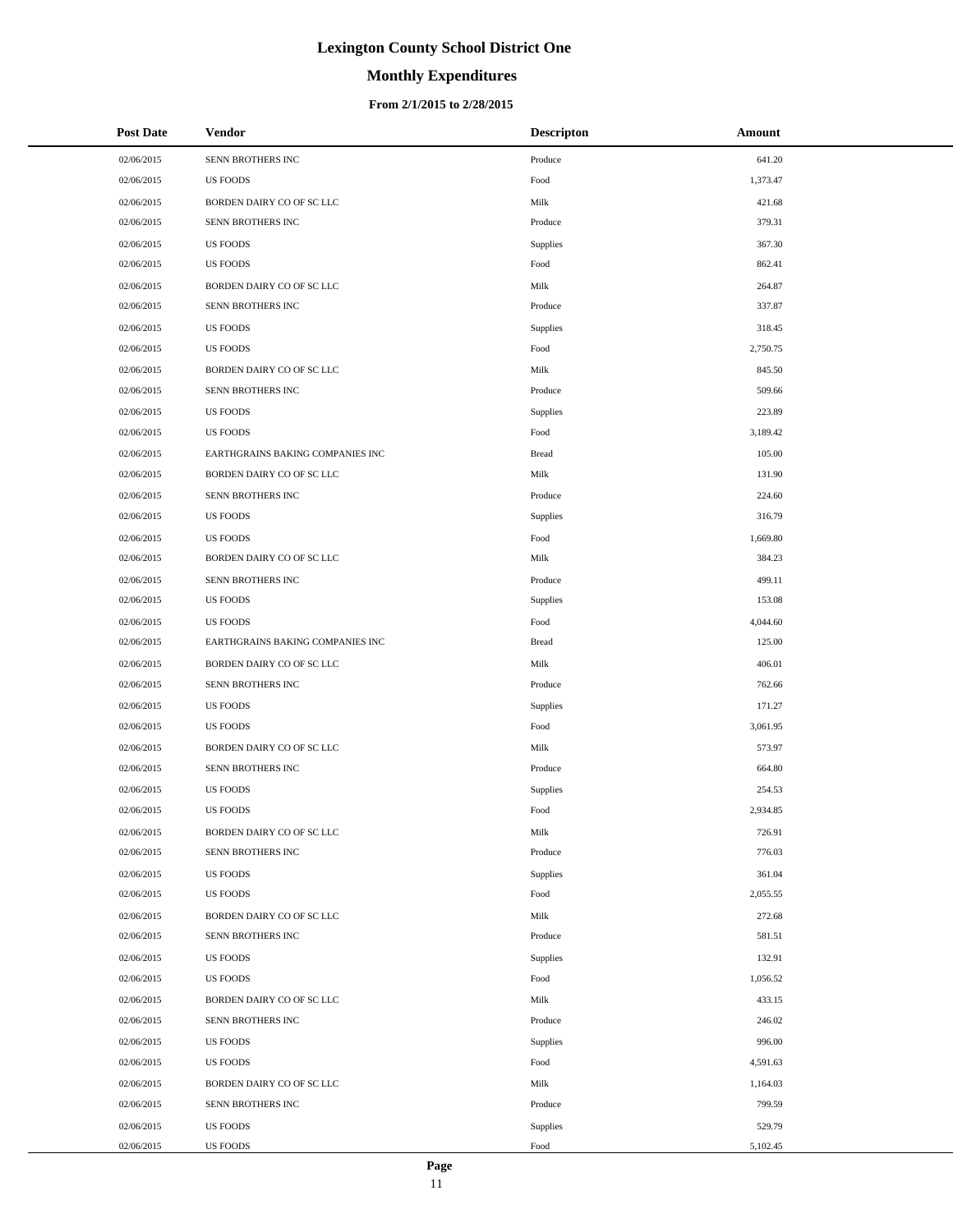# **Monthly Expenditures**

#### **From 2/1/2015 to 2/28/2015**

| <b>Post Date</b> | <b>Vendor</b>                               | <b>Descripton</b>          | Amount    |
|------------------|---------------------------------------------|----------------------------|-----------|
| 02/06/2015       | BORDEN DAIRY CO OF SC LLC                   | Milk                       | 366.08    |
| 02/06/2015       | SENN BROTHERS INC                           | Produce                    | 717.64    |
| 02/06/2015       | <b>US FOODS</b>                             | Supplies                   | 948.34    |
| 02/06/2015       | <b>US FOODS</b>                             | Food                       | 10,544.42 |
| 02/06/2015       | EARTHGRAINS BAKING COMPANIES INC            | <b>Bread</b>               | 107.50    |
| 02/06/2015       | BORDEN DAIRY CO OF SC LLC                   | Milk                       | 452.79    |
| 02/06/2015       | SENN BROTHERS INC                           | Produce                    | 363.19    |
| 02/06/2015       | <b>US FOODS</b>                             | Supplies                   | 136.79    |
| 02/06/2015       | <b>US FOODS</b>                             | Food                       | 1,001.16  |
| 02/06/2015       | BORDEN DAIRY CO OF SC LLC                   | Milk                       | 421.07    |
| 02/06/2015       | SENN BROTHERS INC                           | Produce                    | 504.02    |
| 02/06/2015       | PURCHASED SERVICE                           | Travel                     | 135.93    |
| 02/06/2015       | ALSCO INC                                   | Supplies                   | 535.00    |
| 02/06/2015       | <b>US FOODS</b>                             | Supplies                   | 105.71    |
| 02/06/2015       | <b>US FOODS</b>                             | Food                       | 2,225.66  |
| 02/06/2015       | SCHOOL SPECIALTY INC                        | Pupil Activity             | 849.47    |
| 02/06/2015       | <b>GARRETT BOOK CO</b>                      | Pupil Activity             | 925.13    |
| 02/06/2015       | <b>GOPHER</b>                               | Pupil Activity             | 868.14    |
| 02/06/2015       | <b>PURCHASED SERVICE</b>                    | Pupil Activity             | 140.00    |
| 02/06/2015       | <b>BSN SPORTS INC</b>                       | Pupil Activity             | 1,542.40  |
| 02/06/2015       | <b>BSN SPORTS INC</b>                       | Pupil Activity             | 211.86    |
| 02/06/2015       | PURCHASED SERVICE                           | Pupil Activity             | 196.00    |
| 02/06/2015       | PURCHASED SERVICE                           | Pupil Activity             | 161.00    |
| 02/06/2015       | LEADEN, DONALD M                            | Pupil Activity             | 440.16    |
| 02/06/2015       | SC DIAMOND INVITATIONAL                     | Pupil Activity             | 200.00    |
| 02/09/2015       | SOUTHERN SPECIAL TEES INC                   | Supplies                   | 194.18    |
| 02/09/2015       | SOUTHERN SPECIAL TEES INC                   | Supplies                   | 171.20    |
| 02/09/2015       | SCHOOL SPECIALTY INC                        | Supplies                   | 293.60    |
| 02/09/2015       | SCANTRON CORP (FORMS SOFTWARE SCANNER)      | Supplies                   | 1,924.40  |
| 02/09/2015       | US INK AND TONER INC                        | Supplies                   | 337.72    |
| 02/09/2015       | HEWLETT PACKARD BUSINESS STORE              | <b>Technology Supplies</b> | 319.93    |
| 02/09/2015       | <b>DESIGNS BY KING</b>                      | Supplies                   | 600.00    |
| 02/09/2015       | EMBASSY SUITES CHARLESTON CONVENTION CENTER | Travel                     | 1,690.72  |
| 02/09/2015       | <b>WOODBURN PRESS</b>                       | Supplies                   | 105.95    |
| 02/09/2015       | <b>BRAINPOP.COM LLC</b>                     | Software Renewal/Agreemen  | 1,695.00  |
| 02/09/2015       | <b>GOPHER</b>                               | Supplies                   | 771.50    |
| 02/09/2015       | COMPUCOM SYSTEMS INC                        | <b>Technology Supplies</b> | 420.80    |
| 02/09/2015       | PALMETTO MICROFILM SYSTEMS INC              | Repairs and Maintenance    | 425.00    |
| 02/09/2015       | PALMETTO MICROFILM SYSTEMS INC              | Software Renewal/Agreemen  | 673.03    |
| 02/09/2015       | PALMETTO MICROFILM SYSTEMS INC              | <b>Technology Supplies</b> | 2,475.98  |
| 02/09/2015       | HERNDON CHEVROLET                           | Repairs and Maintenance    | 538.85    |
| 02/09/2015       | L R HOOK TIRE CO INC                        | Repairs and Maintenance    | 137.58    |
| 02/09/2015       | <b>ENLOWS AUTO SUPPLY</b>                   | Supplies-Maintenace        | 109.46    |
| 02/09/2015       | <b>BELCO</b>                                | Supplies-Maintenace        | 516.00    |
| 02/09/2015       | <b>WW GRAINGER</b>                          | Supplies-Maintenace        | 666.00    |
| 02/09/2015       | <b>TRAYCO INC</b>                           | Supplies-Maintenace        | 257.48    |
| 02/09/2015       | DADE PAPER AND BAG CO                       | Supplies-Maintenace        | 250.81    |
| 02/09/2015       | HUBER SUPPLY CO OF LEXINGTON INC            | Supplies-Maintenace        | 459.03    |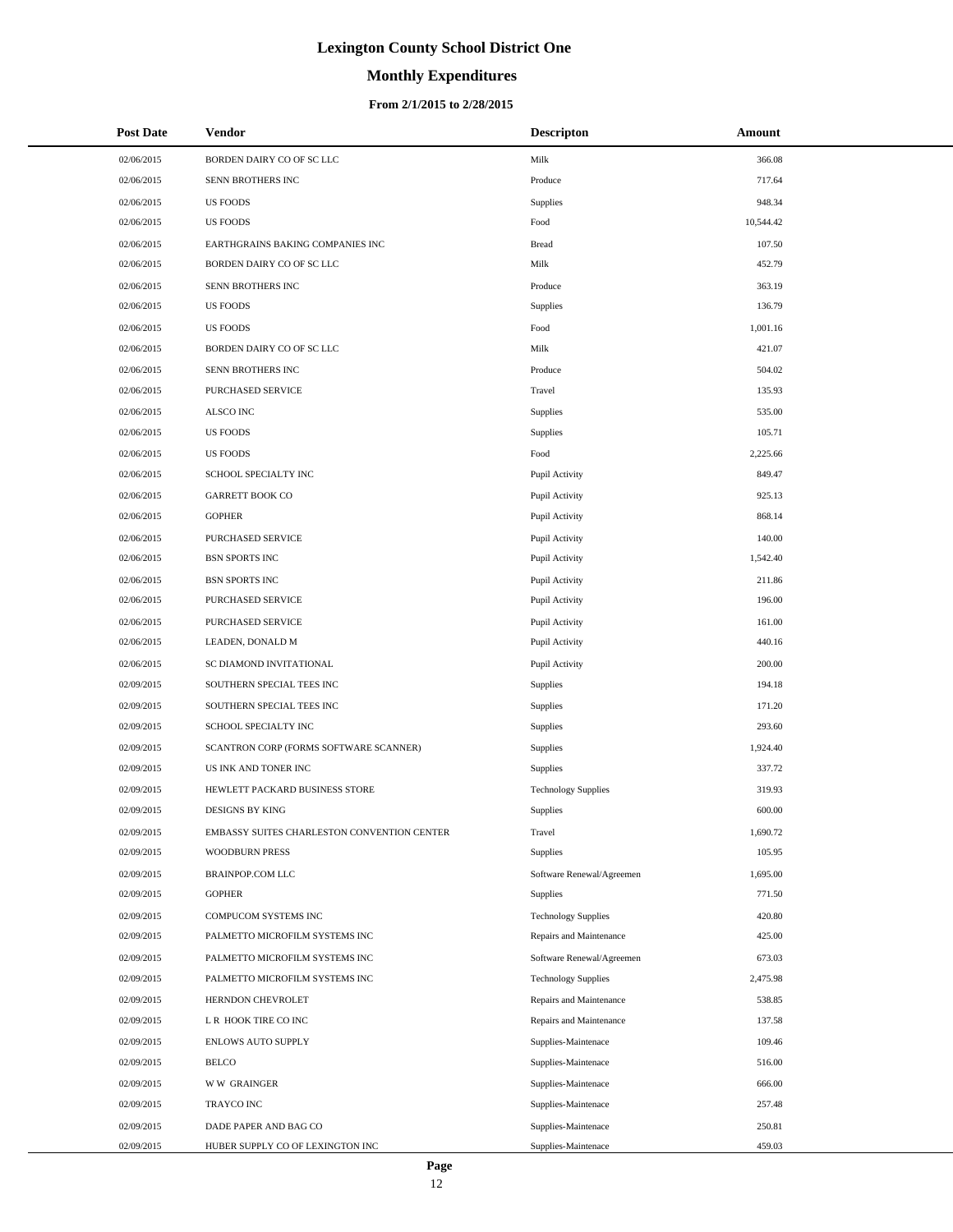# **Monthly Expenditures**

### **From 2/1/2015 to 2/28/2015**

| <b>Post Date</b> | Vendor                                            | <b>Descripton</b>         | Amount    |
|------------------|---------------------------------------------------|---------------------------|-----------|
| 02/09/2015       | SOUTHEASTERN PAPER                                | Supplies-Maintenace       | 508.14    |
| 02/09/2015       | DUCTZ OF GREATER COLUMBIA                         | Repairs and Maintenance   | 425.00    |
| 02/09/2015       | TRAYCO INC                                        | Supplies-Maintenace       | 302.00    |
| 02/09/2015       | SMITH AND JONES JANITORIAL SUPPLIES AND EQUIP INC | Supplies-Maintenace       | 592.46    |
| 02/09/2015       | TMS TOTAL MAINTENANCE SOLUTIONS                   | Supplies-Maintenace       | 1,586.92  |
| 02/09/2015       | TRAYCO INC                                        | Supplies-Maintenace       | 170.99    |
| 02/09/2015       | AUTOZONE INC                                      | Supplies-Maintenace       | 194.71    |
| 02/09/2015       | <b>WW GRAINGER</b>                                | Supplies-Maintenace       | 552.83    |
| 02/09/2015       | DABKOWSKI, MEGHAN                                 | Other Prof & Tech Service | 180.00    |
| 02/09/2015       | SNUFFER, ROBERT                                   | Other Prof & Tech Service | 120.00    |
| 02/09/2015       | HATCHELL, JOHN G                                  | Other Prof & Tech Service | 180.00    |
| 02/09/2015       | PARKER, NICHOLAS                                  | Other Prof & Tech Service | 180.00    |
| 02/09/2015       | PADULA, JOHN MATTHEW                              | Other Prof & Tech Service | 180.00    |
| 02/09/2015       | POLLARD, DUSTIN A                                 | Other Prof & Tech Service | 180.00    |
| 02/09/2015       | SMITH, SAMUEL STEWART                             | Other Prof & Tech Service | 180.00    |
| 02/09/2015       | <b>APPLIED VIDEO</b>                              | Supplies                  | 3,478.04  |
| 02/09/2015       | <b>SC CASE</b>                                    | Travel                    | 2,400.00  |
| 02/09/2015       | CENGAGE LEARNING                                  | Supplies                  | 1,546.88  |
| 02/09/2015       | <b>CARDINAL HEALTH</b>                            | Supplies                  | 133.99    |
| 02/09/2015       | OWL BRAND DISCOVERY KITS                          | Supplies                  | 497.50    |
| 02/09/2015       | THE BOOMERANG PROJECT                             | Travel                    | 1,667.94  |
| 02/09/2015       | <b>WOODBURN PRESS</b>                             | Supplies                  | 297.90    |
| 02/09/2015       | THE BOOMERANG PROJECT                             | Travel                    | 2,722.06  |
| 02/09/2015       | DICK SMITH FORD                                   | Vehicles                  | 24,759.00 |
| 02/09/2015       | HERALD OFFICE SUPPLY INC                          | Supplies                  | 1,774.06  |
| 02/09/2015       | US INK AND TONER INC                              | Pupil Activity            | 493.48    |
| 02/09/2015       | PROFESSIONAL CREDENTIAL SERVS                     | Pupil Activity            | 2,800.00  |
| 02/09/2015       | <b>BG ENTERPRISES</b>                             | Pupil Activity            | 108.00    |
| 02/09/2015       | CAROLINA BIOLOGICAL SUPPLY CO                     | Pupil Activity            | 1,272.60  |
| 02/09/2015       | <b>NASCO</b>                                      | Pupil Activity            | 203.70    |
| 02/09/2015       | <b>GUNTER, JAIME L</b>                            | Pupil Activity            | 105.00    |
| 02/09/2015       | POLLARD, DUSTIN A                                 | Pupil Activity            | 105.00    |
| 02/09/2015       | HAIGLER, ROY L                                    | Pupil Activity            | 109.90    |
| 02/09/2015       | REED, JOHN                                        | Pupil Activity            | 120.00    |
| 02/09/2015       | DEAS, ELBERT                                      | Pupil Activity            | 125.20    |
| 02/09/2015       | <b>GIVENS, MARK A</b>                             | Pupil Activity            | 117.10    |
| 02/09/2015       | LONG, JOE H                                       | Pupil Activity            | 121.60    |
| 02/09/2015       | MCCARTHY, PAT                                     | Pupil Activity            | 146.00    |
| 02/09/2015       | ZEPHYR GRAF-X INC                                 | Pupil Activity            | 430.20    |
| 02/09/2015       | BSN SPORTS INC                                    | Pupil Activity            | 2,434.25  |
| 02/09/2015       | SC DIAMOND INVITATIONAL                           | Pupil Activity            | 200.00    |
| 02/09/2015       | MCCARTHY, PAT                                     | Pupil Activity            | 146.00    |
| 02/09/2015       | YORK COMPREHENSIVE HIGH SCHOOL                    | Pupil Activity            | 175.00    |
| 02/09/2015       | PALMETTO TENNIS CLASSIC HIGH SCHOOL INVITATIONAL  | Pupil Activity            | 150.00    |
| 02/09/2015       | <b>WW GRAINGER</b>                                | Pupil Activity            | 307.30    |
| 02/09/2015       | NOMAD LACROSSE DISTRIBUTORS LLC                   | Pupil Activity            | 576.98    |
| 02/09/2015       | PIONEER MANUFACTURING CO                          | Pupil Activity            | 105.64    |
| 02/09/2015       | <b>BSN SPORTS INC</b>                             | Pupil Activity            | 2,630.06  |

 $\overline{a}$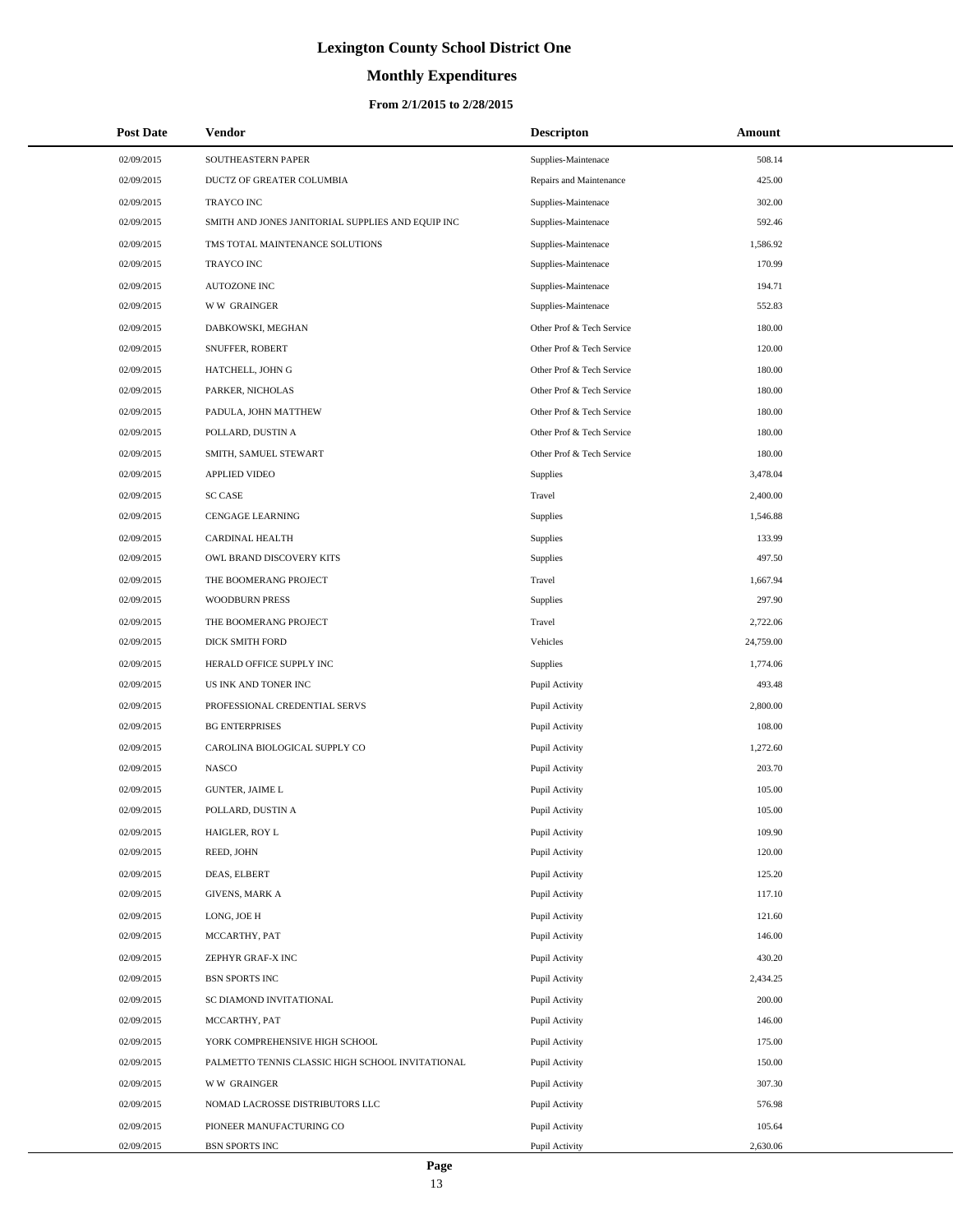# **Monthly Expenditures**

### **From 2/1/2015 to 2/28/2015**

| <b>Post Date</b> | <b>Vendor</b>                                      | <b>Descripton</b>             | Amount    |  |
|------------------|----------------------------------------------------|-------------------------------|-----------|--|
| 02/09/2015       | <b>IVEY SALES ASSOC</b>                            | Pupil Activity                | 406.00    |  |
| 02/09/2015       | MIDDLEBURY INTERACTIVE LANGUAGE LLC                | Software Renewal/Agreemen     | 3,115.00  |  |
| 02/09/2015       | SC DEPARTMENT OF REVENUE (SALES TAX RETURN)        | Software Renewal/Agreemen     | 218.05    |  |
| 02/09/2015       | MCGRAW HILL EDUCATION                              | Software Renewal/Agreemen     | 50,567.58 |  |
| 02/09/2015       | SC DEPARTMENT OF REVENUE (SALES TAX RETURN)        | Software Renewal/Agreemen     | 3,539.73  |  |
| 02/10/2015       | US INK AND TONER INC                               | Supplies                      | 219.06    |  |
| 02/10/2015       | US INK AND TONER INC                               | Supplies                      | 219.06    |  |
| 02/10/2015       | PINE PRESS OF LEXINGTON INC                        | Printing and Binding          | 687.65    |  |
| 02/10/2015       | FORMS AND SUPPLY INC (FSI)                         | Supplies                      | 196.35    |  |
| 02/10/2015       | SCHOOL SPECIALTY INC                               | Supplies                      | 1,752.66  |  |
| 02/10/2015       | SCHOOL SPECIALTY INC                               | Supplies                      | 117.42    |  |
| 02/10/2015       | PECKNEL MUSIC CO INC                               | Repairs and Maintenance       | 293.64    |  |
| 02/10/2015       | SCANTRON CORP (FORMS SOFTWARE SCANNER)             | Supplies                      | 1,924.40  |  |
| 02/10/2015       | US INK AND TONER INC                               | Supplies                      | 776.08    |  |
| 02/10/2015       | HEWLETT PACKARD BUSINESS STORE                     | <b>Technology Supplies</b>    | 214.00    |  |
| 02/10/2015       | FIRST PRIORITY INC                                 | Other Prof & Tech Service     | 250.00    |  |
| 02/10/2015       | RATTARY, SHARON H                                  | Other Prof & Tech Service     | 250.00    |  |
| 02/10/2015       | FORMS AND SUPPLY INC (FSI)                         | Supplies                      | 2,142.68  |  |
| 02/10/2015       | FETNER CHARTERS                                    | Pupil Transportation          | 200.00    |  |
| 02/10/2015       | ORANGEBURG SCHOOL DISTRICT 5 MCCORD CENTER SERVICE | <b>Instructional Services</b> | 1,500.00  |  |
| 02/10/2015       | <b>EBSCO</b>                                       | Periodicals                   | 636.61    |  |
| 02/10/2015       | US INK AND TONER INC                               | Supplies                      | 219.06    |  |
| 02/10/2015       | FRANCIS MARION UNIVERSITY OFFICE OF CAREER DEV/ERD | Inst Prog Improvement         | 17,500.00 |  |
| 02/10/2015       | SC DEPARTMENT OF REVENUE (SALES TAX RETURN)        | Software Renewal/Agreemen     | 214.20    |  |
| 02/10/2015       | UNIVERSITY OF SOUTH FLORIDA FCIT                   | Software Renewal/Agreemen     | 3,060.00  |  |
| 02/10/2015       | DELL COMPUTERS                                     | Supplies                      | 512.48    |  |
| 02/10/2015       | FORMS AND SUPPLY INC (FSI)                         | Supplies                      | 290.51    |  |
| 02/10/2015       | GFOA GOVERNMENT FINANCE OFFICERS ASSOCIATION       | Dues and Fees                 | 700.00    |  |
| 02/10/2015       | STERICYCLE INC                                     | Repairs and Maintenance       | 762.84    |  |
| 02/10/2015       | <b>WW GRAINGER</b>                                 | Supplies-Maintenace           | 141.64    |  |
| 02/10/2015       | <b>GRAYBAR ELECTRIC CO INC</b>                     | Supplies-Maintenace           | 375.57    |  |
| 02/10/2015       | <b>GRAYBAR ELECTRIC CO INC</b>                     | Supplies-Maintenace           | 877.40    |  |
| 02/10/2015       | <b>GRAYBAR ELECTRIC CO INC</b>                     | Supplies-Maintenace           | 877.40    |  |
| 02/10/2015       | <b>GRAYBAR ELECTRIC CO INC</b>                     | Supplies-Maintenace           | 417.30    |  |
| 02/10/2015       | <b>WW GRAINGER</b>                                 | Supplies-Maintenace           | 515.85    |  |
| 02/10/2015       | <b>GRAYBAR ELECTRIC CO INC</b>                     | Supplies-Maintenace           | 877.40    |  |
| 02/10/2015       | <b>WW GRAINGER</b>                                 | Supplies-Maintenace           | 144.79    |  |
| 02/10/2015       | TRITEK FIRE AND SECURITY LLC                       | Repairs and Maintenance       | 290.46    |  |
| 02/10/2015       | PALMETTO CONTROLS INC                              | Supplies-Maintenace           | 376.17    |  |
| 02/10/2015       | SC BUDGET AND CONTROL BOARD INTERNAL OPERATIONS    | Repairs and Maintenance       | 28,047.37 |  |
| 02/10/2015       | RANDOM DRUG SCREENS INC                            | Other Prof & Tech Service     | 1,325.00  |  |
| 02/10/2015       | YOUNG, MATTHEW                                     | Other Prof & Tech Service     | 120.00    |  |
| 02/10/2015       | DELL COMPUTERS                                     | Supplies                      | 571.31    |  |
| 02/10/2015       | MAVERICKLABEL.COM                                  | Supplies                      | 678.80    |  |
| 02/10/2015       | IBM NATIONAL PARTS CENTER                          | <b>Technology Supplies</b>    | 564.96    |  |
| 02/10/2015       | SCHOOL SPECIALTY INC                               | Supplies                      | 333.14    |  |
| 02/10/2015       | USC COLLEGE OF EDUCATION WIN FALL WRITING CONFERE  | Travel                        | 105.00    |  |
| 02/10/2015       | MACHINE AND WELDING SUPPLY                         | Supplies                      | 912.18    |  |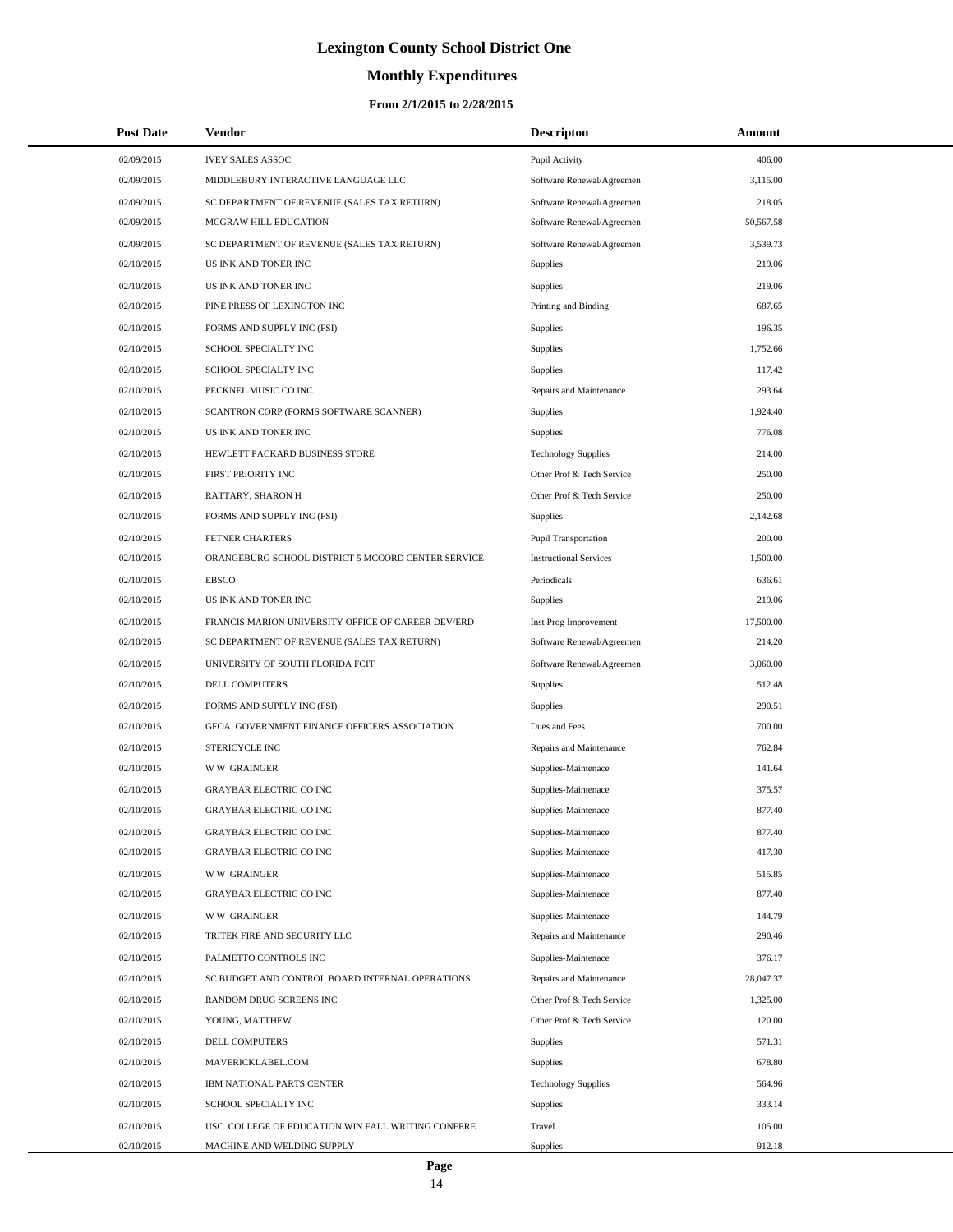# **Monthly Expenditures**

| <b>Post Date</b> | <b>Vendor</b>                                      | <b>Descripton</b>           | Amount    |
|------------------|----------------------------------------------------|-----------------------------|-----------|
| 02/10/2015       | PAUL, KRISTINA A                                   | Inst Prog Improvement       | 4,500.00  |
| 02/10/2015       | CAROLINA BIOLOGICAL SUPPLY CO                      | Supplies                    | 130.64    |
| 02/10/2015       | DELTA EDUCATION                                    | Supplies                    | 188.75    |
| 02/10/2015       | CAROLINA BIOLOGICAL SUPPLY CO                      | Supplies                    | 230.61    |
| 02/10/2015       | OWL BRAND DISCOVERY KITS                           | Supplies                    | 199.00    |
| 02/10/2015       | FREY SCIENTIFIC                                    | Supplies                    | 755.89    |
| 02/10/2015       | <b>NCS PEARSON</b>                                 | Supplies                    | 700.85    |
| 02/10/2015       | HANDWRITING WITHOUT TEARS BY JAN Z OLSEN OTR       | Supplies                    | 1,396.70  |
| 02/10/2015       | HANDWRITING WITHOUT TEARS BY JAN Z OLSEN OTR       | Supplies                    | 603.60    |
| 02/10/2015       | HANDWRITING WITHOUT TEARS BY JAN Z OLSEN OTR       | Supplies                    | 603.60    |
| 02/10/2015       | SHERATON AT MYRTLE BEACH CONVENTION CENTER         | Travel                      | 1,005.16  |
| 02/10/2015       | <b>SC DECA</b>                                     | Travel                      | 390.00    |
| 02/10/2015       | ALFRED WILLIAMS AND CO                             | Supplies                    | 79,628.54 |
| 02/10/2015       | COASTAL CAROLINA BEVERAGE                          | Dues and Fees               | 170.00    |
| 02/10/2015       | COASTAL CAROLINA BEVERAGE                          | Dues and Fees               | 340.00    |
| 02/10/2015       | COASTAL CAROLINA BEVERAGE                          | Dues and Fees               | 170.00    |
| 02/10/2015       | COASTAL CAROLINA BEVERAGE                          | Food                        | 170.00    |
| 02/10/2015       | COASTAL CAROLINA BEVERAGE                          | Dues and Fees               | 340.00    |
| 02/10/2015       | COASTAL CAROLINA BEVERAGE                          | Dues and Fees               | 340.00    |
| 02/10/2015       | COASTAL CAROLINA BEVERAGE                          | Dues and Fees               | 255.00    |
| 02/10/2015       | COASTAL CAROLINA BEVERAGE                          | Dues and Fees               | 170.00    |
| 02/10/2015       | COASTAL CAROLINA BEVERAGE                          | Food                        | 170.00    |
| 02/10/2015       | COASTAL CAROLINA BEVERAGE                          | Dues and Fees               | 340.00    |
| 02/10/2015       | COASTAL CAROLINA BEVERAGE                          | Dues and Fees               | 340.00    |
| 02/10/2015       | COASTAL CAROLINA BEVERAGE                          | Dues and Fees               | 170.00    |
| 02/10/2015       | COASTAL CAROLINA BEVERAGE                          | Dues and Fees               | 170.00    |
| 02/10/2015       | COASTAL CAROLINA BEVERAGE                          | Food                        | 170.00    |
| 02/10/2015       | COASTAL CAROLINA BEVERAGE                          | Food                        | 170.00    |
| 02/10/2015       | PECKNEL MUSIC CO INC                               | Pupil Activity              | 505.00    |
| 02/10/2015       | WEST MUSIC CO                                      | Pupil Activity              | 406.25    |
| 02/10/2015       | SCANTRON CORP (FORMS SOFTWARE SCANNER)             | Pupil Activity              | 1,282.93  |
| 02/10/2015       | DIGITAL OFFICE SOLUTIONS INC                       | Pupil Activity              | 106.47    |
| 02/10/2015       | <b>BACKDROPS BEAUTIFUL</b>                         | Pupil Activity              | 1,490.00  |
| 02/10/2015       | <b>KENMARK INC</b>                                 | Pupil Activity              | 1,104.00  |
| 02/10/2015       | <b>BSN SPORTS INC</b>                              | Pupil Activity              | 693.36    |
| 02/10/2015       | D AND W SPORTSWEAR                                 | Pupil Activity              | 134.82    |
| 02/10/2015       | <b>BSN SPORTS INC</b>                              | Pupil Activity              | 1,876.52  |
| 02/10/2015       | BROOKLANDCAYCE HIGH SCHOOL                         | Pupil Activity              | 425.00    |
| 02/10/2015       | LUGOFF ELGIN MIDDLE SCHOOL                         | Pupil Activity              | 125.00    |
| 02/10/2015       | <b>BENGAL BOY'S GOLF</b>                           | Pupil Activity              | 200.00    |
| 02/11/2015       | DIGITAL OFFICE SOLUTIONS INC                       | Supplies                    | 608.30    |
| 02/11/2015       | STATE DEPARTMENT OF EDUCATION LEX DIST ONEBUS SHOP | <b>Pupil Transportation</b> | 502.76    |
| 02/11/2015       | STATE DEPARTMENT OF EDUCATION LEX DIST ONEBUS SHOP | <b>Pupil Transportation</b> | 892.80    |
| 02/11/2015       | EXPEDITIONARY LEARNING OUTWARD BOUND INC           | Inst Prog Improvement       | 21,850.00 |
| 02/11/2015       | STATE DEPARTMENT OF EDUCATION LEX DIST ONEBUS SHOP | <b>Pupil Transportation</b> | 472.44    |
| 02/11/2015       | FOLLETT SCHOOL SOLUTIONS INC                       | <b>Library Books</b>        | 1,143.15  |
| 02/11/2015       | EMBASSY SUITES CHARLESTON CONVENTION CENTER        | Travel                      | 477.00    |
| 02/11/2015       | PRICE'S COUNTRY STORE                              | Supplies-Maintenace         | 251.68    |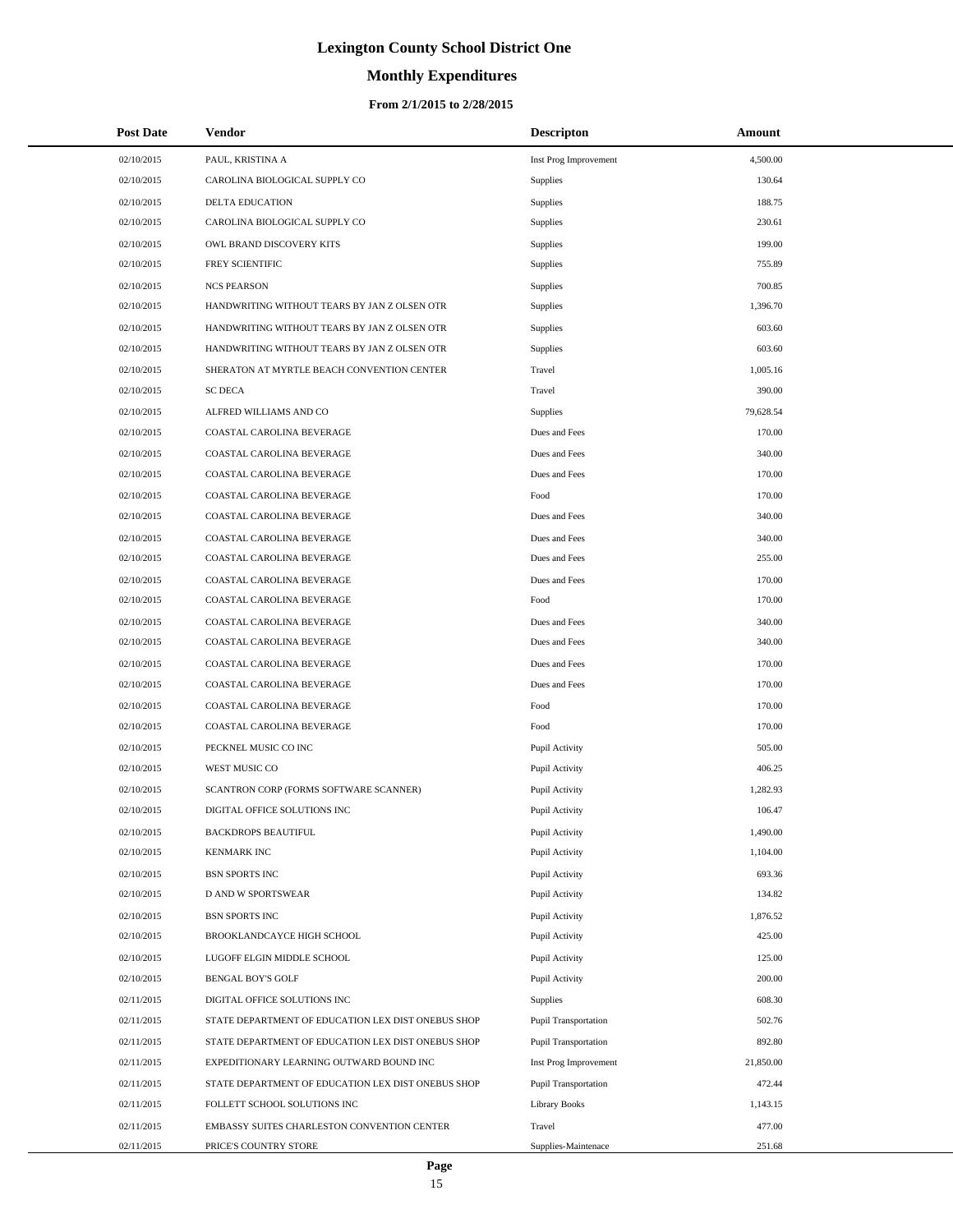# **Monthly Expenditures**

### **From 2/1/2015 to 2/28/2015**

| <b>Post Date</b> | <b>Vendor</b>              | <b>Descripton</b>          | Amount    |
|------------------|----------------------------|----------------------------|-----------|
| 02/11/2015       | PRICE'S COUNTRY STORE      | Supplies-Maintenace        | 251.66    |
| 02/11/2015       | PRICE'S COUNTRY STORE      | Supplies-Maintenace        | 251.66    |
| 02/11/2015       | <b>WW GRAINGER</b>         | Supplies-Maintenace        | 886.93    |
| 02/11/2015       | <b>WW GRAINGER</b>         | Supplies-Maintenace        | 108.97    |
| 02/11/2015       | ZINGERS FENCING LLC        | Repairs and Maintenance    | 650.00    |
| 02/11/2015       | PRICE'S COUNTRY STORE      | Supplies-Maintenace        | 251.66    |
| 02/11/2015       | SOUTHEASTERN PAPER         | Supplies-Maintenace        | 1,010.40  |
| 02/11/2015       | GATEWAY SUPPLY CO INC      | Supplies-Maintenace        | 3,962.82  |
| 02/11/2015       | SOUTHEASTERN PAPER         | Supplies-Maintenace        | 1,443.43  |
| 02/11/2015       | SOUTHEASTERN PAPER         | Supplies-Maintenace        | 721.72    |
| 02/11/2015       | PRICE'S COUNTRY STORE      | Supplies-Maintenace        | 431.42    |
| 02/11/2015       | CALICO INDUSTRIES INC      | Supplies-Maintenace        | 549.45    |
| 02/11/2015       | JASON SCOTT LINE STRIPING  | Repairs and Maintenance    | 1,250.00  |
| 02/11/2015       | MISHOE, JOHN WAYNE         | Other Prof & Tech Service  | 180.00    |
| 02/11/2015       | <b>BARBER, DARYL SCOTT</b> | Other Prof & Tech Service  | 120.00    |
| 02/11/2015       | HINZ, BRIAN E              | Other Prof & Tech Service  | 180.00    |
| 02/11/2015       | HALLMAN, JACOB             | Other Prof & Tech Service  | 180.00    |
| 02/11/2015       | MCMANUS, JOHN-PATRICK A.   | Other Prof & Tech Service  | 180.00    |
| 02/11/2015       | CAMCOR                     | Supplies                   | 1,223.96  |
| 02/11/2015       | KENDRICK GRAPHICS LLC      | Supplies                   | 1,070.00  |
| 02/11/2015       | <b>COMPORIUM</b>           | Communication              | 11,585.83 |
| 02/11/2015       | SUNGARD PUBLIC SECTOR INC  | Software Renewal/Agreemen  | 2,011.98  |
| 02/11/2015       | CABLE AND CONNECTIONS      | <b>Technology Supplies</b> | 1,621.05  |
| 02/11/2015       | MONOPRICE.COM              | <b>Technology Supplies</b> | 113.00    |
| 02/11/2015       | <b>COMPORIUM</b>           | Communication              | 5,874.64  |
| 02/11/2015       | <b>COMPORIUM</b>           | Communication              | 2,046.04  |
| 02/11/2015       | <b>COMPORIUM</b>           | Communication              | 3,712.10  |
| 02/11/2015       | <b>COMPORIUM</b>           | Communication              | 1,942.52  |
| 02/11/2015       | <b>COMPORIUM</b>           | Communication              | 3,130.03  |
| 02/11/2015       | <b>COMPORIUM</b>           | Communication              | 2,587.40  |
| 02/11/2015       | <b>COMPORIUM</b>           | Communication              | 1,307.98  |
| 02/11/2015       | <b>COMPORIUM</b>           | Communication              | 2,863.83  |
| 02/11/2015       | <b>COMPORIUM</b>           | Communication              | 1,889.14  |
| 02/11/2015       | <b>COMPORIUM</b>           | Communication              | 1,964.27  |
| 02/11/2015       | <b>COMPORIUM</b>           | Communication              | 2,038.77  |
| 02/11/2015       | <b>COMPORIUM</b>           | Communication              | 2,280.16  |
| 02/11/2015       | <b>COMPORIUM</b>           | Communication              | 2,233.32  |
| 02/11/2015       | <b>COMPORIUM</b>           | Communication              | 2,876.35  |
| 02/11/2015       | <b>COMPORIUM</b>           | Communication              | 5,470.45  |
| 02/11/2015       | <b>COMPORIUM</b>           | Communication              | 2,343.45  |
| 02/11/2015       | <b>COMPORIUM</b>           | Communication              | 2,453.28  |
| 02/11/2015       | <b>COMPORIUM</b>           | Communication              | 2,334.24  |
| 02/11/2015       | <b>COMPORIUM</b>           | Communication              | 2,263.60  |
| 02/11/2015       | <b>COMPORIUM</b>           | Communication              | 2,527.68  |
| 02/11/2015       | <b>COMPORIUM</b>           | Communication              | 3,065.55  |
| 02/11/2015       | <b>COMPORIUM</b>           | Communication              | 2,517.54  |
| 02/11/2015       | <b>COMPORIUM</b>           | Communication              | 2,462.56  |
| 02/11/2015       | <b>COMPORIUM</b>           | Communication              | 2,468.56  |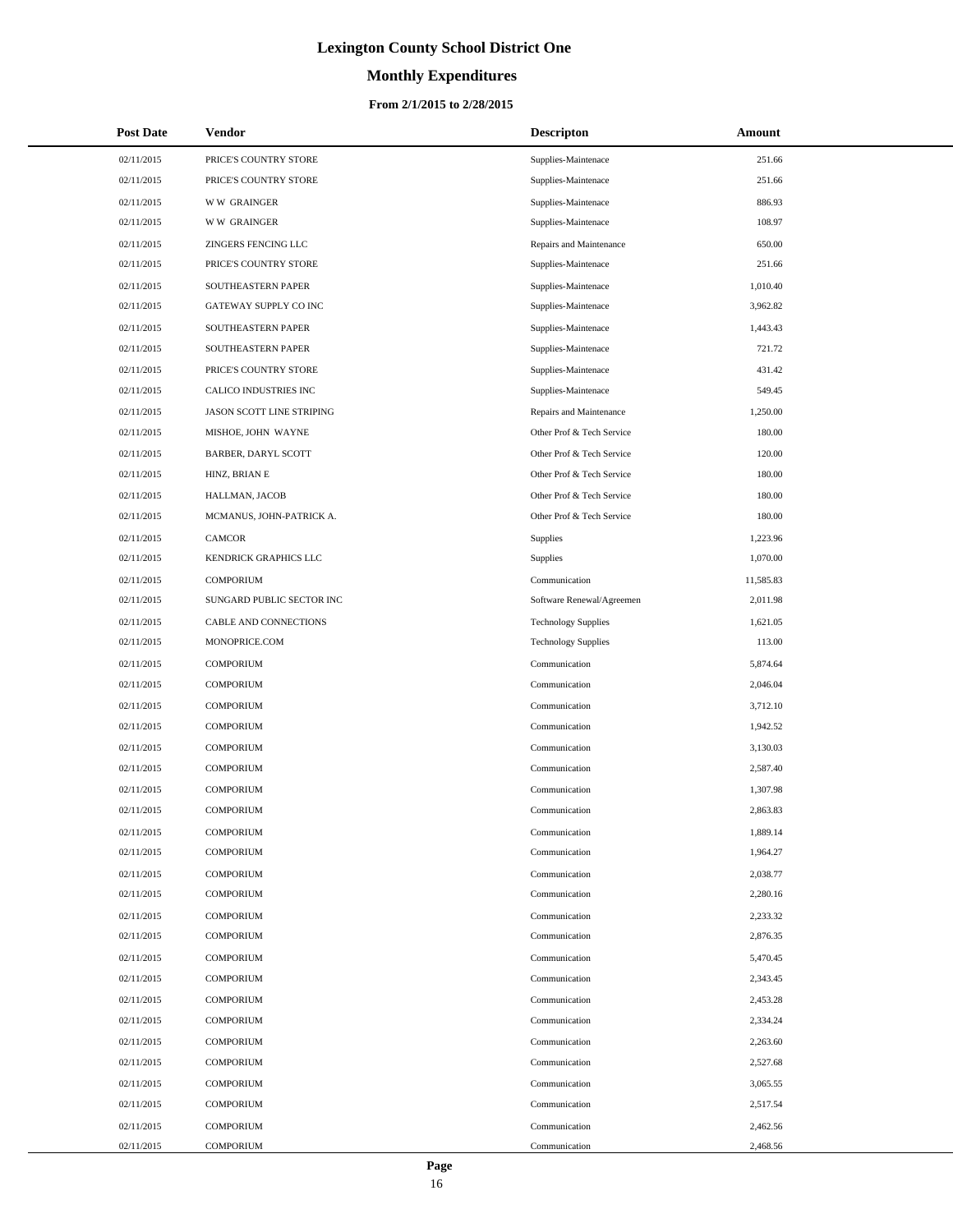# **Monthly Expenditures**

### **From 2/1/2015 to 2/28/2015**

| <b>Post Date</b> | <b>Vendor</b>                                      | <b>Descripton</b>          | Amount    |
|------------------|----------------------------------------------------|----------------------------|-----------|
| 02/11/2015       | <b>COMPORIUM</b>                                   | Communication              | 1,936.70  |
| 02/11/2015       | <b>COMPORIUM</b>                                   | Communication              | 1,833.91  |
| 02/11/2015       | <b>COMPORIUM</b>                                   | Communication              | 1,959.20  |
| 02/11/2015       | <b>COMPORIUM</b>                                   | Communication              | 2,197.35  |
| 02/11/2015       | <b>COMPORIUM</b>                                   | Communication              | 2,690.76  |
| 02/11/2015       | <b>COMPORIUM</b>                                   | Communication              | 6,665.83  |
| 02/11/2015       | <b>COMPORIUM</b>                                   | Communication              | 2,022.16  |
| 02/11/2015       | SPIRIT COMMUNICATIONS                              | Communication              | 2,619.40  |
| 02/11/2015       | DR LINDA KARGES-BONE                               | Inst Prog Improvement      | 2,000.00  |
| 02/11/2015       | <b>SC HOSA</b>                                     | Travel                     | 400.00    |
| 02/11/2015       | HANDWRITING WITHOUT TEARS BY JAN Z OLSEN OTR       | Supplies                   | 433.60    |
| 02/11/2015       | PURCHASED SERVICE                                  | Supplies                   | 250.00    |
| 02/11/2015       | DICK SMITH FORD                                    | Vehicles                   | 24,759.00 |
| 02/11/2015       | <b>COMPORIUM</b>                                   | Communication              | 386.84    |
| 02/11/2015       | ADVANCEPIERRE FOOD INC.                            | Food                       | 613.96    |
| 02/11/2015       | ADVANCEPIERRE FOOD INC.                            | Food                       | 551.32    |
| 02/11/2015       | ADVANCEPIERRE FOOD INC.                            | Food                       | 506.78    |
| 02/11/2015       | ADVANCEPIERRE FOOD INC.                            | Food                       | 178.16    |
| 02/11/2015       | ADVANCEPIERRE FOOD INC.                            | Food                       | 178.16    |
| 02/11/2015       | ADVANCEPIERRE FOOD INC.                            | Food                       | 676.60    |
| 02/11/2015       | ADVANCEPIERRE FOOD INC.                            | Food                       | 178.16    |
| 02/11/2015       | ADVANCEPIERRE FOOD INC.                            | Food                       | 178.16    |
| 02/11/2015       | ADVANCEPIERRE FOOD INC.                            | Food                       | 178.16    |
| 02/11/2015       | ADVANCEPIERRE FOOD INC.                            | Food                       | 178.16    |
| 02/11/2015       | ADVANCEPIERRE FOOD INC.                            | Food                       | 178.16    |
| 02/11/2015       | ADVANCEPIERRE FOOD INC.                            | Food                       | 676.60    |
| 02/11/2015       | <b>JW PEPPER</b>                                   | Pupil Activity             | 528.00    |
| 02/11/2015       | REED, JOHN                                         | Pupil Activity             | 240.00    |
| 02/11/2015       | MCCOLLUM, CHRIS                                    | Pupil Activity             | 146.00    |
| 02/11/2015       | MCCARTHY, PAT                                      | Pupil Activity             | 146.00    |
| 02/11/2015       | MYHOUSE SPORTS GEAR                                | Pupil Activity             | 385.16    |
| 02/11/2015       | STATE DEPARTMENT OF EDUCATION LEX DIST ONEBUS SHOP | Pupil Activity             | 425.94    |
| 02/12/2015       | PURCHASED SERVICE                                  | Travel                     | 120.96    |
| 02/12/2015       | PRESENTATION SYSTEMS SOUTH INC                     | Supplies                   | 699.43    |
| 02/12/2015       | PURCHASED SERVICE                                  | Travel                     | 274.50    |
| 02/12/2015       | FORMS AND SUPPLY INC (FSI)                         | Supplies                   | 143.06    |
| 02/12/2015       | CAROLINA BIOLOGICAL SUPPLY CO                      | Supplies                   | 275.26    |
| 02/12/2015       | TOTAL OFFICE SOLUTIONS                             | Supplies                   | 202.24    |
| 02/12/2015       | CAROLINA BIOLOGICAL SUPPLY CO                      | Supplies-Instruction       | 408.65    |
| 02/12/2015       | PURCHASED SERVICE                                  | Travel                     | 433.96    |
| 02/12/2015       | PURCHASED SERVICE                                  | Travel                     | 317.84    |
| 02/12/2015       | PURCHASED SERVICE                                  | Travel                     | 242.48    |
| 02/12/2015       | PURCHASED SERVICE                                  | Travel                     | 155.57    |
| 02/12/2015       | PURCHASED SERVICE                                  | Travel                     | 314.93    |
| 02/12/2015       | PURCHASED SERVICE                                  | Travel                     | 216.50    |
| 02/12/2015       | PURCHASED SERVICE                                  | Travel                     | 183.50    |
| 02/12/2015       | MBM CORP                                           | <b>Technology Supplies</b> | 1,118.24  |
| 02/12/2015       | MEDSHORE AMBULANCE SVC GOLD CROSS AMBULANCE SVC    | Other Prof & Tech Service  | 2,200.00  |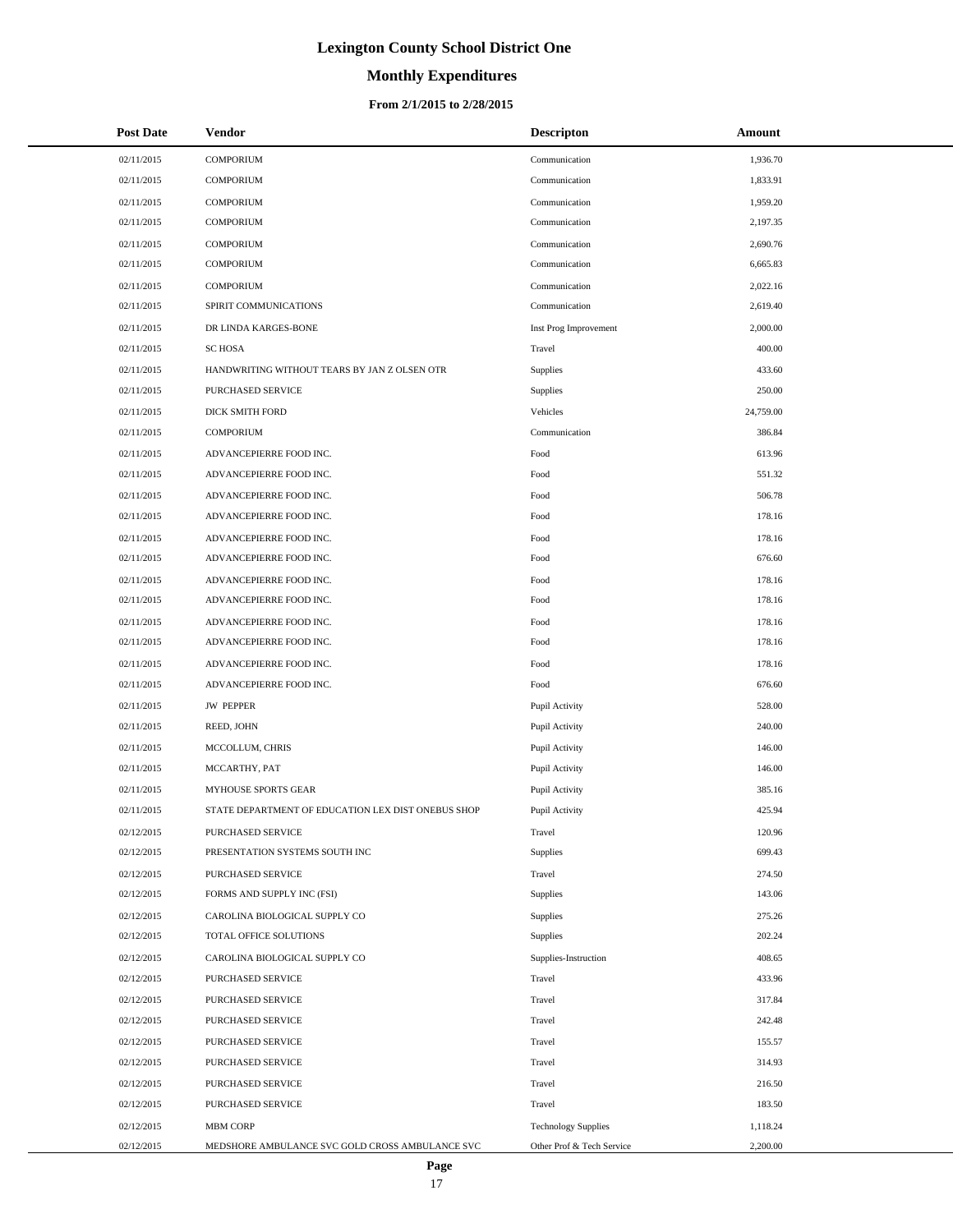# **Monthly Expenditures**

### **From 2/1/2015 to 2/28/2015**

| <b>Post Date</b> | Vendor                                            | <b>Descripton</b>         | Amount   |
|------------------|---------------------------------------------------|---------------------------|----------|
| 02/12/2015       | PURCHASED SERVICE                                 | Travel                    | 200.39   |
| 02/12/2015       | PURCHASED SERVICE                                 | Travel                    | 105.80   |
| 02/12/2015       | PURCHASED SERVICE                                 | Travel                    | 195.50   |
| 02/12/2015       | PURCHASED SERVICE                                 | Travel                    | 148.18   |
| 02/12/2015       | PURCHASED SERVICE                                 | Travel                    | 205.63   |
| 02/12/2015       | PURCHASED SERVICE                                 | Travel                    | 205.63   |
| 02/12/2015       | PURCHASED SERVICE                                 | Travel                    | 118.45   |
| 02/12/2015       | <b>CULLUM SERVICES INC</b>                        | Repairs and Maintenance   | 843.75   |
| 02/12/2015       | CULLUM SERVICES INC                               | Repairs and Maintenance   | 4,792.50 |
| 02/12/2015       | CULLUM SERVICES INC                               | Repairs and Maintenance   | 1,108.08 |
| 02/12/2015       | SOUTHEASTERN PAPER                                | Supplies-Maintenace       | 241.33   |
| 02/12/2015       | CULLUM SERVICES INC                               | Repairs and Maintenance   | 3,937.50 |
| 02/12/2015       | CULLUM SERVICES INC                               | Repairs and Maintenance   | 1,023.75 |
| 02/12/2015       | CULLUM SERVICES INC                               | Repairs and Maintenance   | 360.00   |
| 02/12/2015       | <b>CULLUM SERVICES INC</b>                        | Repairs and Maintenance   | 1,379.17 |
| 02/12/2015       | CULLUM SERVICES INC                               | Repairs and Maintenance   | 440.63   |
| 02/12/2015       | SMITH AND JONES JANITORIAL SUPPLIES AND EQUIP INC | Supplies-Maintenace       | 166.92   |
| 02/12/2015       | CULLUM SERVICES INC                               | Repairs and Maintenance   | 2,730.00 |
| 02/12/2015       | SMITH AND JONES JANITORIAL SUPPLIES AND EQUIP INC | Supplies-Maintenace       | 299.60   |
| 02/12/2015       | CULLUM SERVICES INC                               | Repairs and Maintenance   | 757.50   |
| 02/12/2015       | CULLUM SERVICES INC                               | Repairs and Maintenance   | 1,372.50 |
| 02/12/2015       | CULLUM SERVICES INC                               | Repairs and Maintenance   | 1,355.63 |
| 02/12/2015       | CULLUM SERVICES INC                               | Repairs and Maintenance   | 1,059.38 |
| 02/12/2015       | CULLUM SERVICES INC                               | Repairs and Maintenance   | 1,331.25 |
| 02/12/2015       | CULLUM SERVICES INC                               | Repairs and Maintenance   | 1,792.50 |
| 02/12/2015       | CULLUM SERVICES INC                               | Repairs and Maintenance   | 3,788.54 |
| 02/12/2015       | CULLUM SERVICES INC                               | Repairs and Maintenance   | 1,691.25 |
| 02/12/2015       | CULLUM SERVICES INC                               | Repairs and Maintenance   | 1,537.50 |
| 02/12/2015       | CULLUM SERVICES INC                               | Repairs and Maintenance   | 1,149.38 |
| 02/12/2015       | CULLUM SERVICES INC                               | Repairs and Maintenance   | 2,651.25 |
| 02/12/2015       | CULLUM SERVICES INC                               | Repairs and Maintenance   | 1,125.00 |
| 02/12/2015       | <b>CULLUM SERVICES INC</b>                        | Repairs and Maintenance   | 1,515.00 |
| 02/12/2015       | CULLUM SERVICES INC                               | Repairs and Maintenance   | 1,376.25 |
| 02/12/2015       | CULLUM SERVICES INC                               | Repairs and Maintenance   | 1,530.00 |
| 02/12/2015       | CULLUM SERVICES INC                               | Repairs and Maintenance   | 1,205.60 |
| 02/12/2015       | CULLUM SERVICES INC                               | Repairs and Maintenance   | 1,276.88 |
| 02/12/2015       | <b>CULLUM SERVICES INC</b>                        | Repairs and Maintenance   | 620.62   |
| 02/12/2015       | CULLUM SERVICES INC                               | Repairs and Maintenance   | 2,371.88 |
| 02/12/2015       | CULLUM SERVICES INC                               | Repairs and Maintenance   | 1,453.13 |
| 02/12/2015       | CULLUM SERVICES INC                               | Repairs and Maintenance   | 375.00   |
| 02/12/2015       | PURCHASED SERVICE                                 | Travel                    | 280.60   |
| 02/12/2015       | PURCHASED SERVICE                                 | Travel                    | 392.73   |
| 02/12/2015       | PURCHASED SERVICE                                 | Travel                    | 490.48   |
| 02/12/2015       | PURCHASED SERVICE                                 | Travel                    | 615.83   |
| 02/12/2015       | <b>VELVETEX</b>                                   | Supplies                  | 1,530.94 |
| 02/12/2015       | EASTMAN, JAMES ALLEN                              | Other Prof & Tech Service | 180.00   |
| 02/12/2015       | KIRKHAM, PERRY BRYAN                              | Other Prof & Tech Service | 120.00   |
| 02/12/2015       | ANDERSON, JOSHUA                                  | Other Prof & Tech Service | 180.00   |

÷.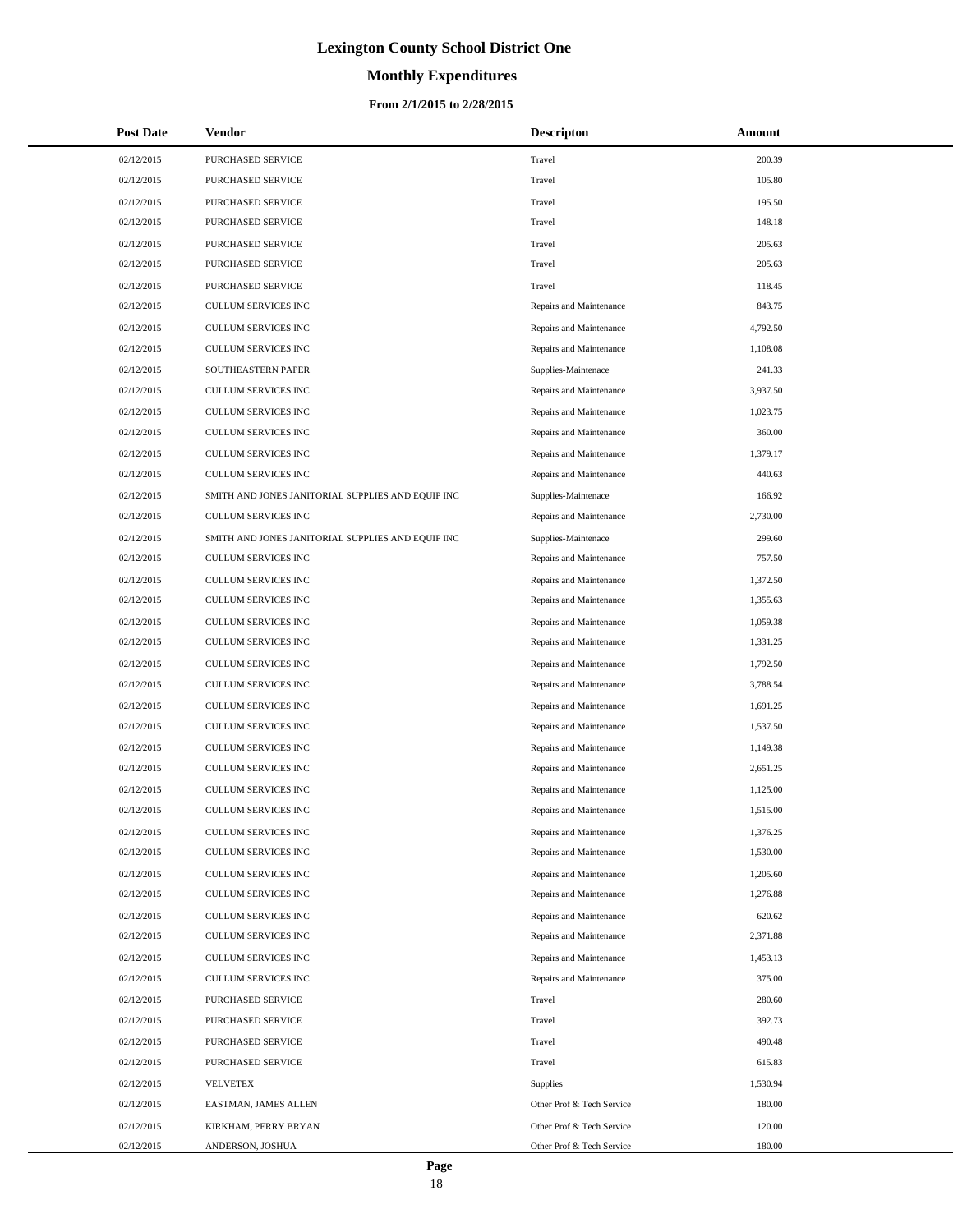# **Monthly Expenditures**

### **From 2/1/2015 to 2/28/2015**

| <b>Post Date</b> | <b>Vendor</b>                                | <b>Descripton</b>              | Amount     |
|------------------|----------------------------------------------|--------------------------------|------------|
| 02/12/2015       | CAMCOR                                       | Supplies                       | 1,247.99   |
| 02/12/2015       | FORMS AND SUPPLY INC (FSI)                   | Supplies                       | 212.87     |
| 02/12/2015       | PURCHASED SERVICE                            | Travel                         | 162.73     |
| 02/12/2015       | CDWG ACCT 305089                             | Software Renewal/Agreemen      | 1,037.90   |
| 02/12/2015       | COMPUTER DESIGN CONSULTING SERVICE LLC       | Printing and Binding           | 331.81     |
| 02/12/2015       | PURCHASED SERVICE                            | Travel                         | 331.20     |
| 02/12/2015       | PURCHASED SERVICE                            | Travel                         | 364.26     |
| 02/12/2015       | PURCHASED SERVICE                            | Travel                         | 181.70     |
| 02/12/2015       | <b>GROVE MEDICAL</b>                         | Supplies                       | 116.90     |
| 02/12/2015       | <b>PURCHASED SERVICE</b>                     | Travel                         | 157.26     |
| 02/12/2015       | PORKCHOP PRODUCTIONS                         | <b>Instructional Services</b>  | 1,830.00   |
| 02/12/2015       | CAROLINA BIOLOGICAL SUPPLY CO                | Supplies                       | 109.14     |
| 02/12/2015       | PURCHASED SERVICE                            | Travel                         | 321.62     |
| 02/12/2015       | <b>PURCHASED SERVICE</b>                     | Travel                         | 127.50     |
| 02/12/2015       | PURCHASED SERVICE                            | Travel                         | 628.31     |
| 02/12/2015       | <b>PURCHASED SERVICE</b>                     | Travel                         | 121.69     |
| 02/12/2015       | <b>PURCHASED SERVICE</b>                     | Travel                         | 594.94     |
| 02/12/2015       | NUIDEA SCHOOL SUPPLY CO                      | Supplies                       | 169,128.73 |
| 02/12/2015       | HANNAH PIANO CO                              | Equipment - Nonexpendable      | 5,000.07   |
| 02/12/2015       | LEXINGTON MIDDLE SCHOOL                      | Pupil Activity                 | 250.00     |
| 02/12/2015       | MIDWAY ELEMENTARY SCHOOL                     | Pupil Activity                 | 294.93     |
| 02/12/2015       | MIDWAY ELEMENTARY SCHOOL                     | Pupil Act-Fee/Collection Refnd | 169.62     |
| 02/12/2015       | LEXINGTON TECHNOLOGY CENTER                  | Pupil Act-Fee/Collection Refnd | 605.00     |
| 02/12/2015       | LEXINGTON MIDDLE SCHOOL                      | Pupil Activity                 | 200.00     |
| 02/12/2015       | <b>NEFF</b>                                  | Pupil Activity                 | 513.47     |
| 02/12/2015       | <b>NEFF</b>                                  | Pupil Activity                 | 513.47     |
| 02/12/2015       | LDH SPORTS AND MORE LLC                      | Supplies                       | 462.24     |
| 02/12/2015       | HANNAH PIANO CO                              | Equipment - Nonexpendable      | 699.96     |
| 02/13/2015       | REALLY GOOD STUFF                            | Supplies                       | 208.60     |
| 02/13/2015       | UNIVERSITY OF OREGON                         | Software Renewal/Agreemen      | 11,200.00  |
| 02/13/2015       | STAR MUSIC CO                                | Repairs and Maintenance        | 280.00     |
| 02/13/2015       | <b>CLARION INN AND SUITES</b>                | <b>Pupil Transportation</b>    | 673.20     |
| 02/13/2015       | LEXINGTON COUNTY SCHOOL DIST 1               | Pupil Transportation           | 416.64     |
| 02/13/2015       | P AND S CONSTRUCTION COMPANY INC             | Repairs and Maintenance        | 236.25     |
| 02/13/2015       | SUBURBAN PROPANE                             | Energy                         | 300.88     |
| 02/13/2015       | <b>B AND T SAND CO</b>                       | Supplies-Maintenace            | 134.70     |
| 02/13/2015       | DADE PAPER AND BAG CO                        | Supplies-Maintenace            | 200.65     |
| 02/13/2015       | <b>B AND T SAND CO</b>                       | Supplies-Maintenace            | 149.52     |
| 02/13/2015       | DADE PAPER AND BAG CO                        | Supplies-Maintenace            | 186.39     |
| 02/13/2015       | <b>B AND T SAND CO</b>                       | Supplies-Maintenace            | 104.27     |
| 02/13/2015       | WILFONG, MICHAEL BRIAN                       | Other Prof & Tech Service      | 120.00     |
| 02/13/2015       | HAIGLER III, THOMAS I                        | Other Prof & Tech Service      | 180.00     |
| 02/13/2015       | CANNON, WALLACE C                            | Other Prof & Tech Service      | 180.00     |
| 02/13/2015       | SAMANAGE USA INC                             | Software Renewal/Agreemen      | 2,500.00   |
| 02/13/2015       | NASCO                                        | <b>Supplies</b>                | 453.47     |
| 02/13/2015       | HANDWRITING WITHOUT TEARS BY JAN Z OLSEN OTR | <b>Supplies</b>                | 603.60     |
| 02/13/2015       | MCWATERS INC (OFFICE FURNITURE ONLY)         | Supplies                       | 1,229.43   |
| 02/13/2015       | WHALEY FOODSERVICE REPAIRS                   | Supplies                       | 909.02     |

L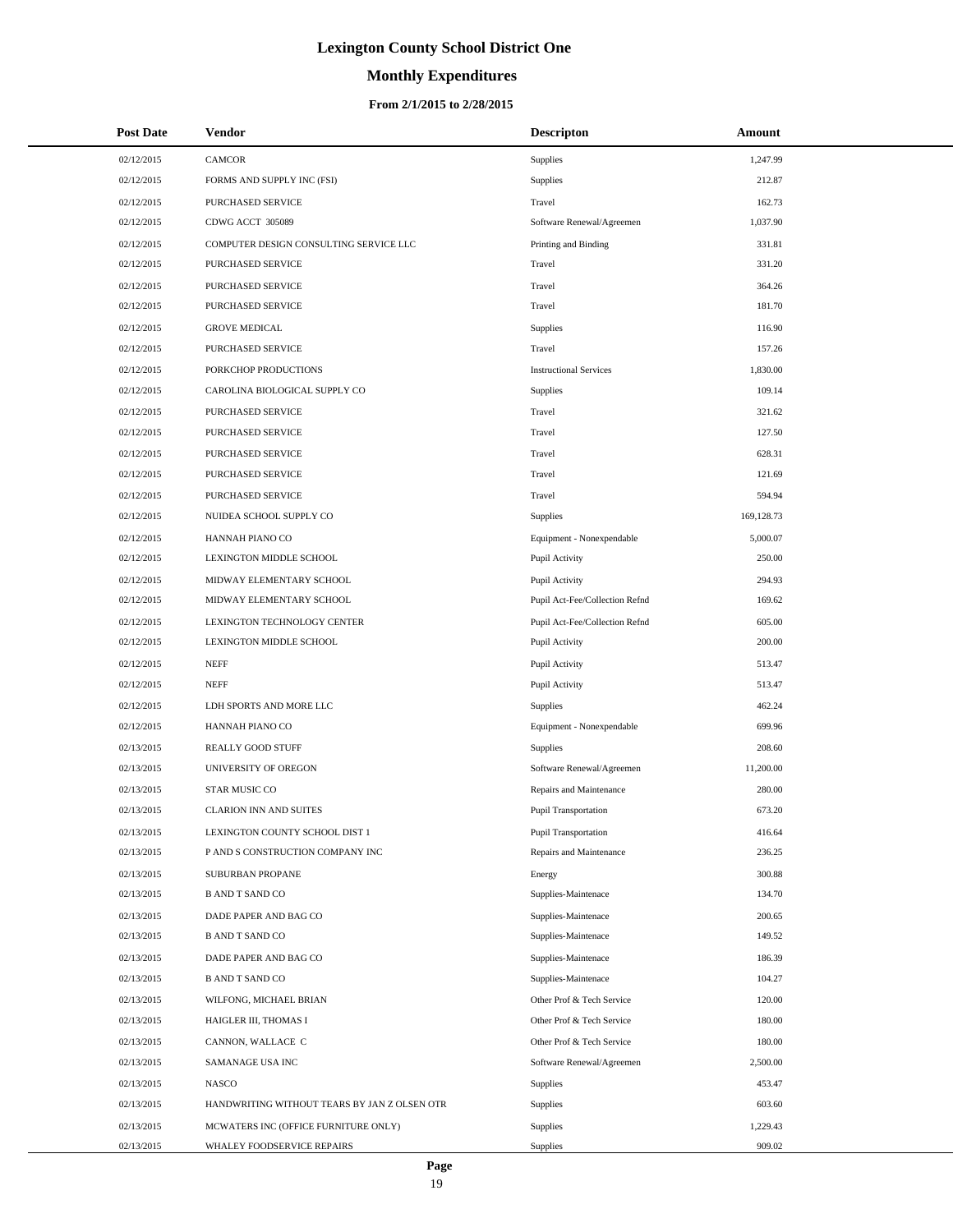# **Monthly Expenditures**

### **From 2/1/2015 to 2/28/2015**

| <b>Post Date</b> | Vendor                                           | <b>Descripton</b>         | Amount    |
|------------------|--------------------------------------------------|---------------------------|-----------|
| 02/13/2015       | WHALEY FOODSERVICE REPAIRS                       | <b>Supplies</b>           | 112.55    |
| 02/13/2015       | WHALEY FOODSERVICE REPAIRS                       | <b>Supplies</b>           | 247.99    |
| 02/13/2015       | <b>HOBART CORP</b>                               | <b>Supplies</b>           | 274.24    |
| 02/13/2015       | WHALEY FOODSERVICE REPAIRS                       | Supplies                  | 142.05    |
| 02/13/2015       | NATIONAL FOOD GROUP                              | Food                      | 615.00    |
| 02/13/2015       | NATIONAL FOOD GROUP                              | Food                      | 615.00    |
| 02/13/2015       | SCHOOL SPECIALTY INC                             | Pupil Activity            | $-12.52$  |
| 02/13/2015       | LESESNE INDUSTRIES INC                           | Pupil Activity            | 124.12    |
| 02/13/2015       | INDIAN WATERS COUNCIL BOY SCOUTS OF AMERICA      | Pupil Activity            | 435.00    |
| 02/13/2015       | SCHOOL SPECIALTY INC                             | Pupil Activity            | 482.46    |
| 02/13/2015       | <b>BSN SPORTS INC</b>                            | Pupil Activity            | 1,948.74  |
| 02/13/2015       | SCACA (SC ATHLETIC COACHES ASSOC)                | Pupil Activity            | 200.00    |
| 02/13/2015       | HALF MOON OUTFITTERS INC                         | Pupil Activity            | 734.45    |
| 02/13/2015       | PURCHASED SERVICE                                | Pupil Activity            | 165.57    |
| 02/13/2015       | WILSON AND ASSOCIATES                            | Pupil Activity            | 1,300.00  |
| 02/13/2015       | POLLY, TODD                                      | Pupil Activity            | 350.00    |
| 02/13/2015       | PALMETTO TENNIS CLASSIC HIGH SCHOOL INVITATIONAL | Pupil Activity            | 150.00    |
| 02/16/2015       | MAYER JOHNSON LLC                                | <b>Supplies</b>           | 152.95    |
| 02/16/2015       | EPS LITERACY AND INTERVENTION                    | <b>Supplies</b>           | 526.50    |
| 02/16/2015       | BURKETT BURKETT AND BURKETT                      | Other Prof & Tech Service | 850.00    |
| 02/16/2015       | <b>SCE&amp;G</b>                                 | <b>Public Utilities</b>   | 1,316.03  |
| 02/16/2015       | SIMPLEXGRINNELL                                  | Repairs and Maintenance   | 980.00    |
| 02/16/2015       | <b>SC FARM BUREAU</b>                            | Supplies-Maintenace       | 310.62    |
| 02/16/2015       | SCE&G                                            | <b>Public Utilities</b>   | 20,016.40 |
| 02/16/2015       | ACE GLASS CO INC                                 | Repairs and Maintenance   | 302.07    |
| 02/16/2015       | SCE&G                                            | <b>Public Utilities</b>   | 10,930.69 |
| 02/16/2015       | <b>SCE&amp;G</b>                                 | <b>Public Utilities</b>   | 23,541.65 |
| 02/16/2015       | <b>BARNES PROPANE</b>                            | Energy                    | 973.83    |
| 02/16/2015       | <b>SCE&amp;G</b>                                 | <b>Public Utilities</b>   | 14,800.32 |
| 02/16/2015       | SCE&G                                            | <b>Public Utilities</b>   | 10,845.09 |
| 02/16/2015       | <b>SCE&amp;G</b>                                 | <b>Public Utilities</b>   | 7,788.07  |
| 02/16/2015       | <b>SCE&amp;G</b>                                 | <b>Public Utilities</b>   | 44,716.51 |
| 02/16/2015       | SCE&G                                            | <b>Public Utilities</b>   | 7,660.17  |
| 02/16/2015       | SCE&G                                            | <b>Public Utilities</b>   | 9,958.36  |
| 02/16/2015       | <b>SCE&amp;G</b>                                 | <b>Public Utilities</b>   | 18,879.05 |
| 02/16/2015       | SCE&G                                            | <b>Public Utilities</b>   | 11,711.21 |
| 02/16/2015       | SCE&G                                            | <b>Public Utilities</b>   | 3,254.66  |
| 02/16/2015       | SCE&G                                            | <b>Public Utilities</b>   | 19,158.59 |
| 02/16/2015       | <b>SCE&amp;G</b>                                 | <b>Public Utilities</b>   | 14,352.49 |
| 02/16/2015       | SCE&G                                            | <b>Public Utilities</b>   | 10,393.78 |
| 02/16/2015       | <b>SCE&amp;G</b>                                 | <b>Public Utilities</b>   | 13,244.76 |
| 02/16/2015       | SCE&G                                            | <b>Public Utilities</b>   | 15,342.61 |
| 02/16/2015       | SIMPLEXGRINNELL                                  | Repairs and Maintenance   | 490.00    |
| 02/16/2015       | SCE&G                                            | <b>Public Utilities</b>   | 49,447.37 |
| 02/16/2015       | SCE&G                                            | <b>Public Utilities</b>   | 17,910.40 |
| 02/16/2015       | SCE&G                                            | <b>Public Utilities</b>   | 265.86    |
| 02/16/2015       | PURCHASED SERVICE                                | Pupil Transportation      | 125.00    |
| 02/16/2015       | SC DEPARTMENT OF MOTOR VEHICLES                  | Other Prof & Tech Service | 191.00    |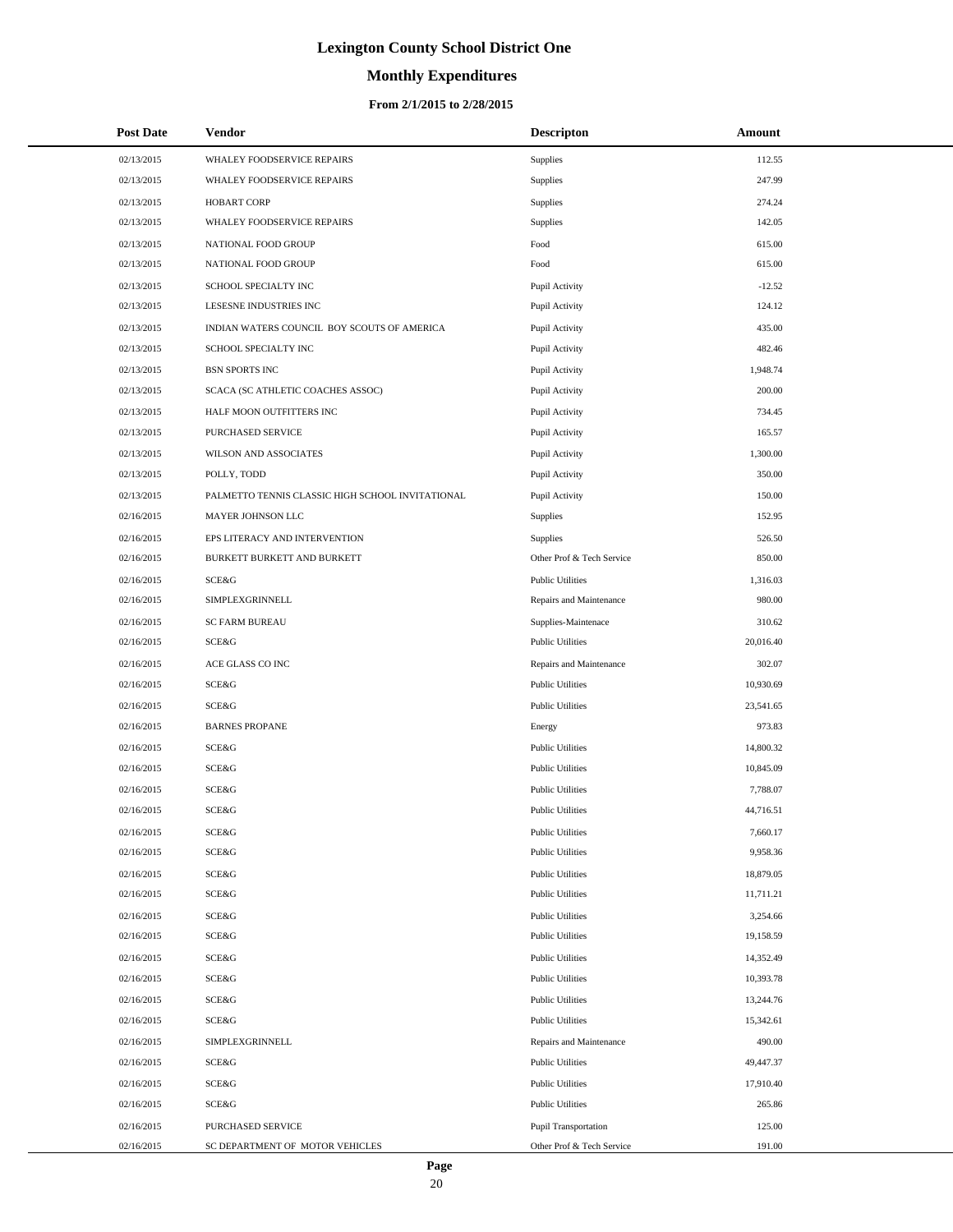# **Monthly Expenditures**

### **From 2/1/2015 to 2/28/2015**

| <b>Post Date</b> | <b>Vendor</b>                    | <b>Descripton</b>             | Amount   |
|------------------|----------------------------------|-------------------------------|----------|
| 02/16/2015       | RICCIARDI, CHRISTOPHER           | Other Prof & Tech Service     | 180.00   |
| 02/16/2015       | DIGITAL OFFICE SOLUTIONS INC     | Repairs and Maintenance       | 658.02   |
| 02/16/2015       | DIGITAL OFFICE SOLUTIONS INC     | Repairs and Maintenance       | 378.68   |
| 02/16/2015       | DIGITAL OFFICE SOLUTIONS INC     | Repairs and Maintenance       | 493.87   |
| 02/16/2015       | DIGITAL OFFICE SOLUTIONS INC     | Repairs and Maintenance       | 187.61   |
| 02/16/2015       | DIGITAL OFFICE SOLUTIONS INC     | Repairs and Maintenance       | 552.63   |
| 02/16/2015       | DIGITAL OFFICE SOLUTIONS INC     | Repairs and Maintenance       | 591.72   |
| 02/16/2015       | DIGITAL OFFICE SOLUTIONS INC     | Repairs and Maintenance       | 531.75   |
| 02/16/2015       | DIGITAL OFFICE SOLUTIONS INC     | Repairs and Maintenance       | 980.99   |
| 02/16/2015       | DIGITAL OFFICE SOLUTIONS INC     | Repairs and Maintenance       | 140.15   |
| 02/16/2015       | DIGITAL OFFICE SOLUTIONS INC     | Repairs and Maintenance       | 517.75   |
| 02/16/2015       | DIGITAL OFFICE SOLUTIONS INC     | Repairs and Maintenance       | 488.71   |
| 02/16/2015       | DIGITAL OFFICE SOLUTIONS INC     | Repairs and Maintenance       | 721.74   |
| 02/16/2015       | DIGITAL OFFICE SOLUTIONS INC     | Repairs and Maintenance       | 380.70   |
| 02/16/2015       | DIGITAL OFFICE SOLUTIONS INC     | Repairs and Maintenance       | 1,396.67 |
| 02/16/2015       | DIGITAL OFFICE SOLUTIONS INC     | Repairs and Maintenance       | 274.24   |
| 02/16/2015       | DIGITAL OFFICE SOLUTIONS INC     | Repairs and Maintenance       | 540.29   |
| 02/16/2015       | DIGITAL OFFICE SOLUTIONS INC     | Repairs and Maintenance       | 761.71   |
| 02/16/2015       | DIGITAL OFFICE SOLUTIONS INC     | Repairs and Maintenance       | 732.58   |
| 02/16/2015       | DIGITAL OFFICE SOLUTIONS INC     | Repairs and Maintenance       | 3,099.63 |
| 02/16/2015       | DIGITAL OFFICE SOLUTIONS INC     | Repairs and Maintenance       | 594.03   |
| 02/16/2015       | DIGITAL OFFICE SOLUTIONS INC     | Repairs and Maintenance       | 2,417.42 |
| 02/16/2015       | DIGITAL OFFICE SOLUTIONS INC     | Repairs and Maintenance       | 910.28   |
| 02/16/2015       | DIGITAL OFFICE SOLUTIONS INC     | Repairs and Maintenance       | 312.51   |
| 02/16/2015       | DIGITAL OFFICE SOLUTIONS INC     | Repairs and Maintenance       | 415.31   |
| 02/16/2015       | DIGITAL OFFICE SOLUTIONS INC     | Repairs and Maintenance       | 1,107.26 |
| 02/16/2015       | DIGITAL OFFICE SOLUTIONS INC     | Repairs and Maintenance       | 604.53   |
| 02/16/2015       | DIGITAL OFFICE SOLUTIONS INC     | Repairs and Maintenance       | 1,535.76 |
| 02/16/2015       | MAYER JOHNSON LLC                | <b>Supplies</b>               | 152.95   |
| 02/16/2015       | PORKCHOP PRODUCTIONS             | <b>Instructional Services</b> | 830.00   |
| 02/16/2015       | SARGENT WELCH LLC A VWR CO       | Supplies                      | 152.28   |
| 02/16/2015       | <b>GREENVILLE MEDIA LLC</b>      | <b>Technology Supplies</b>    | 6,937.68 |
| 02/16/2015       | <b>US FOODS</b>                  | Supplies                      | 784.94   |
| 02/16/2015       | NARDONE BROS BAKING CO INC       | Food                          | 521.31   |
| 02/16/2015       | <b>US FOODS</b>                  | Food                          | 3,844.19 |
| 02/16/2015       | BORDEN DAIRY CO OF SC LLC        | Milk                          | 414.43   |
| 02/16/2015       | HERSHEYS ICE CREAM               | Milk                          | 220.56   |
| 02/16/2015       | SENN BROTHERS INC                | Produce                       | 545.62   |
| 02/16/2015       | <b>US FOODS</b>                  | Supplies                      | 497.22   |
| 02/16/2015       | NARDONE BROS BAKING CO INC       | Food                          | 144.60   |
| 02/16/2015       | <b>US FOODS</b>                  | Food                          | 1,763.89 |
| 02/16/2015       | BORDEN DAIRY CO OF SC LLC        | Milk                          | 523.06   |
| 02/16/2015       | HERSHEYS ICE CREAM               | Milk                          | 358.32   |
| 02/16/2015       | SENN BROTHERS INC                | Produce                       | 370.47   |
| 02/16/2015       | <b>US FOODS</b>                  | Supplies                      | 384.71   |
| 02/16/2015       | NARDONE BROS BAKING CO INC       | Food                          | 383.20   |
| 02/16/2015       | <b>US FOODS</b>                  | Food                          | 4,759.32 |
| 02/16/2015       | EARTHGRAINS BAKING COMPANIES INC | <b>Bread</b>                  | 120.00   |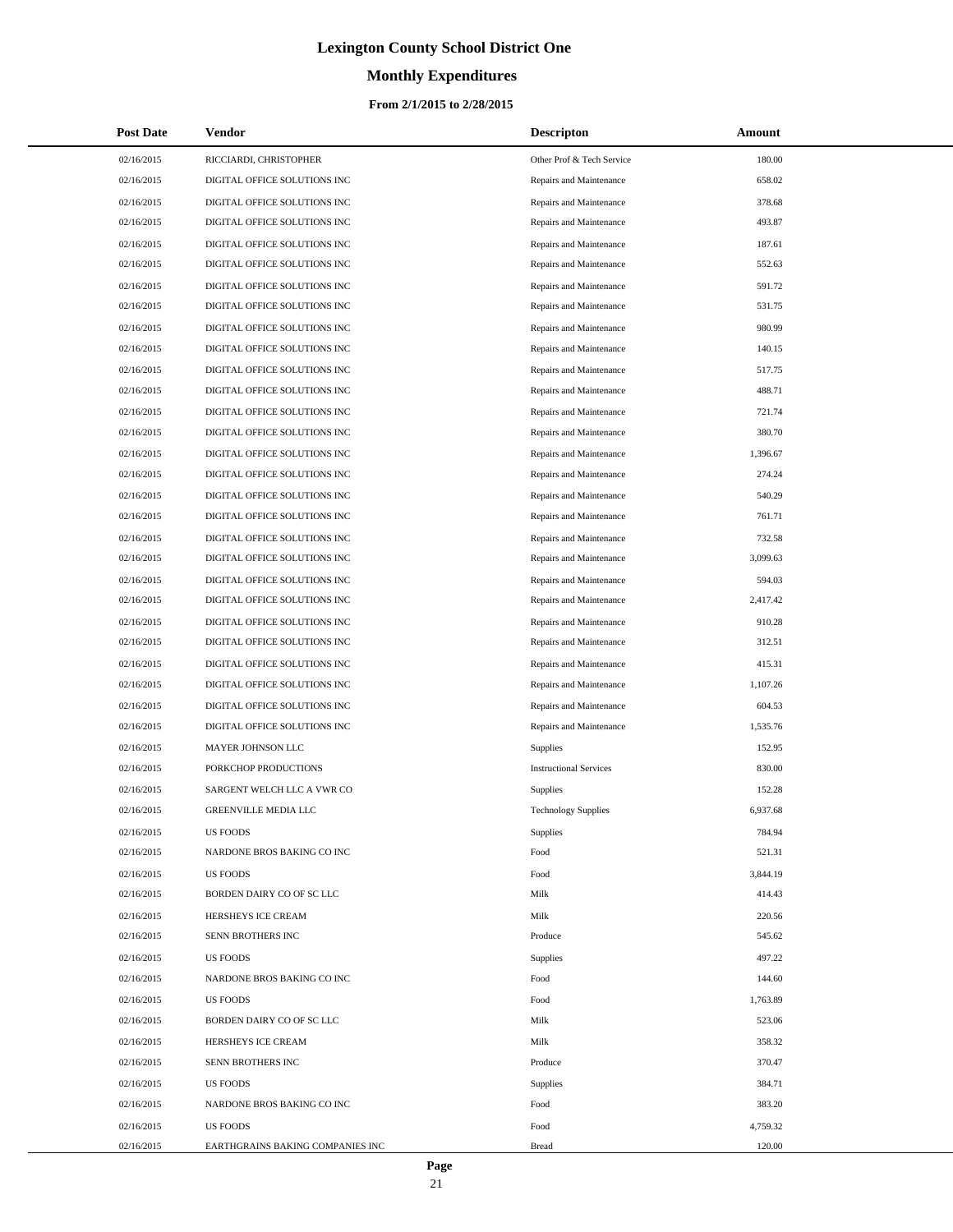# **Monthly Expenditures**

#### **From 2/1/2015 to 2/28/2015**

| <b>Post Date</b> | Vendor                           | <b>Descripton</b>          | Amount   |
|------------------|----------------------------------|----------------------------|----------|
| 02/16/2015       | BORDEN DAIRY CO OF SC LLC        | Milk                       | 208.23   |
| 02/16/2015       | HERSHEYS ICE CREAM               | Milk                       | 137.88   |
| 02/16/2015       | SENN BROTHERS INC                | Produce                    | 531.86   |
| 02/16/2015       | <b>US FOODS</b>                  | Supplies                   | 456.76   |
| 02/16/2015       | NARDONE BROS BAKING CO INC       | Food                       | 277.64   |
| 02/16/2015       | <b>US FOODS</b>                  | Food                       | 1,759.05 |
| 02/16/2015       | BORDEN DAIRY CO OF SC LLC        | Milk                       | 484.94   |
| 02/16/2015       | HERSHEYS ICE CREAM               | Milk                       | 340.94   |
| 02/16/2015       | SENN BROTHERS INC                | Produce                    | 508.36   |
| 02/16/2015       | <b>US FOODS</b>                  | Supplies                   | 280.08   |
| 02/16/2015       | HEWLETT PACKARD BUSINESS STORE   | <b>Technology Supplies</b> | 163.55   |
| 02/16/2015       | NARDONE BROS BAKING CO INC       | Food                       | 277.64   |
| 02/16/2015       | <b>US FOODS</b>                  | Food                       | 4,275.09 |
| 02/16/2015       | BORDEN DAIRY CO OF SC LLC        | Milk                       | 484.76   |
| 02/16/2015       | SENN BROTHERS INC                | Produce                    | 496.61   |
| 02/16/2015       | <b>US FOODS</b>                  | Supplies                   | 446.07   |
| 02/16/2015       | NARDONE BROS BAKING CO INC       | Food                       | 310.90   |
| 02/16/2015       | <b>US FOODS</b>                  | Food                       | 3,721.81 |
| 02/16/2015       | BORDEN DAIRY CO OF SC LLC        | Milk                       | 949.27   |
| 02/16/2015       | HERSHEYS ICE CREAM               | Milk                       | 291.08   |
| 02/16/2015       | SENN BROTHERS INC                | Produce                    | 983.69   |
| 02/16/2015       | <b>US FOODS</b>                  | Supplies                   | 142.67   |
| 02/16/2015       | <b>US FOODS</b>                  | Food                       | 649.21   |
| 02/16/2015       | SENN BROTHERS INC                | Produce                    | 256.48   |
| 02/16/2015       | <b>US FOODS</b>                  | Supplies                   | 290.55   |
| 02/16/2015       | NARDONE BROS BAKING CO INC       | Food                       | 108.45   |
| 02/16/2015       | <b>US FOODS</b>                  | Food                       | 3,259.71 |
| 02/16/2015       | HERSHEYS ICE CREAM               | Milk                       | 274.08   |
| 02/16/2015       | SENN BROTHERS INC                | Produce                    | 502.62   |
| 02/16/2015       | <b>US FOODS</b>                  | Supplies                   | 550.32   |
| 02/16/2015       | NARDONE BROS BAKING CO INC       | Food                       | 144.60   |
| 02/16/2015       | <b>US FOODS</b>                  | Food                       | 1,804.63 |
| 02/16/2015       | BORDEN DAIRY CO OF SC LLC        | Milk                       | 592.61   |
| 02/16/2015       | SENN BROTHERS INC                | Produce                    | 282.46   |
| 02/16/2015       | <b>US FOODS</b>                  | Supplies                   | 513.12   |
| 02/16/2015       | NARDONE BROS BAKING CO INC       | Food                       | 133.04   |
| 02/16/2015       | <b>US FOODS</b>                  | Food                       | 2,582.38 |
| 02/16/2015       | BORDEN DAIRY CO OF SC LLC        | Milk                       | 732.06   |
| 02/16/2015       | HERSHEYS ICE CREAM               | Milk                       | 210.16   |
| 02/16/2015       | SENN BROTHERS INC                | Produce                    | 503.00   |
| 02/16/2015       | <b>US FOODS</b>                  | Supplies                   | 569.63   |
| 02/16/2015       | NARDONE BROS BAKING CO INC       | Food                       | 274.75   |
| 02/16/2015       | US FOODS                         | Food                       | 2,226.49 |
| 02/16/2015       | EARTHGRAINS BAKING COMPANIES INC | <b>Bread</b>               | 112.50   |
| 02/16/2015       | BORDEN DAIRY CO OF SC LLC        | Milk                       | 417.57   |
| 02/16/2015       | SENN BROTHERS INC                | Produce                    | 168.25   |
| 02/16/2015       | <b>US FOODS</b>                  | Supplies                   | 527.16   |
| 02/16/2015       | NARDONE BROS BAKING CO INC       | Food                       | 241.49   |

L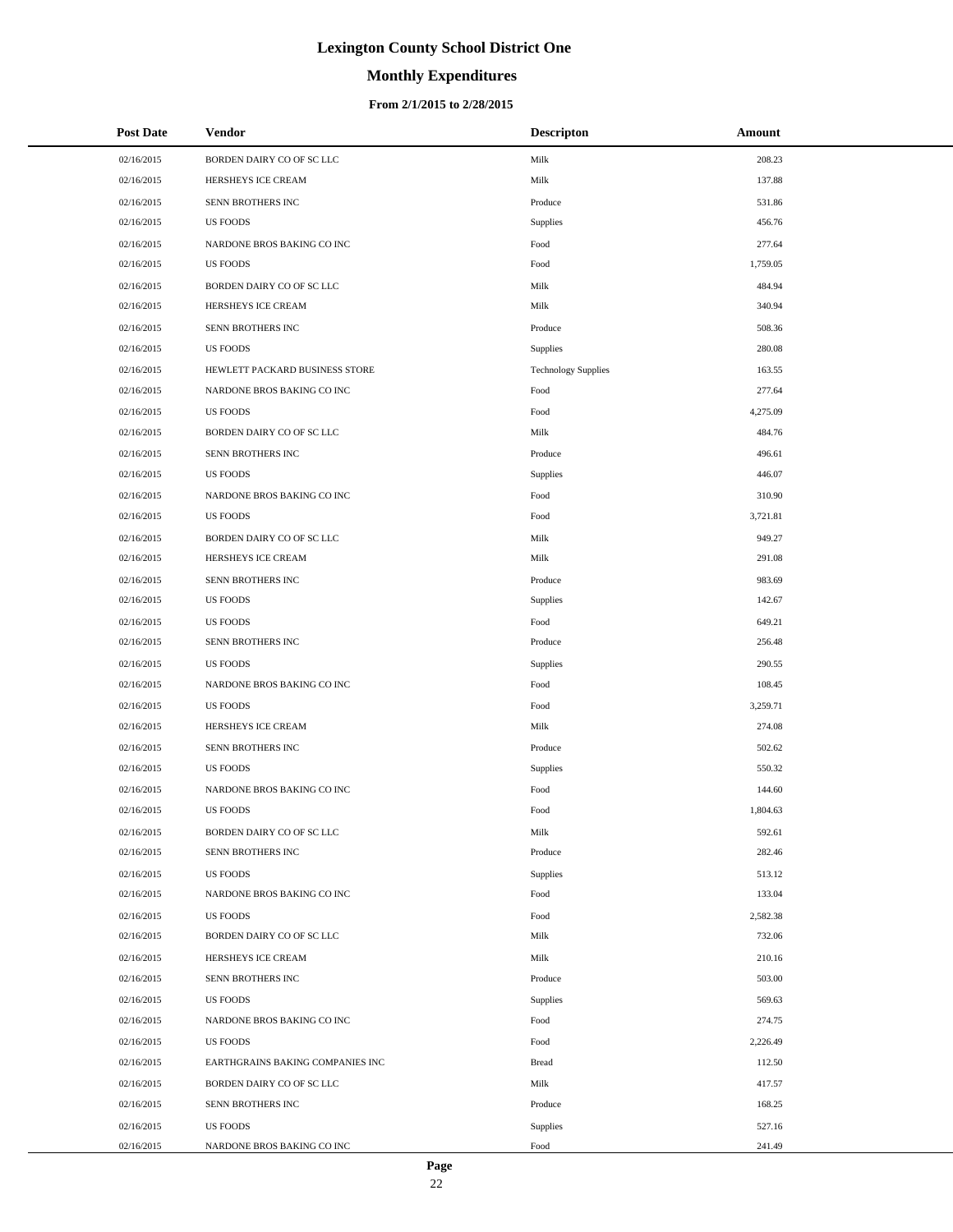# **Monthly Expenditures**

| <b>Post Date</b> | Vendor                           | <b>Descripton</b> | Amount   |  |
|------------------|----------------------------------|-------------------|----------|--|
| 02/16/2015       | <b>US FOODS</b>                  | Food              | 2,128.65 |  |
| 02/16/2015       | EARTHGRAINS BAKING COMPANIES INC | <b>Bread</b>      | 120.00   |  |
| 02/16/2015       | BORDEN DAIRY CO OF SC LLC        | Milk              | 603.74   |  |
| 02/16/2015       | HERSHEYS ICE CREAM               | Milk              | 174.78   |  |
| 02/16/2015       | SENN BROTHERS INC                | Produce           | 659.60   |  |
| 02/16/2015       | <b>US FOODS</b>                  | Supplies          | 296.06   |  |
| 02/16/2015       | NARDONE BROS BAKING CO INC       | Food              | 310.90   |  |
| 02/16/2015       | <b>US FOODS</b>                  | Food              | 2,683.17 |  |
| 02/16/2015       | BORDEN DAIRY CO OF SC LLC        | Milk              | 463.42   |  |
| 02/16/2015       | HERSHEYS ICE CREAM               | Milk              | 156.72   |  |
| 02/16/2015       | SENN BROTHERS INC                | Produce           | 344.19   |  |
| 02/16/2015       | <b>US FOODS</b>                  | Supplies          | 770.56   |  |
| 02/16/2015       | NARDONE BROS BAKING CO INC       | Food              | 521.31   |  |
| 02/16/2015       | <b>US FOODS</b>                  | Food              | 6,386.35 |  |
| 02/16/2015       | BORDEN DAIRY CO OF SC LLC        | Milk              | 715.37   |  |
| 02/16/2015       | SENN BROTHERS INC                | Produce           | 768.87   |  |
| 02/16/2015       | <b>US FOODS</b>                  | <b>Supplies</b>   | 311.21   |  |
| 02/16/2015       | NARDONE BROS BAKING CO INC       | Food              | 108.45   |  |
| 02/16/2015       | <b>US FOODS</b>                  | Food              | 1,400.52 |  |
| 02/16/2015       | BORDEN DAIRY CO OF SC LLC        | Milk              | 387.01   |  |
| 02/16/2015       | SENN BROTHERS INC                | Produce           | 273.56   |  |
| 02/16/2015       | <b>US FOODS</b>                  | <b>Supplies</b>   | 294.28   |  |
| 02/16/2015       | NARDONE BROS BAKING CO INC       | Food              | 274.75   |  |
| 02/16/2015       | <b>US FOODS</b>                  | Food              | 3,269.73 |  |
| 02/16/2015       | BORDEN DAIRY CO OF SC LLC        | Milk              | 118.63   |  |
| 02/16/2015       | HERSHEYS ICE CREAM               | Milk              | 304.76   |  |
| 02/16/2015       | SENN BROTHERS INC                | Produce           | 522.37   |  |
| 02/16/2015       | <b>US FOODS</b>                  | <b>Supplies</b>   | 357.21   |  |
| 02/16/2015       | NARDONE BROS BAKING CO INC       | Food              | 249.45   |  |
| 02/16/2015       | <b>US FOODS</b>                  | Food              | 2,632.07 |  |
| 02/16/2015       | BORDEN DAIRY CO OF SC LLC        | Milk              | 430.75   |  |
| 02/16/2015       | SENN BROTHERS INC                | Produce           | 286.80   |  |
| 02/16/2015       | <b>US FOODS</b>                  | <b>Supplies</b>   | 285.33   |  |
| 02/16/2015       | NARDONE BROS BAKING CO INC       | Food              | 108.45   |  |
| 02/16/2015       | <b>US FOODS</b>                  | Food              | 1,314.15 |  |
| 02/16/2015       | HERSHEYS ICE CREAM               | Milk              | 150.48   |  |
| 02/16/2015       | SENN BROTHERS INC                | Produce           | 324.23   |  |
| 02/16/2015       | US FOODS                         | <b>Supplies</b>   | 399.16   |  |
| 02/16/2015       | NARDONE BROS BAKING CO INC       | Food              | 144.60   |  |
| 02/16/2015       | US FOODS                         | Food              | 2,073.46 |  |
| 02/16/2015       | BORDEN DAIRY CO OF SC LLC        | Milk              | 765.32   |  |
| 02/16/2015       | HERSHEYS ICE CREAM               | Milk              | 235.22   |  |
| 02/16/2015       | SENN BROTHERS INC                | Produce           | 324.21   |  |
| 02/16/2015       | US FOODS                         | <b>Supplies</b>   | 666.93   |  |
| 02/16/2015       | US FOODS                         | Food              | 4,504.74 |  |
| 02/16/2015       | BORDEN DAIRY CO OF SC LLC        | Milk              | 101.73   |  |
| 02/16/2015       | HERSHEYS ICE CREAM               | Milk              | 580.24   |  |
| 02/16/2015       | SENN BROTHERS INC                | Produce           | 543.72   |  |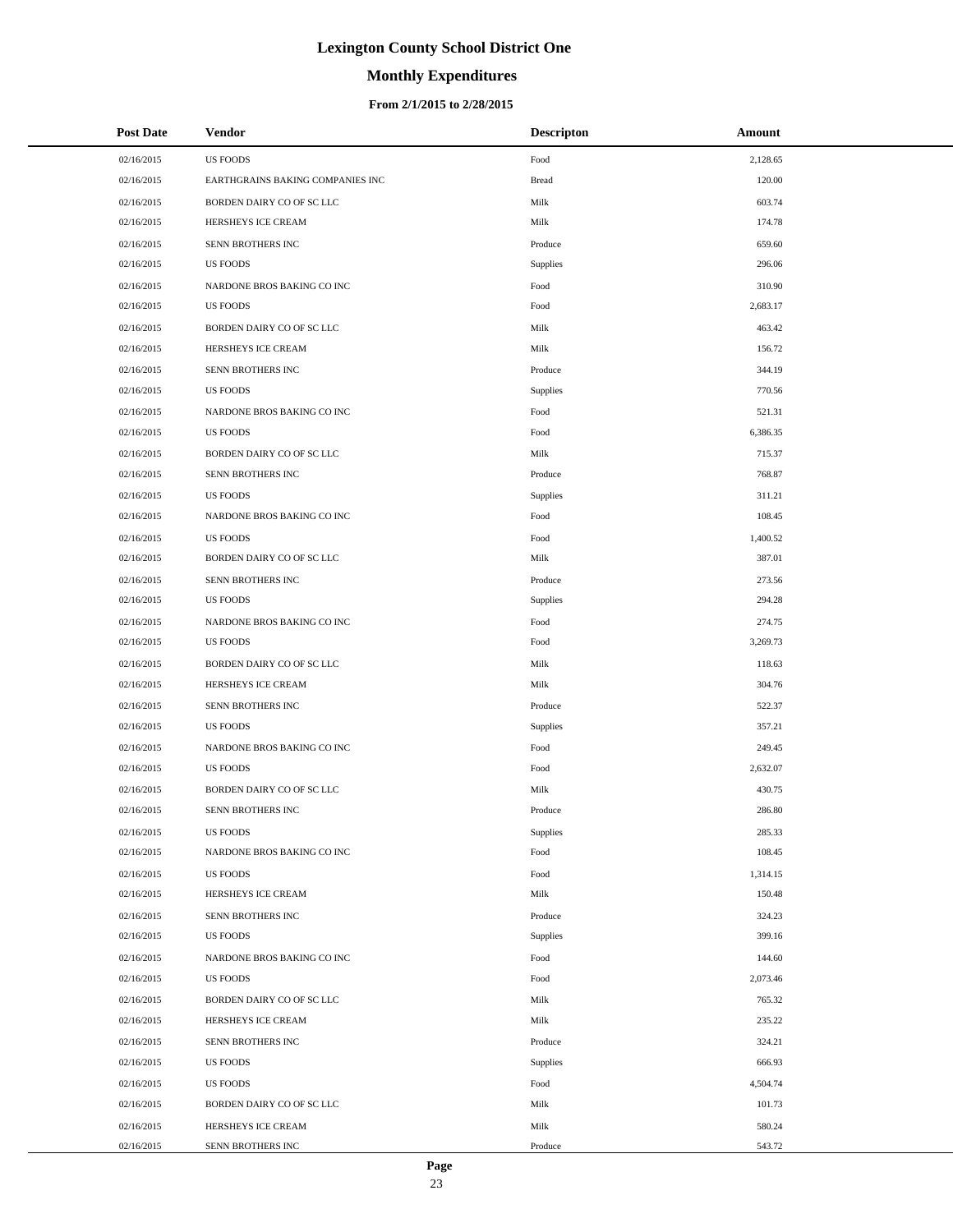# **Monthly Expenditures**

### **From 2/1/2015 to 2/28/2015**

| <b>Post Date</b> | <b>Vendor</b>                    | <b>Descripton</b>      | Amount    |  |
|------------------|----------------------------------|------------------------|-----------|--|
| 02/16/2015       | <b>US FOODS</b>                  | <b>Supplies</b>        | 310.24    |  |
| 02/16/2015       | NARDONE BROS BAKING CO INC       | Food                   | 277.64    |  |
| 02/16/2015       | <b>US FOODS</b>                  | Food                   | 1,730.78  |  |
| 02/16/2015       | BORDEN DAIRY CO OF SC LLC        | Milk                   | 301.37    |  |
| 02/16/2015       | SENN BROTHERS INC                | Produce                | 450.46    |  |
| 02/16/2015       | <b>US FOODS</b>                  | <b>Supplies</b>        | 590.88    |  |
| 02/16/2015       | NARDONE BROS BAKING CO INC       | Food                   | 104.85    |  |
| 02/16/2015       | <b>US FOODS</b>                  | Food                   | 4,635.89  |  |
| 02/16/2015       | BORDEN DAIRY CO OF SC LLC        | Milk                   | 382.20    |  |
| 02/16/2015       | SENN BROTHERS INC                | Produce                | 634.55    |  |
| 02/16/2015       | <b>US FOODS</b>                  | <b>Supplies</b>        | 628.89    |  |
| 02/16/2015       | NARDONE BROS BAKING CO INC       | Food                   | 180.75    |  |
| 02/16/2015       | <b>US FOODS</b>                  | Food                   | 1,851.95  |  |
| 02/16/2015       | BORDEN DAIRY CO OF SC LLC        | Milk                   | 639.54    |  |
| 02/16/2015       | SENN BROTHERS INC                | Produce                | 616.20    |  |
| 02/16/2015       | <b>US FOODS</b>                  | <b>Supplies</b>        | 346.69    |  |
| 02/16/2015       | NARDONE BROS BAKING CO INC       | Food                   | 347.05    |  |
| 02/16/2015       | <b>US FOODS</b>                  | Food                   | 2,872.10  |  |
| 02/16/2015       | BORDEN DAIRY CO OF SC LLC        | Milk                   | 971.08    |  |
| 02/16/2015       | HERSHEYS ICE CREAM               | Milk                   | 184.98    |  |
| 02/16/2015       | SENN BROTHERS INC                | Produce                | 777.23    |  |
| 02/16/2015       | <b>US FOODS</b>                  | <b>Supplies</b>        | 429.26    |  |
| 02/16/2015       | <b>US FOODS</b>                  | Food                   | 1,933.15  |  |
| 02/16/2015       | BORDEN DAIRY CO OF SC LLC        | Milk                   | 300.42    |  |
| 02/16/2015       | HERSHEYS ICE CREAM               | Milk                   | 377.52    |  |
| 02/16/2015       | SENN BROTHERS INC                | Produce                | 495.38    |  |
| 02/16/2015       | <b>US FOODS</b>                  | <b>Supplies</b>        | 166.07    |  |
| 02/16/2015       | NARDONE BROS BAKING CO INC       | Food                   | 241.49    |  |
| 02/16/2015       | <b>US FOODS</b>                  | Food                   | 1,894.98  |  |
| 02/16/2015       | BORDEN DAIRY CO OF SC LLC        | Milk                   | 289.89    |  |
| 02/16/2015       | HERSHEYS ICE CREAM               | Milk                   | 217.40    |  |
| 02/16/2015       | SENN BROTHERS INC                | Produce                | 292.43    |  |
| 02/16/2015       | <b>US FOODS</b>                  | <b>Supplies</b>        | 526.82    |  |
| 02/16/2015       | NARDONE BROS BAKING CO INC       | $\operatorname*{Food}$ | 347.05    |  |
| 02/16/2015       | <b>US FOODS</b>                  | Food                   | 2,653.03  |  |
| 02/16/2015       | BORDEN DAIRY CO OF SC LLC        | Milk                   | 714.15    |  |
| 02/16/2015       | HERSHEYS ICE CREAM               | Milk                   | 406.72    |  |
| 02/16/2015       | SENN BROTHERS INC                | Produce                | 748.09    |  |
| 02/16/2015       | <b>US FOODS</b>                  | <b>Supplies</b>        | 233.10    |  |
| 02/16/2015       | <b>US FOODS</b>                  | Food                   | 5,746.36  |  |
| 02/16/2015       | EARTHGRAINS BAKING COMPANIES INC | <b>Bread</b>           | 168.75    |  |
| 02/16/2015       | BORDEN DAIRY CO OF SC LLC        | Milk                   | 334.52    |  |
| 02/16/2015       | HERSHEYS ICE CREAM               | Milk                   | 346.16    |  |
| 02/16/2015       | SENN BROTHERS INC                | Produce                | 714.17    |  |
| 02/16/2015       | <b>US FOODS</b>                  | <b>Supplies</b>        | 532.26    |  |
| 02/16/2015       | <b>US FOODS</b>                  | Food                   | 11,348.89 |  |
| 02/16/2015       | BORDEN DAIRY CO OF SC LLC        | Milk                   | 509.02    |  |
| 02/16/2015       | HERSHEYS ICE CREAM               | Milk                   | 304.80    |  |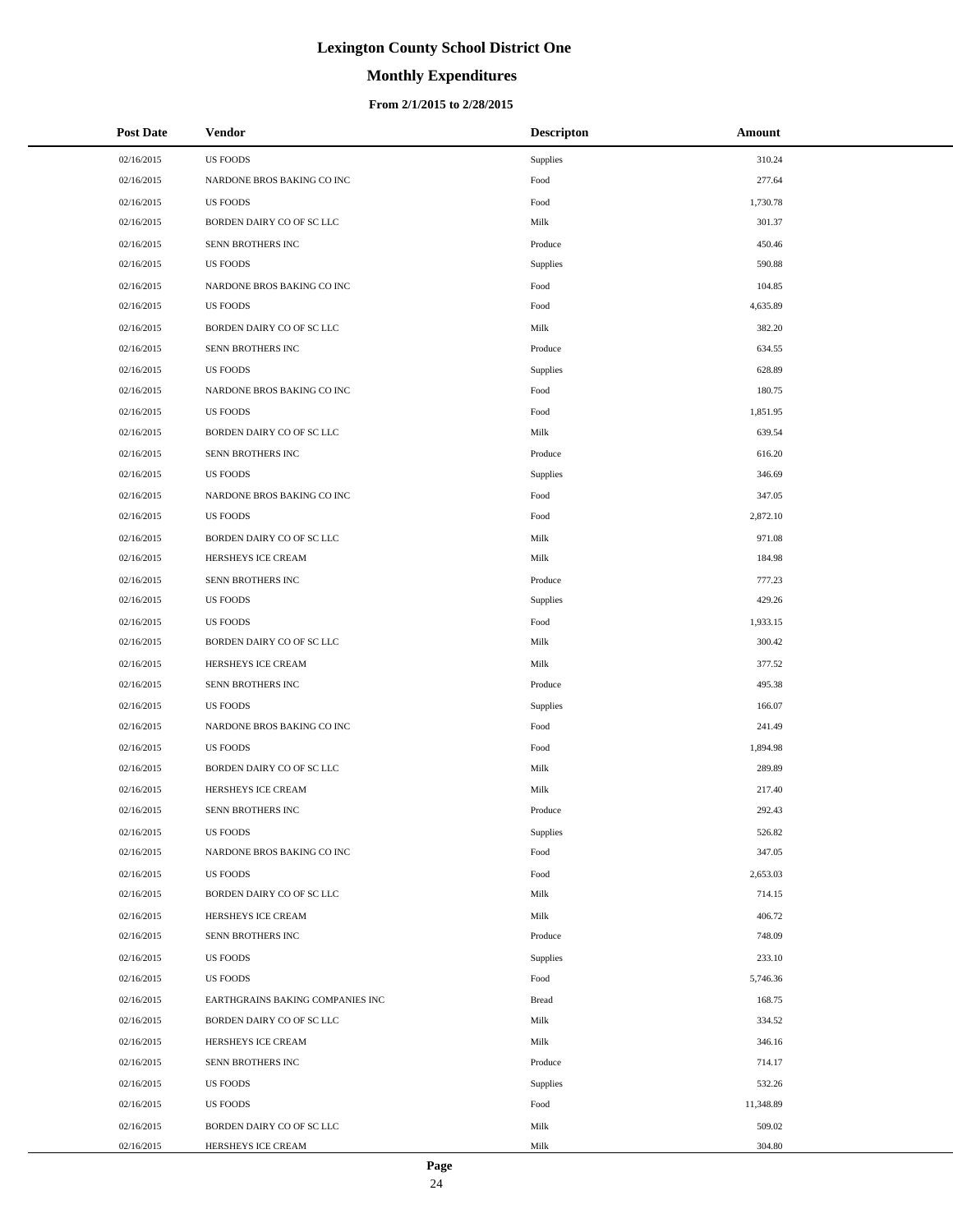# **Monthly Expenditures**

| <b>Post Date</b> | Vendor                                          | <b>Descripton</b>              | Amount    |
|------------------|-------------------------------------------------|--------------------------------|-----------|
| 02/16/2015       | SENN BROTHERS INC                               | Produce                        | 345.60    |
| 02/16/2015       | <b>US FOODS</b>                                 | <b>Supplies</b>                | 259.87    |
| 02/16/2015       | <b>US FOODS</b>                                 | Food                           | 1,529.02  |
| 02/16/2015       | BORDEN DAIRY CO OF SC LLC                       | Milk                           | 337.71    |
| 02/16/2015       | SENN BROTHERS INC                               | Produce                        | 495.56    |
| 02/16/2015       | PURE PERFORMANCE LLC                            | Pupil Activity                 | 1,800.00  |
| 02/16/2015       | <b>ASE/NATEF</b>                                | Pupil Activity                 | 750.00    |
| 02/16/2015       | SARGENT WELCH LLC A VWR CO                      | Pupil Activity                 | 761.31    |
| 02/16/2015       | <b>GUNTER, JAIME L</b>                          | Pupil Activity                 | 105.00    |
| 02/16/2015       | STOKES, JAMES LEE                               | Pupil Activity                 | 217.50    |
| 02/16/2015       | FRANKLIN, STACEY                                | Pupil Activity                 | 115.30    |
| 02/16/2015       | WILLIAMS, JOHNEY                                | Pupil Activity                 | 103.60    |
| 02/16/2015       | MAGYAR, GARY                                    | Pupil Activity                 | 120.00    |
| 02/16/2015       | <b>BOLAND, ROBBIE</b>                           | Pupil Activity                 | 103.60    |
| 02/16/2015       | SMITH, PAUL ANTHONY                             | Pupil Activity                 | 111.70    |
| 02/16/2015       | FULMER MIDDLE SCHOOL                            | Pupil Act-Fee/Collection Refnd | 124.00    |
| 02/16/2015       | <b>BROWN, THOMAS L</b>                          | Pupil Activity                 | 102.70    |
| 02/17/2015       | US INK AND TONER INC                            | Supplies                       | 905.62    |
| 02/17/2015       | <b>HEINEMANN</b>                                | Supplies                       | 3,159.00  |
| 02/17/2015       | US INK AND TONER INC                            | Supplies                       | 1,197.40  |
| 02/17/2015       | PINE PRESS OF LEXINGTON INC                     | Printing and Binding           | 112.77    |
| 02/17/2015       | DELL COMPUTERS                                  | Supplies                       | 731.84    |
| 02/17/2015       | SCHOOL SPECIALTY INC                            | Supplies                       | 136.41    |
| 02/17/2015       | FETNER CHARTERS                                 | Pupil Transportation           | 2,100.00  |
| 02/17/2015       | US INK AND TONER INC                            | Supplies                       | 492.99    |
| 02/17/2015       | <b>HEINEMANN</b>                                | Supplies                       | 656.50    |
| 02/17/2015       | MATH TEACHERS PRESS INC                         | Supplies                       | 219.45    |
| 02/17/2015       | SOCIAL STUDIES SCHOOL SERVICE                   | Supplies                       | 178.20    |
| 02/17/2015       | AED SUPERSTORE ALLIED MEDICAL PRODUCTS          | Supplies                       | 240.65    |
| 02/17/2015       | DECKER EQUIPMENT SCHOOL FIX                     | Supplies                       | 155.40    |
| 02/17/2015       | <b>CAMCOR</b>                                   | Supplies                       | $-37.40$  |
| 02/17/2015       | FOLLETT SCHOOL SOLUTIONS INC                    | Library Books                  | 409.55    |
| 02/17/2015       | US INK AND TONER INC                            | Supplies                       | 297.41    |
| 02/17/2015       | DURACLEAN PROFESSSIONAL SERVICES                | Repairs and Maintenance        | 5,699.41  |
| 02/17/2015       | JANEICE PRODUCTS CO INC                         | Supplies-Maintenace            | 147.66    |
| 02/17/2015       | CALICO INDUSTRIES INC                           | Supplies-Maintenace            | 659.33    |
| 02/17/2015       | SOUTHEASTERN PAPER                              | Supplies-Maintenace            | 1,443.43  |
| 02/17/2015       | <b>LAMINEX INC</b>                              | Repairs and Maintenance        | 180.00    |
| 02/17/2015       | COMMUNICATION MANAGEMENT INC                    | <b>Technology Supplies</b>     | 15,572.52 |
| 02/17/2015       | COMMUNICATION MANAGEMENT INC                    | <b>Technology Supplies</b>     | 9,994.77  |
| 02/17/2015       | COMMUNICATION MANAGEMENT INC                    | <b>Technology Supplies</b>     | 9,581.33  |
| 02/17/2015       | OMNI SHOREHAM HOTEL                             | Travel                         | 1,655.70  |
| 02/17/2015       | SCHOOL SPECIALTY INC                            | Supplies                       | 124.44    |
| 02/17/2015       | <b>BEN MEADOWS</b>                              | Supplies                       | 866.90    |
| 02/17/2015       | HANDWRITING WITHOUT TEARS BY JAN Z OLSEN OTR    | Supplies                       | 1,396.70  |
| 02/17/2015       | SC ASSOCIATION SUPERVISION AND CURRICULUM DEV   | Travel                         | 397.99    |
| 02/17/2015       | MEBA (MIDLANDS EDUCATION AND BUSINESS ALLIANCE) | Supplies                       | 500.00    |
| 02/17/2015       | SC OCCUPATIONAL INFORMATION SYSTEM SCOIS        | Supplies                       | 360.00    |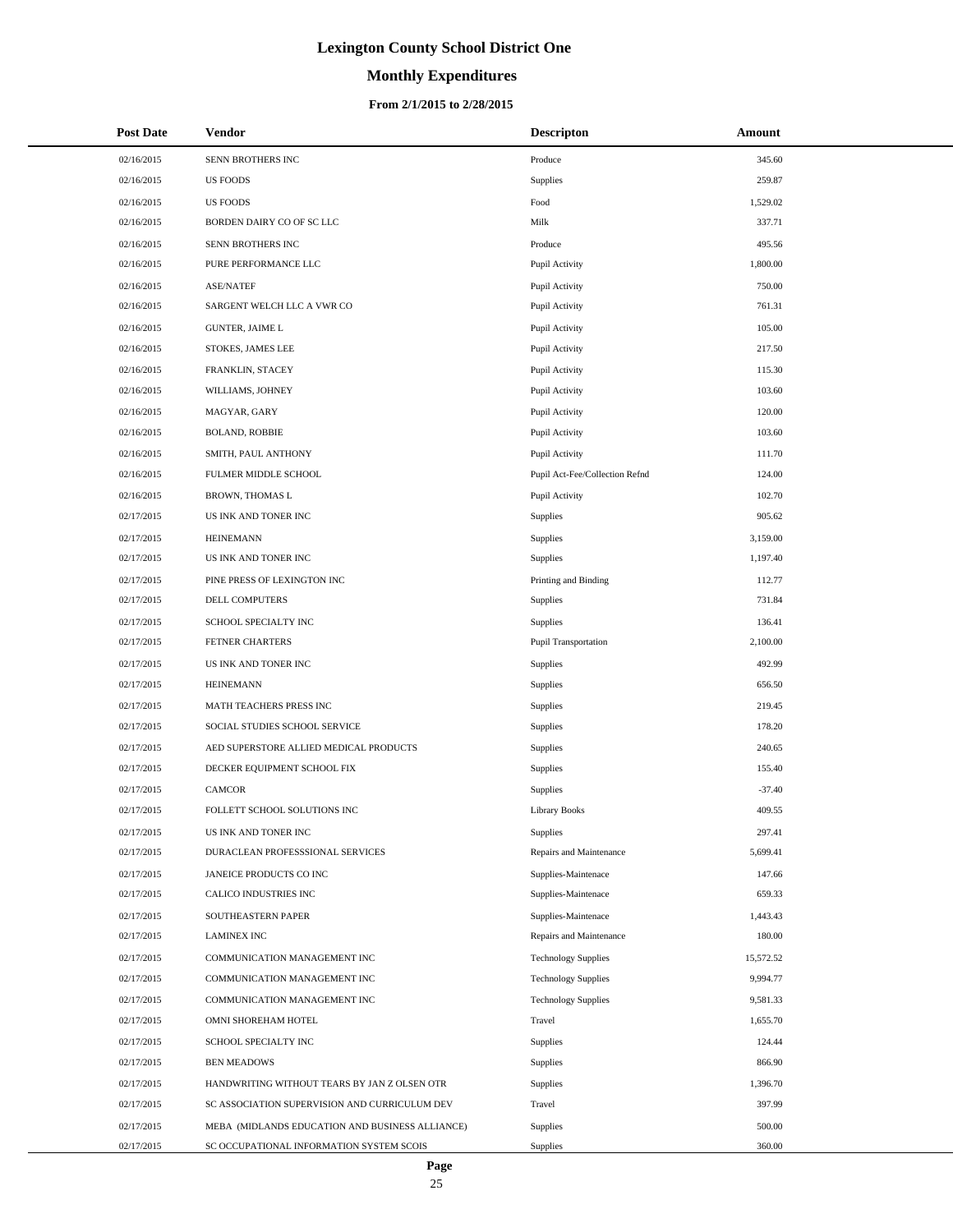# **Monthly Expenditures**

### **From 2/1/2015 to 2/28/2015**

| <b>Post Date</b> | Vendor                                       | <b>Descripton</b>             | <b>Amount</b> |
|------------------|----------------------------------------------|-------------------------------|---------------|
| 02/17/2015       | COMMUNICATION MANAGEMENT INC                 | <b>Technology Supplies</b>    | 1,575.00      |
| 02/17/2015       | COMMUNICATION MANAGEMENT INC                 | <b>Technology Supplies</b>    | 1,860.37      |
| 02/17/2015       | ADOLFSON AND PETERSON CONSTRUCTION           | Building                      | 30,000.00     |
| 02/17/2015       | DIETARY EQUIPMENT                            | Building                      | 15,288.00     |
| 02/17/2015       | PALMETTO AUTOMATIC SPRINKLER CO              | Building                      | 16,995.55     |
| 02/17/2015       | <b>EDCON INC</b>                             | Building                      | 93,138.00     |
| 02/17/2015       | F&D ELECTRICAL CONTRACTORS INC               | Building                      | 135,312.94    |
| 02/17/2015       | JENKINS HANCOCK AND SIDES                    | Building                      | 1,986.12      |
| 02/17/2015       | US FOODS CULINARY EQUIP/SUPPLY               | Supplies                      | 811.26        |
| 02/17/2015       | RUFUS ORNDUFF REF INC                        | Repairs and Maintenance       | 1,308.00      |
| 02/17/2015       | US FOODS CULINARY EQUIP/SUPPLY               | Supplies                      | 410.71        |
| 02/17/2015       | DELL COMPUTERS                               | Pupil Activity                | 1,842.40      |
| 02/17/2015       | US INK AND TONER INC                         | Pupil Activity                | 2,367.41      |
| 02/17/2015       | FORMS AND SUPPLY INC (FSI)                   | Pupil Activity                | 2,171.24      |
| 02/17/2015       | <b>BSN SPORTS INC</b>                        | Pupil Activity                | 288.90        |
| 02/17/2015       | ANNE FRANK CENTER USA                        | <b>Instructional Services</b> | 500.00        |
| 02/17/2015       | ANNE FRANK CENTER USA                        | <b>Instructional Services</b> | 1,000.00      |
| 02/18/2015       | FORMS AND SUPPLY INC (FSI)                   | Supplies                      | 700.00        |
| 02/18/2015       | FORMS AND SUPPLY INC (FSI)                   | Supplies                      | 700.00        |
| 02/18/2015       | <b>ACT CUSTOMER SERVICES (68)</b>            | Software Renewal/Agreemen     | 3,825.00      |
| 02/18/2015       | FORMS AND SUPPLY INC (FSI)                   | Supplies                      | 742.68        |
| 02/18/2015       | DELL COMPUTERS                               | Supplies                      | 693.30        |
| 02/18/2015       | FORMS AND SUPPLY INC (FSI)                   | Supplies                      | 518.56        |
| 02/18/2015       | ENCORE TECHNOLOGY GROUP LLC                  | Supplies                      | 188.30        |
| 02/18/2015       | SCHOOL SPECIALTY INC                         | Supplies                      | 262.49        |
| 02/18/2015       | FORMS AND SUPPLY INC (FSI)                   | Supplies                      | 2,285.52      |
| 02/18/2015       | SCHOOL SPECIALTY INC                         | Supplies                      | 261.56        |
| 02/18/2015       | SEE AND SEE FRIENDLY TOURS LLC               | <b>Pupil Transportation</b>   | 500.00        |
| 02/18/2015       | DELL COMPUTERS                               | Supplies                      | 3,252.65      |
| 02/18/2015       | PITNEY BOWES (RENTMAINTSUPPLIES)             | Repairs and Maintenance       | 386.27        |
| 02/18/2015       | MUSICAL INNOVATIONS                          | Supplies                      | 223.74        |
| 02/18/2015       | <b>EDUCATION INC</b>                         | <b>Instructional Services</b> | 125.00        |
| 02/18/2015       | <b>LRADAC</b>                                | Other Prof & Tech Service     | 2,680.56      |
| 02/18/2015       | OCCUPATIONAL HEALTH                          | Supplies                      | 1,701.00      |
| 02/18/2015       | SCHOOL NURSE SUPPLY INC                      | Supplies                      | 281.00        |
| 02/18/2015       | SCHOOL HEALTH CORP                           | Supplies                      | 118.44        |
| 02/18/2015       | SC FOUNDATION FOR EDUCATIONAL ADMINISTRATION | Dues and Fees                 | 2,000.00      |
| 02/18/2015       | PURCHASED SERVICE                            | Travel                        | 332.20        |
| 02/18/2015       | <b>BJ SMITH SERVICES LLC</b>                 | Inst Prog Improvement         | 700.00        |
| 02/18/2015       | DUFF WHITE AND TURNER LLC                    | <b>Legal Services</b>         | 14,983.74     |
| 02/18/2015       | PITTS, DR BRADLEY M                          | Travel                        | 567.07        |
| 02/18/2015       | PURCHASED SERVICE                            | Travel                        | 1,357.08      |
| 02/18/2015       | FORMS AND SUPPLY INC (FSI)                   | Supplies                      | 157.12        |
| 02/18/2015       | FORMS AND SUPPLY INC (FSI)                   | Supplies                      | 446.51        |
| 02/18/2015       | <b>WW GRAINGER</b>                           | Supplies-Maintenace           | 265.31        |
| 02/18/2015       | HAVIRD OIL CO                                | Energy                        | 407.01        |
| 02/18/2015       | MAYER ELECTRIC SUPPLY COMPANY INC            | Supplies-Maintenace           | 144.45        |
| 02/18/2015       | <b>WW GRAINGER</b>                           | Supplies-Maintenace           | 243.96        |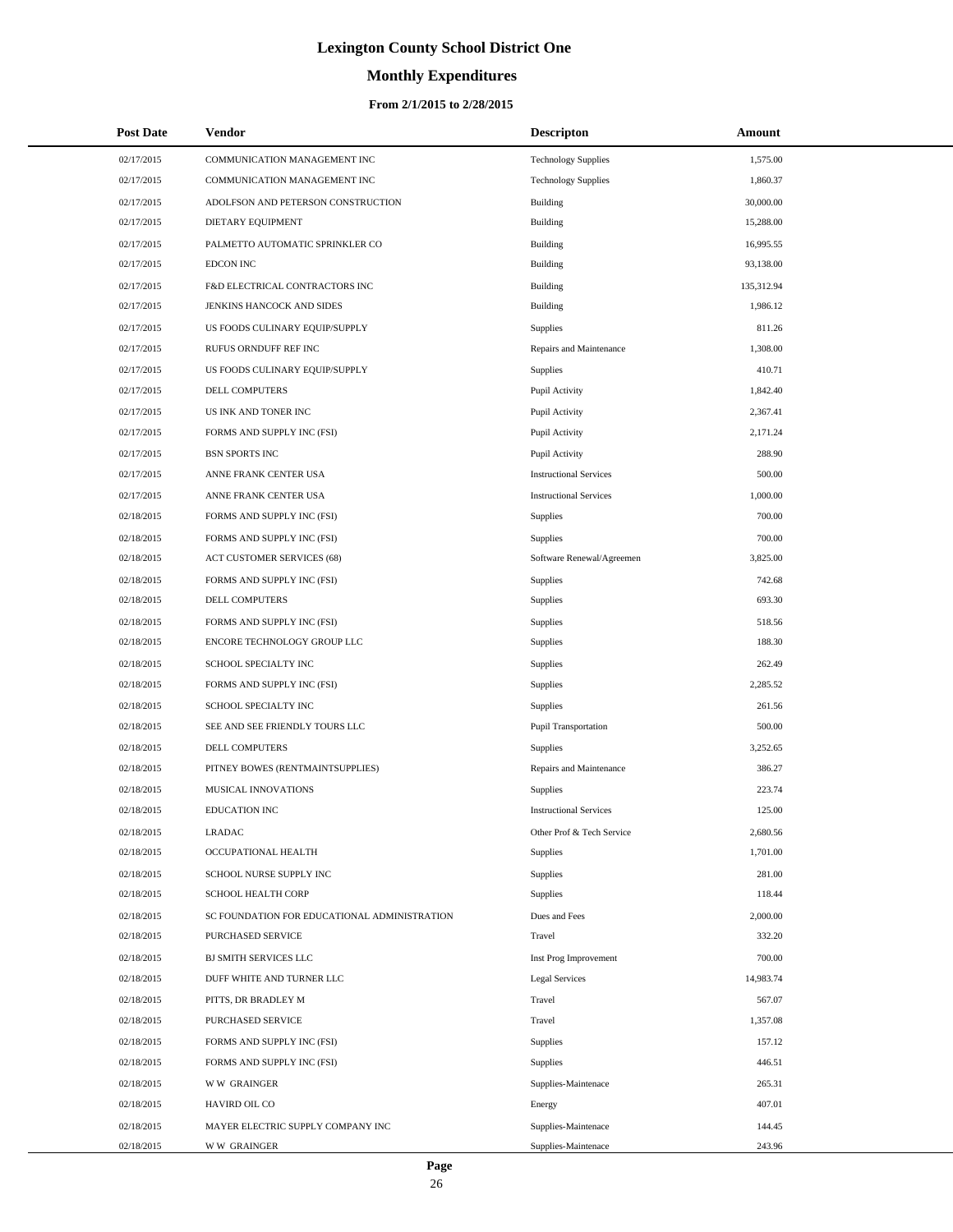# **Monthly Expenditures**

| <b>Post Date</b> | <b>Vendor</b>                                     | <b>Descripton</b>             | Amount    |
|------------------|---------------------------------------------------|-------------------------------|-----------|
| 02/18/2015       | SOUTHEASTERN PAPER                                | Supplies-Maintenace           | 360.86    |
| 02/18/2015       | <b>WW GRAINGER</b>                                | Supplies-Maintenace           | 121.98    |
| 02/18/2015       | <b>TRANE COMPANY</b>                              | Supplies-Maintenace           | 851.72    |
| 02/18/2015       | SMITH AND JONES JANITORIAL SUPPLIES AND EQUIP INC | Supplies                      | 1,476.60  |
| 02/18/2015       | <b>WW GRAINGER</b>                                | Supplies-Maintenace           | 295.27    |
| 02/18/2015       | SMITH AND JONES JANITORIAL SUPPLIES AND EQUIP INC | Supplies-Maintenace           | 475.62    |
| 02/18/2015       | MAYER ELECTRIC SUPPLY COMPANY INC                 | Supplies-Maintenace           | 1,068.92  |
| 02/18/2015       | PALMETTO PROPANE                                  | Energy                        | 447.35    |
| 02/18/2015       | ADI                                               | Supplies-Maintenace           | 396.56    |
| 02/18/2015       | PALMETTO PROPANE                                  | Energy                        | 369.80    |
| 02/18/2015       | SMITH AND JONES JANITORIAL SUPPLIES AND EQUIP INC | Supplies-Maintenace           | 673.33    |
| 02/18/2015       | <b>WW GRAINGER</b>                                | Supplies-Maintenace           | 549.34    |
| 02/18/2015       | SMITH AND JONES JANITORIAL SUPPLIES AND EQUIP INC | Supplies-Maintenace           | 673.33    |
| 02/18/2015       | SMITH AND JONES JANITORIAL SUPPLIES AND EQUIP INC | Supplies-Maintenace           | 401.25    |
| 02/18/2015       | MAYER ELECTRIC SUPPLY COMPANY INC                 | Supplies-Maintenace           | 924.48    |
| 02/18/2015       | CHECKER YELLOW CAB CO INC                         | Pupil Transportation          | 10,375.00 |
| 02/18/2015       | DERRICK'S SERVICE CENTER                          | Supplies                      | 133.07    |
| 02/18/2015       | TUCKER OIL COMPNAY INC                            | Supplies                      | 840.27    |
| 02/18/2015       | DABKOWSKI, MEGHAN                                 | Other Prof & Tech Service     | 180.00    |
| 02/18/2015       | BLACK, CALEB JAMES                                | Other Prof & Tech Service     | 180.00    |
| 02/18/2015       | MCMANUS, JOHN-PATRICK A.                          | Other Prof & Tech Service     | 180.00    |
| 02/18/2015       | HINZ, BRIAN E                                     | Other Prof & Tech Service     | 360.00    |
| 02/18/2015       | SMITH, SAMUEL STEWART                             | Other Prof & Tech Service     | 180.00    |
| 02/18/2015       | BURNS, JENNIFER L                                 | Other Prof & Tech Service     | 180.00    |
| 02/18/2015       | SMITH, BRIAN                                      | Other Prof & Tech Service     | 180.00    |
| 02/18/2015       | COLLEGE OF CHARLESTON                             | Other Objects                 | 145.00    |
| 02/18/2015       | CDWG ACCT 305089                                  | Software Renewal/Agreemen     | 1,096.75  |
| 02/18/2015       | RAPTOR TECHNOLOGIES INC                           | Software Renewal/Agreemen     | 15,360.00 |
| 02/18/2015       | SC DEPARTMENT OF REVENUE (SALES TAX RETURN)       | Software Renewal/Agreemen     | 1,075.20  |
| 02/18/2015       | CDWG ACCT 305089                                  | <b>Technology Supplies</b>    | 575.87    |
| 02/18/2015       | <b>APPLE INC</b>                                  | <b>Technology Supplies</b>    | 10,138.25 |
| 02/18/2015       | WARDMAN PARK MARRIOTT HOTEL                       | Travel                        | 508.00    |
| 02/18/2015       | CRISIS PREVENTION INSTITUTE                       | Dues and Fees                 | 150.00    |
| 02/18/2015       | NANCY K PERRY CHILDREN'S SHELTER                  | <b>Instructional Services</b> | 3,817.50  |
| 02/18/2015       | PUBLIC CONSULTING GROUP INC (PCG)                 | Software Renewal/Agreemen     | 19,000.00 |
| 02/18/2015       | <b>BYRDSEED LLC</b>                               | Inst Prog Improvement         | 712.26    |
| 02/18/2015       | ETA/HAND2MIND                                     | Supplies                      | $-4.43$   |
| 02/18/2015       | SCHOOL SPECIALTY INC                              | Supplies                      | 136.87    |
| 02/18/2015       | SUNGARD PUBLIC SECTOR INC                         | Technology Equipment D F      | 427.20    |
| 02/18/2015       | ALFRED WILLIAMS AND CO                            | Supplies                      | 693.37    |
| 02/18/2015       | FORMS AND SUPPLY INC (FSI)                        | Supplies                      | 1,252.37  |
| 02/18/2015       | <b>WW GRAINGER</b>                                | Supplies                      | 2,459.38  |
| 02/18/2015       | UNIFIED AV SYSTEMS INC DBA MULTI MEDIA SERVICES   | <b>Technology Supplies</b>    | 2,608.42  |
| 02/18/2015       | SC SCHOOL FOOD SERVICE PURCHASING ALLIANCE INC    | Dues and Fees                 | 2,500.00  |
| 02/18/2015       | SCHOOL SPECIALTY INC                              | Pupil Activity                | 234.15    |
| 02/18/2015       | NUIDEA SCHOOL SUPPLY CO                           | Pupil Activity                | 253.06    |
| 02/18/2015       | DELL COMPUTERS                                    | Pupil Activity                | 3,394.89  |
| 02/18/2015       | <b>PURCHASE POWER</b>                             | Pupil Activity                | 500.00    |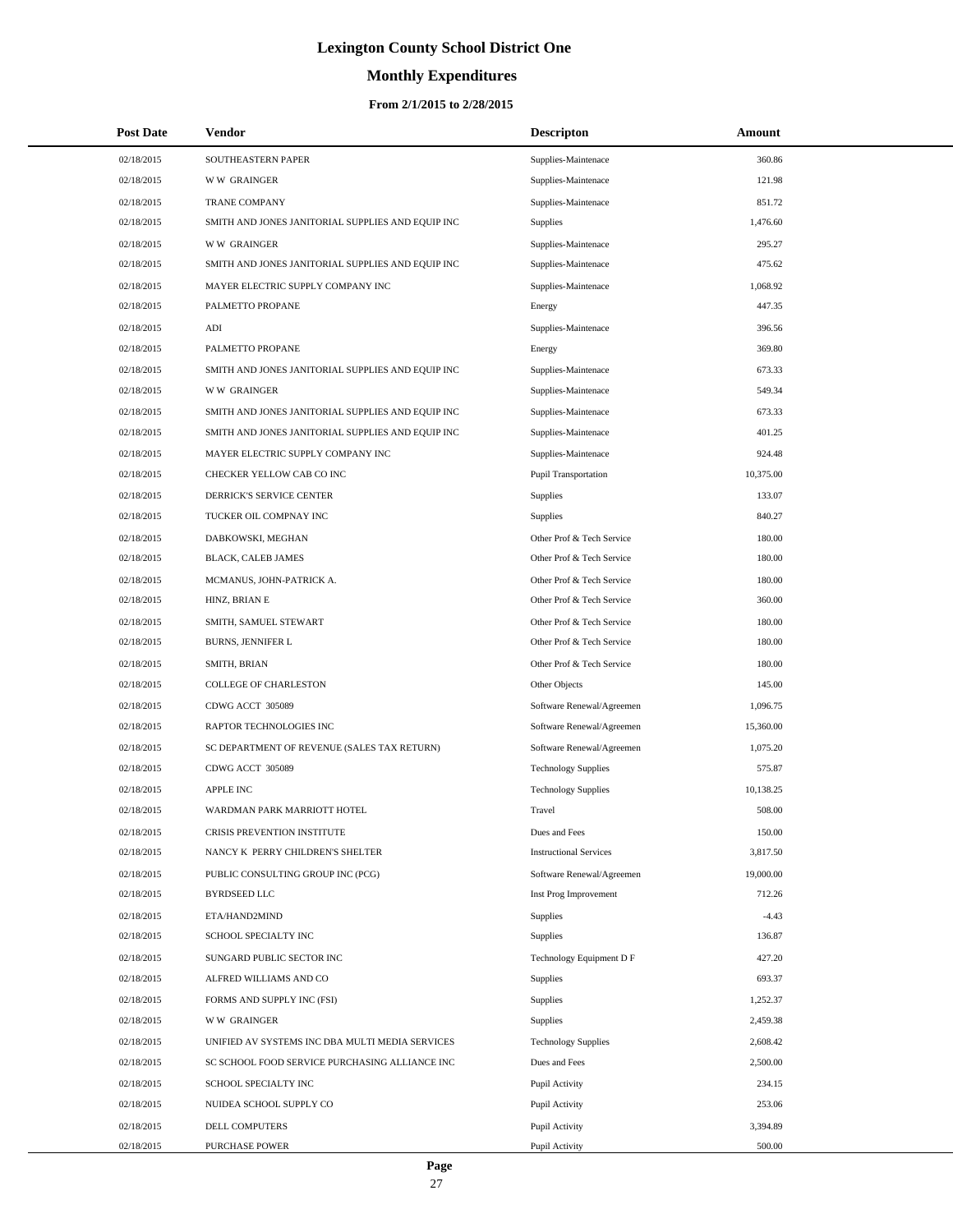# **Monthly Expenditures**

#### **From 2/1/2015 to 2/28/2015**

| <b>Post Date</b> | <b>Vendor</b>                     | <b>Descripton</b>             | Amount    |
|------------------|-----------------------------------|-------------------------------|-----------|
| 02/18/2015       | SCHOOL SPECIALTY INC              | Pupil Activity                | 104.42    |
| 02/18/2015       | FREY SCIENTIFIC                   | Pupil Activity                | 427.66    |
| 02/18/2015       | FREY SCIENTIFIC                   | Pupil Activity                | 331.56    |
| 02/18/2015       | <b>BSN SPORTS INC</b>             | Pupil Activity                | 582.29    |
| 02/18/2015       | SCACA (SC ATHLETIC COACHES ASSOC) | Pupil Activity                | 200.00    |
| 02/18/2015       | ROGERS, MATTHEW                   | Pupil Activity                | 120.00    |
| 02/18/2015       | JONES, SAMUEL H                   | Pupil Activity                | 115.30    |
| 02/18/2015       | POOLE, JOSEPH AARON               | Pupil Activity                | 105.00    |
| 02/18/2015       | TRIANO, GUY                       | Pupil Activity                | 105.00    |
| 02/18/2015       | POOLE, JOSEPH AARON               | Pupil Activity                | 105.00    |
| 02/18/2015       | STOKES, JAMES LEE                 | Pupil Activity                | 105.00    |
| 02/18/2015       | MCFADDEN, HARRY                   | Pupil Activity                | 114.40    |
| 02/18/2015       | T AND T SPORTS                    | Pupil Activity                | 206.51    |
| 02/18/2015       | WEST ASHLEY HIGH SCHOOL           | Pupil Activity                | 150.00    |
| 02/18/2015       | <b>IRMO HIGH SCHOOL</b>           | Pupil Activity                | 225.00    |
| 02/18/2015       | <b>BSN SPORTS INC</b>             | Pupil Activity                | 1,571.72  |
| 02/18/2015       | TOTAL STRENGTH AND SPEED          | Pupil Activity                | 663.40    |
| 02/18/2015       | RC WRESTLING SUPPLY COMPANY       | Pupil Activity                | 1,908.00  |
| 02/18/2015       | DAYS INN ORLANDO CONV CENTER      | Pupil Activity                | 1,417.30  |
| 02/18/2015       | <b>APPLE INC</b>                  | <b>Technology Supplies</b>    | 564.96    |
| 02/19/2015       | APPLE INC                         | <b>Technology Supplies</b>    | 543.80    |
| 02/19/2015       | PURCHASED SERVICE                 | Travel                        | 362.25    |
| 02/19/2015       | PURCHASED SERVICE                 | Travel                        | 166.18    |
| 02/19/2015       | PURCHASED SERVICE                 | Travel                        | 505.14    |
| 02/19/2015       | <b>APPLE INC</b>                  | <b>Technology Supplies</b>    | 1,000.00  |
| 02/19/2015       | TIMELINE PROMOTIONS               | Supplies                      | 654.84    |
| 02/19/2015       | DISCOVERY EDUCATION INC           | <b>Technology Supplies</b>    | 1,095.00  |
| 02/19/2015       | TAMS WITMARK MUSIC LIBRARY        | Supplies                      | 160.00    |
| 02/19/2015       | AIRGAS USA LLC                    | Supplies                      | 499.78    |
| 02/19/2015       | PURCHASED SERVICE                 | Travel                        | 310.67    |
| 02/19/2015       | CULLUM SERVICES INC               | Repairs and Maintenance       | 511.42    |
| 02/19/2015       | <b>CULLUM SERVICES INC</b>        | Repairs and Maintenance       | 1,538.86  |
| 02/19/2015       | SOUTHEASTERN PAPER                | Supplies-Maintenace           | 627.45    |
| 02/19/2015       | CULLUM SERVICES INC               | Repairs and Maintenance       | 1,323.02  |
| 02/19/2015       | SOUTHEASTERN PAPER                | Supplies-Maintenace           | 1,016.29  |
| 02/19/2015       | <b>CULLUM SERVICES INC</b>        | Repairs and Maintenance       | 399.38    |
| 02/19/2015       | HATCHELL, JOHN G                  | Other Prof & Tech Service     | 120.00    |
| 02/19/2015       | RICCIARDI, CHRISTOPHER            | Other Prof & Tech Service     | 180.00    |
| 02/19/2015       | HAIGLER III, THOMAS I             | Other Prof & Tech Service     | 180.00    |
| 02/19/2015       | LEXINGTON PRINTING LLC            | Printing and Binding          | 166.92    |
| 02/19/2015       | PURCHASED SERVICE                 | Travel                        | 149.50    |
| 02/19/2015       | APPLE INC                         | <b>Technology Supplies</b>    | 42,714.00 |
| 02/19/2015       | <b>APPLE INC</b>                  | <b>Technology Supplies</b>    | 27,162.00 |
| 02/19/2015       | PURCHASED SERVICE                 | Travel                        | 289.23    |
| 02/19/2015       | PURCHASED SERVICE                 | Travel                        | 113.28    |
| 02/19/2015       | PURCHASED SERVICE                 | Travel                        | 116.44    |
| 02/19/2015       | PORKCHOP PRODUCTIONS              | <b>Instructional Services</b> | 1,000.00  |
| 02/19/2015       | PAWLOSKI, TAMMY H                 | Inst Prog Improvement         | 1,800.00  |

L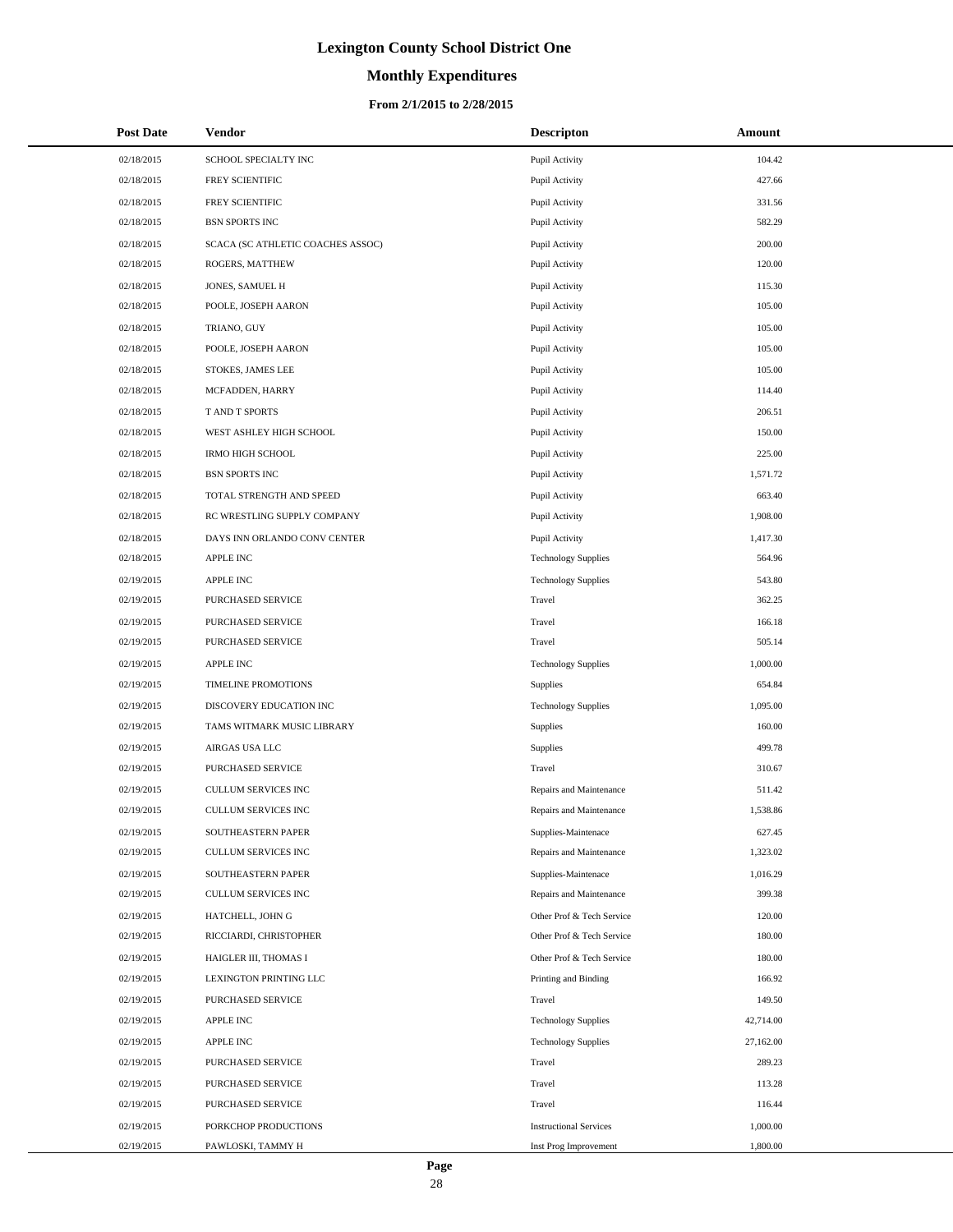# **Monthly Expenditures**

### **From 2/1/2015 to 2/28/2015**

| <b>Post Date</b> | Vendor                                             | <b>Descripton</b>             | Amount    |
|------------------|----------------------------------------------------|-------------------------------|-----------|
| 02/19/2015       | COMMUNICATION MANAGEMENT INC                       | <b>Technology Supplies</b>    | 675.00    |
| 02/19/2015       | COMMUNICATION MANAGEMENT INC                       | <b>Technology Supplies</b>    | 811.79    |
| 02/19/2015       | MOTOROLA SOLUTIONS                                 | <b>Technology Supplies</b>    | 1,907.33  |
| 02/19/2015       | GS2 ENGINEERING AND ENVIRONMENTAL CONSULTANTS INC  | Improv Other Than Bldg        | 305.00    |
| 02/19/2015       | CONTRACT CONSTRUCTION INC                          | Building                      | 29,999.99 |
| 02/19/2015       | SOX AND SONS CONSTRUCTION CO                       | Improv Other Than Bldg        | 31,630.15 |
| 02/19/2015       | <b>APPLE INC</b>                                   | Pupil Activity                | 613.80    |
| 02/19/2015       | FORMS AND SUPPLY INC (FSI)                         | Pupil Activity                | 1,556.32  |
| 02/19/2015       | TOTAL STRENGTH AND SPEED                           | Pupil Activity                | 106.94    |
| 02/19/2015       | TOTAL STRENGTH AND SPEED                           | Pupil Activity                | 106.95    |
| 02/20/2015       | FORMS AND SUPPLY INC (FSI)                         | Supplies                      | 2,856.90  |
| 02/20/2015       | SCHOOL SPECIALTY INC                               | Supplies                      | 130.97    |
| 02/20/2015       | SCHOOL SPECIALTY INC                               | Supplies                      | 160.50    |
| 02/20/2015       | FETNER CHARTERS                                    | Pupil Transportation          | 2,100.00  |
| 02/20/2015       | BOUND TO STAY BOUND BOOKS INC                      | <b>Library Books</b>          | 1,954.75  |
| 02/20/2015       | COMPASS GROUP USA INC DBA CANTEEN REFRESHMENT SERV | Supplies                      | 675.29    |
| 02/20/2015       | ABC SUPPLY CO                                      | Supplies-Maintenace           | 215.71    |
| 02/20/2015       | CITY ELECTRIC SUPPLY CO                            | Supplies-Maintenace           | 319.00    |
| 02/20/2015       | ABC SUPPLY CO                                      | Supplies-Maintenace           | 105.40    |
| 02/20/2015       | PRECISION FIRE SOLUTIONS                           | Supplies-Maintenace           | 887.96    |
| 02/20/2015       | ABC SUPPLY CO                                      | Supplies-Maintenace           | 453.48    |
| 02/20/2015       | ACE GLASS CO INC                                   | Repairs and Maintenance       | 125.00    |
| 02/20/2015       | MISHOE, JOHN WAYNE                                 | Other Prof & Tech Service     | 180.00    |
| 02/20/2015       | PADULA, JOHN MATTHEW                               | Other Prof & Tech Service     | 180.00    |
| 02/20/2015       | <b>BLUFFTON UNIVERSITY</b>                         | Travel                        | 135.00    |
| 02/20/2015       | <b>IRON MOUNTAIN</b>                               | Software Renewal/Agreemen     | 108.16    |
| 02/20/2015       | DIGITAL OFFICE SOLUTIONS INC                       | Repairs and Maintenance       | 331.57    |
| 02/20/2015       | TEACHING STRATEGIES INC                            | Supplies                      | 2,888.62  |
| 02/20/2015       | LITERACY FOR LEARNING                              | Inst Prog Improvement         | 3,000.00  |
| 02/20/2015       | <b>US FOODS</b>                                    | Supplies                      | 1,069.90  |
| 02/20/2015       | <b>US FOODS</b>                                    | Food                          | 9,812.38  |
| 02/20/2015       | BORDEN DAIRY CO OF SC LLC                          | Milk                          | 453.86    |
| 02/20/2015       | <b>US FOODS</b>                                    | Commodity Distribution Charge | 135.68    |
| 02/20/2015       | <b>US FOODS</b>                                    | Supplies                      | 492.50    |
| 02/20/2015       | <b>US FOODS</b>                                    | Food                          | 1,793.73  |
| 02/20/2015       | EARTHGRAINS BAKING COMPANIES INC                   | <b>Bread</b>                  | 130.00    |
| 02/20/2015       | BORDEN DAIRY CO OF SC LLC                          | Milk                          | 512.75    |
| 02/20/2015       | <b>US FOODS</b>                                    | Supplies                      | 430.39    |
| 02/20/2015       | <b>US FOODS</b>                                    | Food                          | 2,166.90  |
| 02/20/2015       | BORDEN DAIRY CO OF SC LLC                          | Milk                          | 154.61    |
| 02/20/2015       | <b>US FOODS</b>                                    | Commodity Distribution Charge | 116.60    |
| 02/20/2015       | <b>US FOODS</b>                                    | Supplies                      | 452.13    |
| 02/20/2015       | <b>US FOODS</b>                                    | Food                          | 2,308.20  |
| 02/20/2015       | EARTHGRAINS BAKING COMPANIES INC                   | <b>Bread</b>                  | 105.00    |
| 02/20/2015       | BORDEN DAIRY CO OF SC LLC                          | Milk                          | 705.96    |
| 02/20/2015       | <b>US FOODS</b>                                    | Supplies                      | 425.49    |
| 02/20/2015       | <b>US FOODS</b>                                    | Food                          | 2,549.37  |
| 02/20/2015       | BORDEN DAIRY CO OF SC LLC                          | Milk                          | 337.30    |

 $\overline{a}$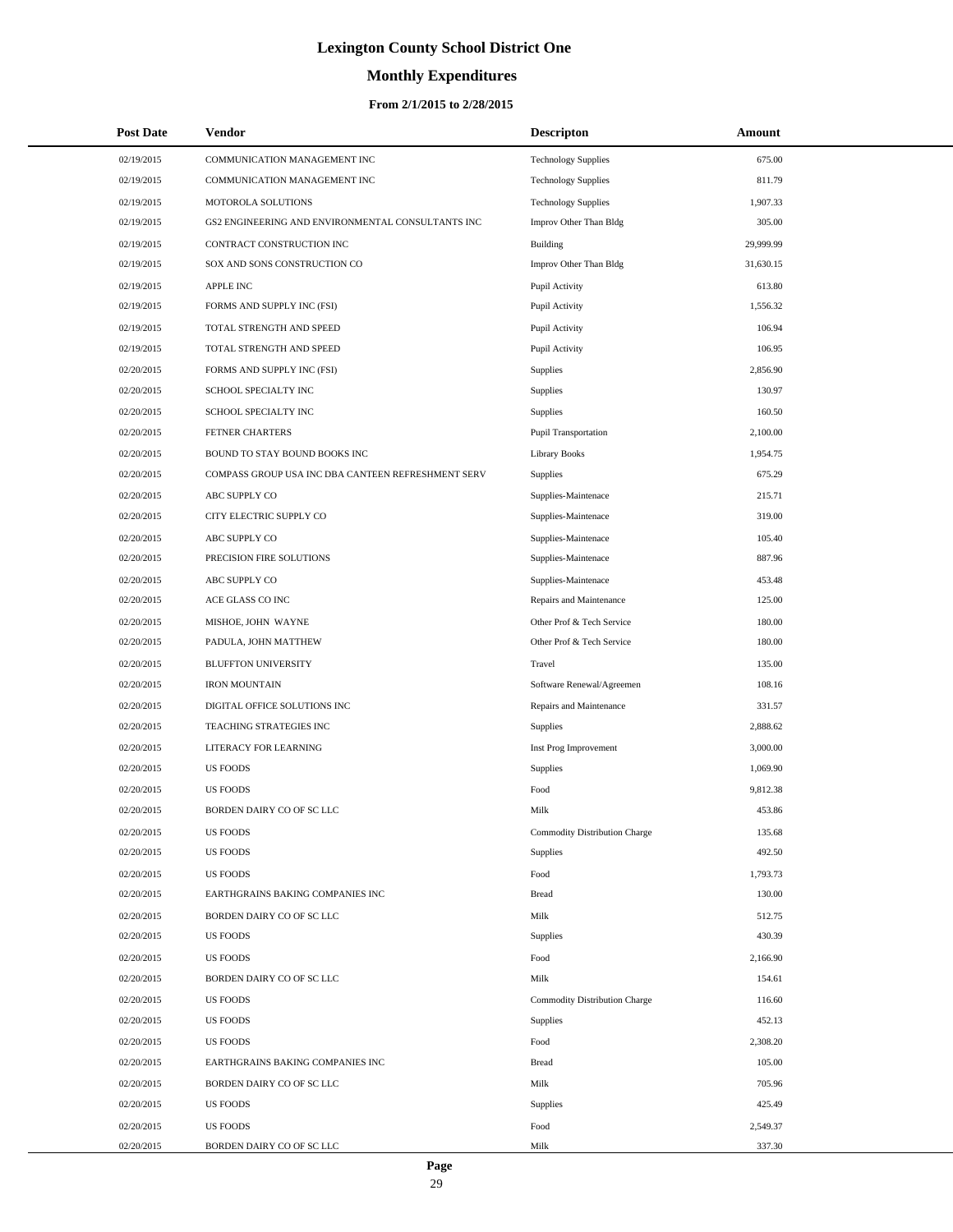# **Monthly Expenditures**

### **From 2/1/2015 to 2/28/2015**

| <b>Post Date</b> | <b>Vendor</b>                    | <b>Descripton</b>             | Amount   |
|------------------|----------------------------------|-------------------------------|----------|
| 02/20/2015       | <b>US FOODS</b>                  | Commodity Distribution Charge | 110.24   |
| 02/20/2015       | <b>US FOODS</b>                  | Supplies                      | 484.48   |
| 02/20/2015       | <b>US FOODS</b>                  | Food                          | 3,273.13 |
| 02/20/2015       | BORDEN DAIRY CO OF SC LLC        | Milk                          | 1,037.67 |
| 02/20/2015       | <b>US FOODS</b>                  | Food                          | 838.93   |
| 02/20/2015       | <b>US FOODS</b>                  | Supplies                      | 398.37   |
| 02/20/2015       | <b>US FOODS</b>                  | Food                          | 3,077.96 |
| 02/20/2015       | <b>US FOODS</b>                  | Supplies                      | 416.95   |
| 02/20/2015       | <b>US FOODS</b>                  | Food                          | 2,228.90 |
| 02/20/2015       | EARTHGRAINS BAKING COMPANIES INC | <b>Bread</b>                  | 157.50   |
| 02/20/2015       | BORDEN DAIRY CO OF SC LLC        | Milk                          | 829.54   |
| 02/20/2015       | <b>US FOODS</b>                  | Supplies                      | 431.69   |
| 02/20/2015       | <b>US FOODS</b>                  | Food                          | 2,351.70 |
| 02/20/2015       | EARTHGRAINS BAKING COMPANIES INC | <b>Bread</b>                  | 280.00   |
| 02/20/2015       | BORDEN DAIRY CO OF SC LLC        | Milk                          | 729.72   |
| 02/20/2015       | <b>US FOODS</b>                  | Commodity Distribution Charge | $-2.12$  |
| 02/20/2015       | <b>US FOODS</b>                  | Food                          | 1,292.45 |
| 02/20/2015       | BORDEN DAIRY CO OF SC LLC        | Milk                          | 590.61   |
| 02/20/2015       | <b>US FOODS</b>                  | Supplies                      | 705.92   |
| 02/20/2015       | <b>US FOODS</b>                  | Food                          | 1,873.78 |
| 02/20/2015       | BORDEN DAIRY CO OF SC LLC        | Milk                          | 688.74   |
| 02/20/2015       | <b>US FOODS</b>                  | Supplies                      | 301.00   |
| 02/20/2015       | <b>US FOODS</b>                  | Food                          | 2,557.58 |
| 02/20/2015       | BORDEN DAIRY CO OF SC LLC        | Milk                          | 311.90   |
| 02/20/2015       | WHALEY FOODSERVICE REPAIRS       | Repairs and Maintenance       | 276.00   |
| 02/20/2015       | <b>US FOODS</b>                  | Supplies                      | 535.13   |
| 02/20/2015       | WHALEY FOODSERVICE REPAIRS       | Supplies                      | 431.07   |
| 02/20/2015       | <b>US FOODS</b>                  | Food                          | 9,074.48 |
| 02/20/2015       | EARTHGRAINS BAKING COMPANIES INC | <b>Bread</b>                  | 231.25   |
| 02/20/2015       | BORDEN DAIRY CO OF SC LLC        | Milk                          | 510.66   |
| 02/20/2015       | <b>US FOODS</b>                  | Commodity Distribution Charge | 146.28   |
| 02/20/2015       | <b>US FOODS</b>                  | Supplies                      | 217.35   |
| 02/20/2015       | <b>US FOODS</b>                  | Food                          | 1,333.99 |
| 02/20/2015       | BORDEN DAIRY CO OF SC LLC        | Milk                          | 157.73   |
| 02/20/2015       | <b>US FOODS</b>                  | Supplies                      | 527.81   |
| 02/20/2015       | <b>US FOODS</b>                  | Food                          | 3,584.94 |
| 02/20/2015       | EARTHGRAINS BAKING COMPANIES INC | <b>Bread</b>                  | 108.75   |
| 02/20/2015       | BORDEN DAIRY CO OF SC LLC        | Milk                          | 258.50   |
| 02/20/2015       | <b>US FOODS</b>                  | Supplies                      | 333.26   |
| 02/20/2015       | <b>US FOODS</b>                  | Food                          | 1,149.98 |
| 02/20/2015       | BORDEN DAIRY CO OF SC LLC        | Milk                          | 284.91   |
| 02/20/2015       | <b>US FOODS</b>                  | <b>Supplies</b>               | 360.54   |
| 02/20/2015       | <b>US FOODS</b>                  | Food                          | 1,001.93 |
| 02/20/2015       | BORDEN DAIRY CO OF SC LLC        | Milk                          | 240.44   |
| 02/20/2015       | <b>US FOODS</b>                  | Supplies                      | 348.60   |
| 02/20/2015       | <b>US FOODS</b>                  | Food                          | 1,637.05 |
| 02/20/2015       | EARTHGRAINS BAKING COMPANIES INC | <b>Bread</b>                  | 115.00   |
| 02/20/2015       | BORDEN DAIRY CO OF SC LLC        | Milk                          | 720.90   |

 $\overline{a}$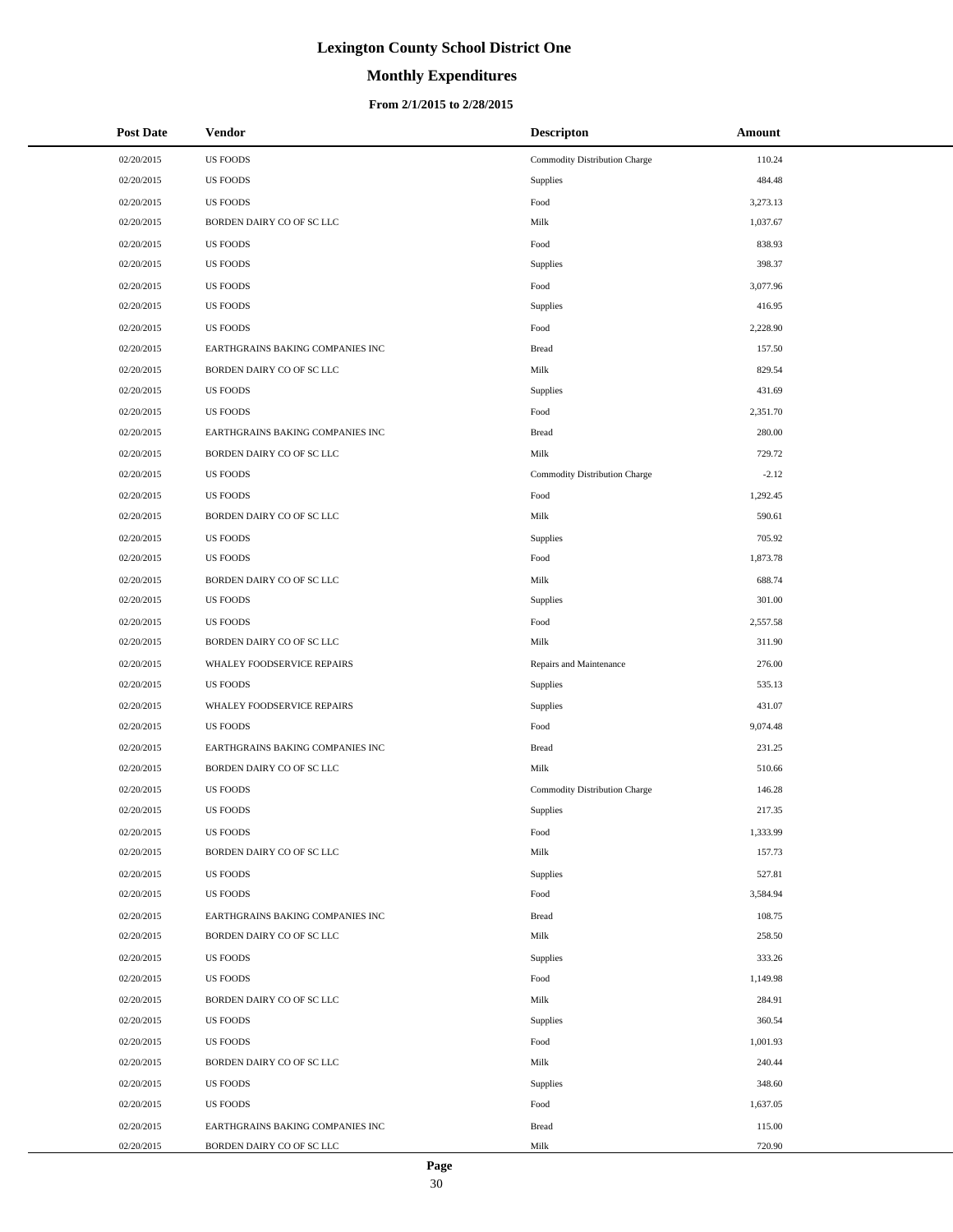# **Monthly Expenditures**

### **From 2/1/2015 to 2/28/2015**

| <b>Post Date</b> | <b>Vendor</b>                    | <b>Descripton</b>             | Amount   |
|------------------|----------------------------------|-------------------------------|----------|
| 02/20/2015       | <b>US FOODS</b>                  | Supplies                      | 678.36   |
| 02/20/2015       | <b>US FOODS</b>                  | Food                          | 3,638.16 |
| 02/20/2015       | BORDEN DAIRY CO OF SC LLC        | Milk                          | 108.00   |
| 02/20/2015       | <b>US FOODS</b>                  | Supplies                      | 416.14   |
| 02/20/2015       | <b>US FOODS</b>                  | Food                          | 1,359.96 |
| 02/20/2015       | EARTHGRAINS BAKING COMPANIES INC | <b>Bread</b>                  | 107.50   |
| 02/20/2015       | BORDEN DAIRY CO OF SC LLC        | Milk                          | 495.77   |
| 02/20/2015       | <b>US FOODS</b>                  | Supplies                      | 332.45   |
| 02/20/2015       | <b>US FOODS</b>                  | Food                          | 2,321.43 |
| 02/20/2015       | BORDEN DAIRY CO OF SC LLC        | Milk                          | 291.14   |
| 02/20/2015       | <b>US FOODS</b>                  | Supplies                      | 364.05   |
| 02/20/2015       | <b>US FOODS</b>                  | Food                          | 1,457.08 |
| 02/20/2015       | BORDEN DAIRY CO OF SC LLC        | Milk                          | 646.80   |
| 02/20/2015       | <b>US FOODS</b>                  | Supplies                      | 456.73   |
| 02/20/2015       | <b>US FOODS</b>                  | Food                          | 2,205.57 |
| 02/20/2015       | BORDEN DAIRY CO OF SC LLC        | Milk                          | 598.52   |
| 02/20/2015       | <b>US FOODS</b>                  | Supplies                      | 171.42   |
| 02/20/2015       | <b>US FOODS</b>                  | Food                          | 700.19   |
| 02/20/2015       | BORDEN DAIRY CO OF SC LLC        | Milk                          | 397.18   |
| 02/20/2015       | <b>US FOODS</b>                  | Supplies                      | 225.09   |
| 02/20/2015       | <b>US FOODS</b>                  | Food                          | 746.16   |
| 02/20/2015       | BORDEN DAIRY CO OF SC LLC        | Milk                          | 434.55   |
| 02/20/2015       | <b>US FOODS</b>                  | Supplies                      | 534.31   |
| 02/20/2015       | <b>US FOODS</b>                  | Food                          | 2,082.48 |
| 02/20/2015       | BORDEN DAIRY CO OF SC LLC        | Milk                          | 465.36   |
| 02/20/2015       | <b>US FOODS</b>                  | Supplies                      | 233.31   |
| 02/20/2015       | <b>US FOODS</b>                  | Food                          | 2,832.51 |
| 02/20/2015       | BORDEN DAIRY CO OF SC LLC        | Milk                          | 307.21   |
| 02/20/2015       | <b>US FOODS</b>                  | Supplies                      | 928.71   |
| 02/20/2015       | WHALEY FOODSERVICE REPAIRS       | Supplies                      | 453.29   |
| 02/20/2015       | <b>US FOODS</b>                  | Food                          | 9,258.05 |
| 02/20/2015       | BORDEN DAIRY CO OF SC LLC        | Milk                          | 594.98   |
| 02/20/2015       | <b>US FOODS</b>                  | Commodity Distribution Charge | 114.48   |
| 02/20/2015       | <b>US FOODS</b>                  | Supplies                      | 146.88   |
| 02/20/2015       | <b>US FOODS</b>                  | Food                          | 1,003.63 |
| 02/20/2015       | BORDEN DAIRY CO OF SC LLC        | Milk                          | 301.28   |
| 02/20/2015       | ALSCO INC                        | Supplies                      | 1,177.00 |
| 02/20/2015       | US FOODS                         | Supplies                      | 1,533.49 |
| 02/20/2015       | US FOODS                         | Food                          | 3,578.65 |
| 02/20/2015       | COLORSS                          | Pupil Activity                | 746.86   |
| 02/23/2015       | FORMS AND SUPPLY INC (FSI)       | Supplies                      | 2,285.52 |
| 02/23/2015       | FORMS AND SUPPLY INC (FSI)       | Supplies                      | 857.07   |
| 02/23/2015       | ENCORE TECHNOLOGY GROUP LLC      | Supplies                      | 320.99   |
| 02/23/2015       | <b>HEINEMANN</b>                 | Supplies                      | 2,671.50 |
| 02/23/2015       | FORMS AND SUPPLY INC (FSI)       | Supplies                      | 119.52   |
| 02/23/2015       | DELL COMPUTERS                   | Supplies                      | 823.83   |
| 02/23/2015       | PURCHASED SERVICE                | Supplies                      | 127.95   |
| 02/23/2015       | FORMS AND SUPPLY INC (FSI)       | Supplies                      | 857.07   |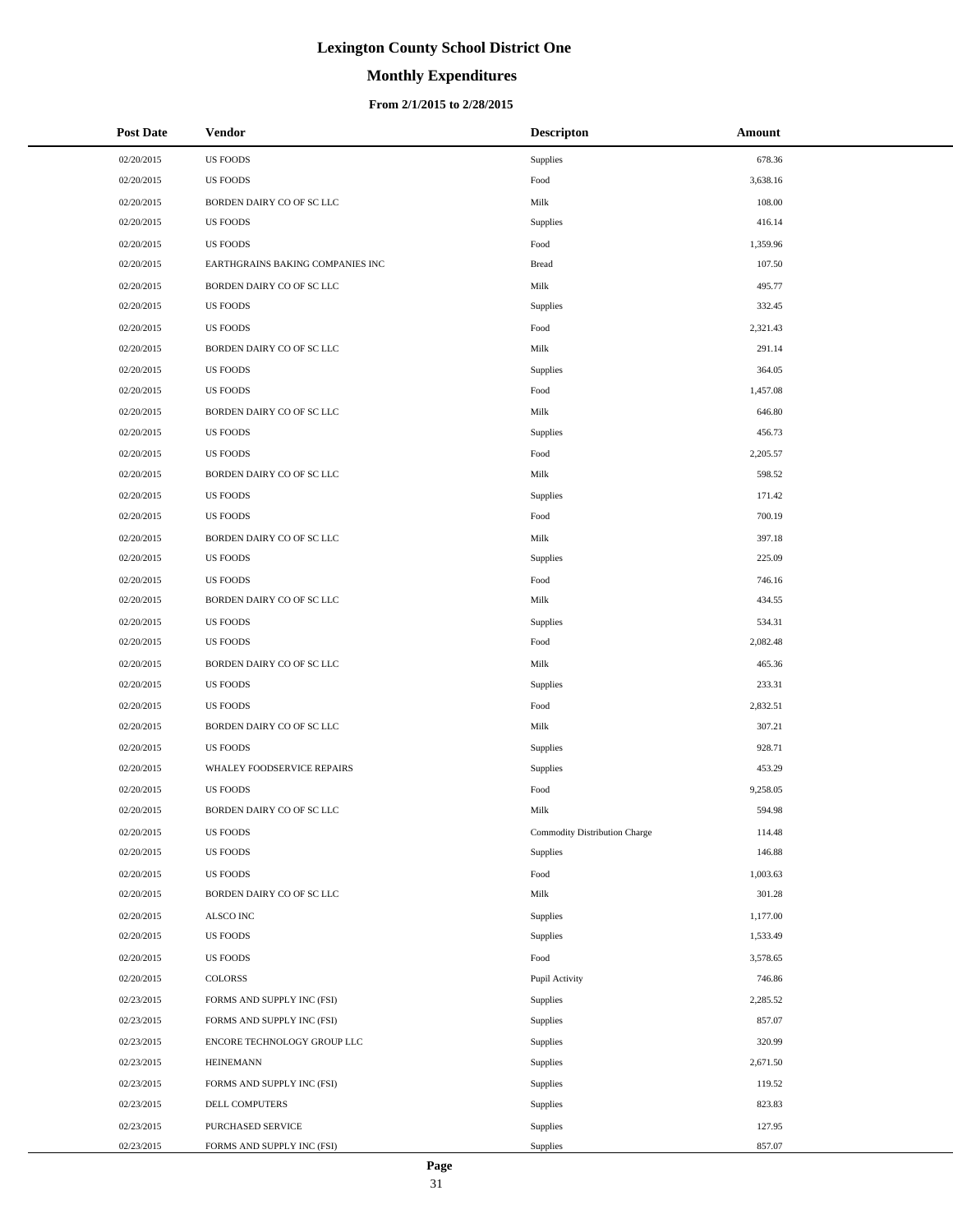# **Monthly Expenditures**

### **From 2/1/2015 to 2/28/2015**

| <b>Post Date</b> | Vendor                                            | <b>Descripton</b>          | Amount    |
|------------------|---------------------------------------------------|----------------------------|-----------|
| 02/23/2015       | FORMS AND SUPPLY INC (FSI)                        | Supplies                   | 129.90    |
| 02/23/2015       | HEWLETT PACKARD BUSINESS STORE                    | <b>Technology Supplies</b> | 613.91    |
| 02/23/2015       | PURCHASED SERVICE                                 | Travel                     | 186.30    |
| 02/23/2015       | <b>CHANNING BETE COMPANY</b>                      | Supplies                   | 220.20    |
| 02/23/2015       | PURCHASED SERVICE                                 | Travel                     | 327.60    |
| 02/23/2015       | HEARLIHY AND CO                                   | Supplies                   | 258.03    |
| 02/23/2015       | PURCHASED SERVICE                                 | Travel                     | 196.34    |
| 02/23/2015       | CDWG ACCT 305089                                  | <b>Technology Supplies</b> | 146.07    |
| 02/23/2015       | IMAGE 360                                         | Supplies                   | 199.91    |
| 02/23/2015       | PURCHASED SERVICE                                 | Travel                     | 307.90    |
| 02/23/2015       | PURCHASED SERVICE                                 | Travel                     | 198.95    |
| 02/23/2015       | CHILDS AND HALLIGAN P A                           | <b>Legal Services</b>      | 26,556.85 |
| 02/23/2015       | PURCHASED SERVICE                                 | Travel                     | 429.50    |
| 02/23/2015       | SIMPLY SOUTHERN                                   | Other Objects              | 132.15    |
| 02/23/2015       | FORMS AND SUPPLY INC (FSI)                        | Supplies                   | 205.02    |
| 02/23/2015       | FORMS AND SUPPLY INC (FSI)                        | Supplies                   | 201.29    |
| 02/23/2015       | GREATER LEXINGTON CHAMBER & VISITOR'S CENTER      | Dues and Fees              | 1,245.00  |
| 02/23/2015       | OSWALD WHOLESALE LUMBER INC                       | Supplies-Maintenace        | 1,554.98  |
| 02/23/2015       | PIONEER MANUFACTURING CO                          | Supplies-Maintenace        | 3,654.05  |
| 02/23/2015       | <b>EA SERVICES INC</b>                            | Repairs and Maintenance    | 764.00    |
| 02/23/2015       | HD SUPPLY POWER SOLUTIONS LTD                     | Supplies-Maintenace        | 102.72    |
| 02/23/2015       | SIMPLEXGRINNELL                                   | Supplies-Maintenace        | 310.30    |
| 02/23/2015       | TUCKER MATERIALS                                  | Supplies-Maintenace        | 326.65    |
| 02/23/2015       | EA SERVICES INC                                   | Repairs and Maintenance    | 168.00    |
| 02/23/2015       | PALMETTO WINNELSON                                | Supplies-Maintenace        | 340.13    |
| 02/23/2015       | EA SERVICES INC                                   | Repairs and Maintenance    | 168.00    |
| 02/23/2015       | SIMPLEXGRINNELL                                   | Supplies-Maintenace        | 465.45    |
| 02/23/2015       | <b>EA SERVICES INC</b>                            | Repairs and Maintenance    | 2,756.33  |
| 02/23/2015       | SIMPLEXGRINNELL                                   | Repairs and Maintenance    | 280.85    |
| 02/23/2015       | <b>WW GRAINGER</b>                                | Supplies-Maintenace        | 355.92    |
| 02/23/2015       | SIMPLEXGRINNELL                                   | Repairs and Maintenance    | 376.44    |
| 02/23/2015       | TMS TOTAL MAINTENANCE SOLUTIONS                   | Supplies-Maintenace        | 966.21    |
| 02/23/2015       | <b>GRAYBAR ELECTRIC CO INC</b>                    | Supplies-Maintenace        | 305.27    |
| 02/23/2015       | L R HOOK TIRE CO INC                              | Supplies-Maintenace        | 322.84    |
| 02/23/2015       | SMITH AND JONES JANITORIAL SUPPLIES AND EQUIP INC | Supplies-Maintenace        | 922.69    |
| 02/23/2015       | <b>GRAYBAR ELECTRIC CO INC</b>                    | Supplies-Maintenace        | 305.27    |
| 02/23/2015       | PALMETTO PROPANE                                  | Energy                     | 456.51    |
| 02/23/2015       | TMS TOTAL MAINTENANCE SOLUTIONS                   | Supplies-Maintenace        | 904.91    |
| 02/23/2015       | <b>EA SERVICES INC</b>                            | Repairs and Maintenance    | 168.00    |
| 02/23/2015       | HD SUPPLY POWER SOLUTIONS LTD                     | Supplies-Maintenace        | 102.72    |
| 02/23/2015       | EA SERVICES INC                                   | Repairs and Maintenance    | 2,656.33  |
| 02/23/2015       | GRAYBAR ELECTRIC CO INC                           | Supplies-Maintenace        | 610.54    |
| 02/23/2015       | EA SERVICES INC                                   | Repairs and Maintenance    | 207.00    |
| 02/23/2015       | EA SERVICES INC                                   | Repairs and Maintenance    | 429.00    |
| 02/23/2015       | EA SERVICES INC                                   | Repairs and Maintenance    | 400.00    |
| 02/23/2015       | GATEWAY SUPPLY CO INC                             | Supplies-Maintenace        | 403.89    |
| 02/23/2015       | EA SERVICES INC                                   | Repairs and Maintenance    | 220.00    |
| 02/23/2015       | EA SERVICES INC                                   | Repairs and Maintenance    | 325.00    |

L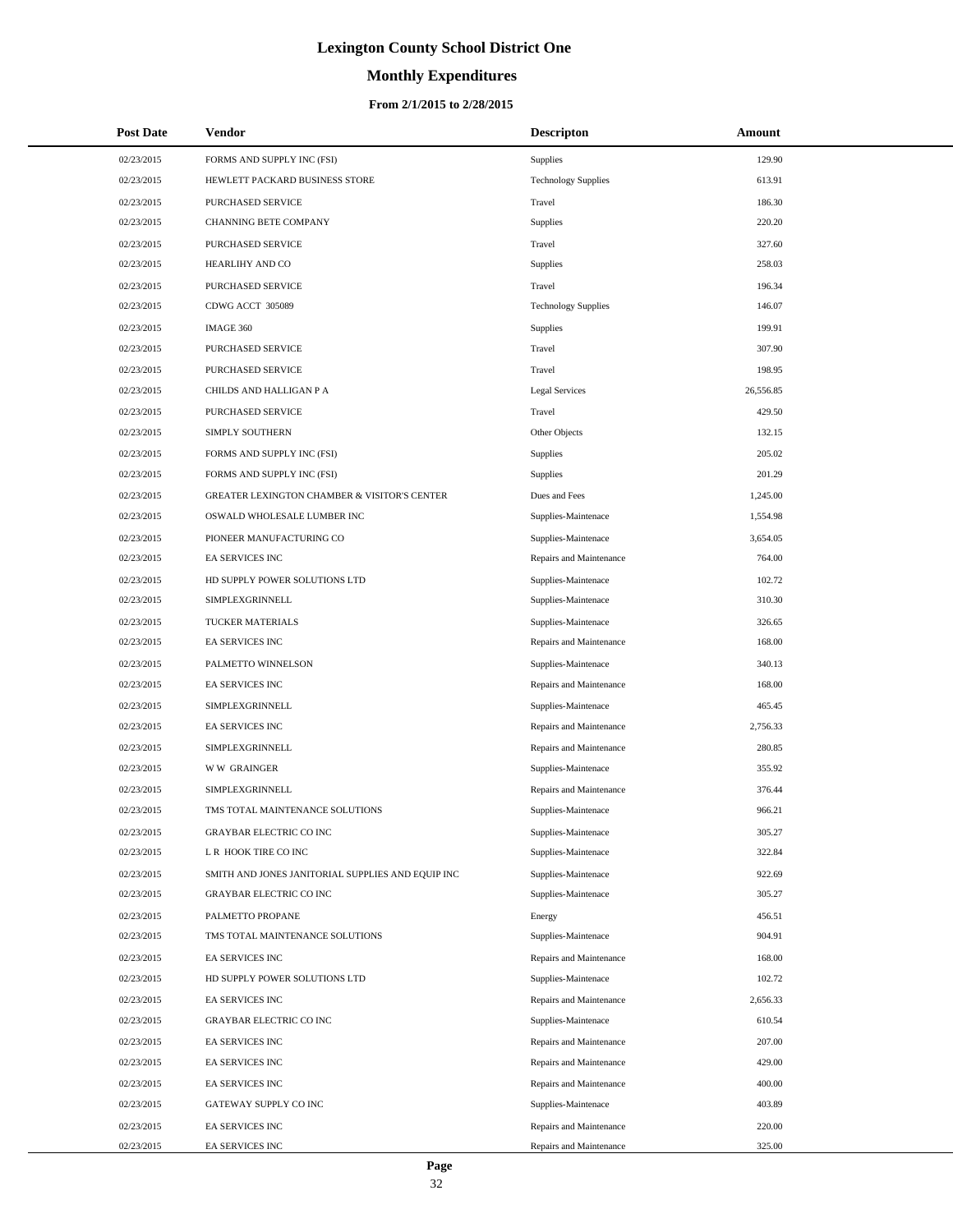# **Monthly Expenditures**

### **From 2/1/2015 to 2/28/2015**

| <b>Post Date</b> | <b>Vendor</b>                    | <b>Descripton</b>           | Amount    |  |
|------------------|----------------------------------|-----------------------------|-----------|--|
| 02/23/2015       | STALEY, JESSICA                  | <b>Pupil Transportation</b> | 270.40    |  |
| 02/23/2015       | <b>WW GRAINGER</b>               | Supplies                    | 879.54    |  |
| 02/23/2015       | HINZ, BRIAN E                    | Other Prof & Tech Service   | 180.00    |  |
| 02/23/2015       | BARBER, DARYL SCOTT              | Other Prof & Tech Service   | 120.00    |  |
| 02/23/2015       | HALLMAN, JACOB                   | Other Prof & Tech Service   | 180.00    |  |
| 02/23/2015       | CSC(COMMUNICATIONS SUPPLY CORP)  | <b>Technology Supplies</b>  | 526.66    |  |
| 02/23/2015       | <b>LENOVO US</b>                 | <b>Technology Supplies</b>  | 371.29    |  |
| 02/23/2015       | <b>CAMCOR</b>                    | <b>Technology Supplies</b>  | 162.75    |  |
| 02/23/2015       | <b>CAMCOR</b>                    | <b>Technology Supplies</b>  | 867.97    |  |
| 02/23/2015       | <b>APPLE INC</b>                 | <b>Technology Supplies</b>  | 35,694.00 |  |
| 02/23/2015       | PRESENTATION SYSTEMS SOUTH INC   | Supplies                    | 1,841.82  |  |
| 02/23/2015       | PURCHASED SERVICE                | Travel                      | 156.40    |  |
| 02/23/2015       | PURCHASED SERVICE                | Travel                      | 881.08    |  |
| 02/23/2015       | <b>CHEF WORKS</b>                | Supplies                    | 106.47    |  |
| 02/23/2015       | MACHINE AND WELDING SUPPLY       | Supplies                    | 1,208.36  |  |
| 02/23/2015       | PURCHASED SERVICE                | Travel                      | 140.00    |  |
| 02/23/2015       | PURCHASED SERVICE                | Travel                      | 140.00    |  |
| 02/23/2015       | <b>PURCHASED SERVICE</b>         | Travel                      | 306.75    |  |
| 02/23/2015       | DELTA EDUCATION                  | Supplies                    | 207.96    |  |
| 02/23/2015       | R L BRYAN CO TEXTBOOK DEPOSITORY | Supplies                    | 145.20    |  |
| 02/23/2015       | PURCHASED SERVICE                | Travel                      | 391.35    |  |
| 02/23/2015       | STANDARD AND POOR'S              | Dues and Fees               | 27,000.00 |  |
| 02/23/2015       | AQUA SEAL MFG AND ROOFING INC    | <b>Building</b>             | 4,235.00  |  |
| 02/23/2015       | <b>WW GRAINGER</b>               | Supplies                    | 1,667.04  |  |
| 02/23/2015       | ASIAN FOOD SOLUTIONS             | Food                        | 685.86    |  |
| 02/23/2015       | SENN BROTHERS INC                | Produce                     | 433.77    |  |
| 02/23/2015       | SENN BROTHERS INC                | Produce                     | 589.07    |  |
| 02/23/2015       | <b>ASIAN FOOD SOLUTIONS</b>      | Food                        | 685.86    |  |
| 02/23/2015       | SENN BROTHERS INC                | Produce                     | 406.31    |  |
| 02/23/2015       | SENN BROTHERS INC                | Produce                     | 912.25    |  |
| 02/23/2015       | ASIAN FOOD SOLUTIONS             | Food                        | 685.86    |  |
| 02/23/2015       | SENN BROTHERS INC                | Produce                     | 737.81    |  |
| 02/23/2015       | SENN BROTHERS INC                | Produce                     | 615.81    |  |
| 02/23/2015       | SENN BROTHERS INC                | Produce                     | 180.70    |  |
| 02/23/2015       | WHALEY FOODSERVICE REPAIRS       | Supplies                    | 167.75    |  |
| 02/23/2015       | ASIAN FOOD SOLUTIONS             | Food                        | 195.96    |  |
| 02/23/2015       | SENN BROTHERS INC                | Produce                     | 628.94    |  |
| 02/23/2015       | SENN BROTHERS INC                | Produce                     | 278.51    |  |
| 02/23/2015       | SENN BROTHERS INC                | Produce                     | 780.93    |  |
| 02/23/2015       | SENN BROTHERS INC                | Produce                     | 511.13    |  |
| 02/23/2015       | SENN BROTHERS INC                | Produce                     | 725.97    |  |
| 02/23/2015       | ASIAN FOOD SOLUTIONS             | Food                        | 195.96    |  |
| 02/23/2015       | SENN BROTHERS INC                | Produce                     | 159.39    |  |
| 02/23/2015       | ASIAN FOOD SOLUTIONS             | Food                        | 685.86    |  |
| 02/23/2015       | SENN BROTHERS INC                | Produce                     | 412.40    |  |
| 02/23/2015       | WHALEY FOODSERVICE REPAIRS       | Supplies                    | 145.26    |  |
| 02/23/2015       | SENN BROTHERS INC                | Produce                     | 327.16    |  |
| 02/23/2015       | UNITED REFRIGERATION INC         | Supplies                    | 156.36    |  |

 $\overline{a}$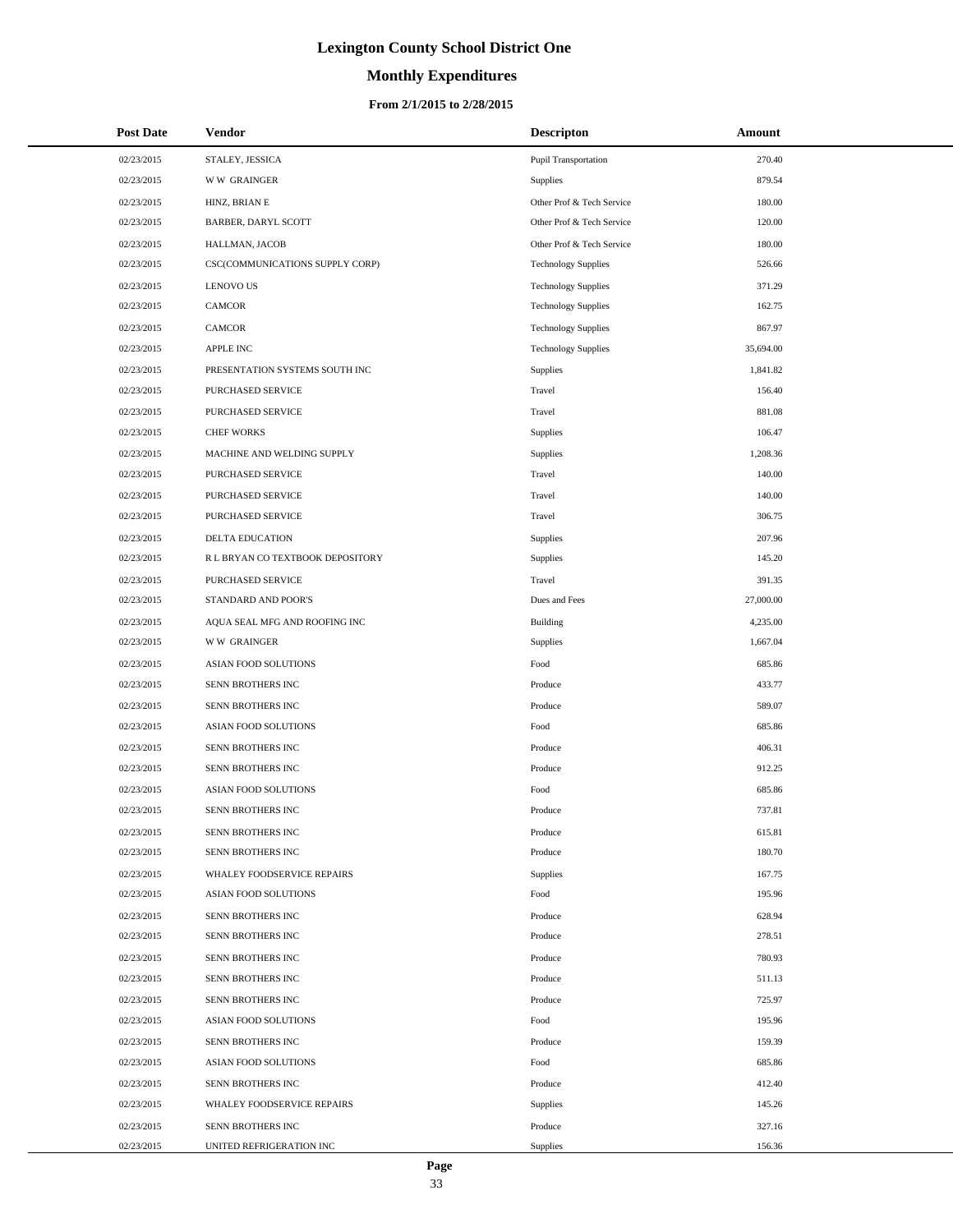# **Monthly Expenditures**

### **From 2/1/2015 to 2/28/2015**

| <b>Post Date</b> | Vendor                                             | <b>Descripton</b>           | Amount   |
|------------------|----------------------------------------------------|-----------------------------|----------|
| 02/23/2015       | ASIAN FOOD SOLUTIONS                               | Food                        | 195.96   |
| 02/23/2015       | SENN BROTHERS INC                                  | Produce                     | 841.71   |
| 02/23/2015       | WHALEY FOODSERVICE REPAIRS                         | Supplies                    | 307.38   |
| 02/23/2015       | ASIAN FOOD SOLUTIONS                               | Food                        | 195.96   |
| 02/23/2015       | SENN BROTHERS INC                                  | Produce                     | 644.73   |
| 02/23/2015       | SENN BROTHERS INC                                  | Produce                     | 305.01   |
| 02/23/2015       | SENN BROTHERS INC                                  | Produce                     | 1,136.94 |
| 02/23/2015       | ASIAN FOOD SOLUTIONS                               | Food                        | 195.96   |
| 02/23/2015       | <b>SENN BROTHERS INC</b>                           | Produce                     | 365.85   |
| 02/23/2015       | SENN BROTHERS INC                                  | Produce                     | 313.99   |
| 02/23/2015       | UNITED REFRIGERATION INC                           | Supplies                    | 154.01   |
| 02/23/2015       | ASIAN FOOD SOLUTIONS                               | Food                        | 195.96   |
| 02/23/2015       | SENN BROTHERS INC                                  | Produce                     | 572.33   |
| 02/23/2015       | UNITED REFRIGERATION INC                           | Supplies                    | 161.90   |
| 02/23/2015       | SENN BROTHERS INC                                  | Produce                     | 639.62   |
| 02/23/2015       | SENN BROTHERS INC                                  | Produce                     | 784.97   |
| 02/23/2015       | SENN BROTHERS INC                                  | Produce                     | 576.79   |
| 02/23/2015       | SENN BROTHERS INC                                  | Produce                     | 407.24   |
| 02/23/2015       | SENN BROTHERS INC                                  | Produce                     | 689.57   |
| 02/23/2015       | ASIAN FOOD SOLUTIONS                               | Food                        | 195.96   |
| 02/23/2015       | SENN BROTHERS INC                                  | Produce                     | 617.16   |
| 02/23/2015       | ASIAN FOOD SOLUTIONS                               | Food                        | 685.86   |
| 02/23/2015       | SENN BROTHERS INC                                  | Produce                     | 400.30   |
| 02/23/2015       | SENN BROTHERS INC                                  | Produce                     | 508.25   |
| 02/23/2015       | FORMS AND SUPPLY INC (FSI)                         | Pupil Activity              | 2,490.11 |
| 02/23/2015       | <b>CHEF WORKS</b>                                  | Pupil Activity              | 358.56   |
| 02/23/2015       | FORMS AND SUPPLY INC (FSI)                         | Pupil Activity              | 2,285.52 |
| 02/23/2015       | DILLARD'S SPORTING GOODS                           | Pupil Activity              | 2,096.03 |
| 02/23/2015       | CORREA, ALAN                                       | Pupil Activity              | 208.40   |
| 02/23/2015       | CREECH, DWAYNE                                     | Pupil Activity              | 117.70   |
| 02/23/2015       | <b>KENT, JASON</b>                                 | Pupil Activity              | 101.50   |
| 02/23/2015       | OSWALD, MARK                                       | Pupil Activity              | 102.40   |
| 02/23/2015       | ROSIER, JOHN                                       | Pupil Activity              | 104.20   |
| 02/23/2015       | CALVERT, RICHARD                                   | Pupil Activity              | 131.68   |
| 02/24/2015       | FORMS AND SUPPLY INC (FSI)                         | Supplies                    | 2,725.94 |
| 02/24/2015       | <b>HEINEMANN</b>                                   | Supplies                    | 9,921.60 |
| 02/24/2015       | SC DEPARTMENT OF REVENUE (SALES TAX RETURN)        | Supplies                    | 109.20   |
| 02/24/2015       | SC DEPARTMENT OF JUVENILE JUSTICE (FISCAL AFFAIRS) | Tuition-LEA                 | 277.34   |
| 02/24/2015       | FETNER CHARTERS                                    | <b>Pupil Transportation</b> | 1,900.00 |
| 02/24/2015       | SC DEPARTMENT OF JUVENILE JUSTICE (FISCAL AFFAIRS) | Tuition-LEA                 | 305.81   |
| 02/24/2015       | CHANNING BETE COMPANY                              | Supplies                    | 719.00   |
| 02/24/2015       | DISCOUNT MAGAZINE SUBSCRIPTION SERVICE INC         | Periodicals                 | 992.92   |
| 02/24/2015       | MACKIN LIBRARY MEDIA                               | <b>Library Books</b>        | 3,850.53 |
| 02/24/2015       | HEWLETT PACKARD BUSINESS STORE                     | <b>Technology Supplies</b>  | 180.83   |
| 02/24/2015       | DELL COMPUTERS                                     | <b>Technology Supplies</b>  | 129.50   |
| 02/24/2015       | RANDOM DRUG SCREENS INC                            | Other Prof & Tech Service   | 1,325.00 |
| 02/24/2015       | AUGUSTA COMMUNICATIONS INC                         | Supplies                    | 627.45   |
| 02/24/2015       | WISEMAN, DARREN MARK                               | Other Prof & Tech Service   | 180.00   |

L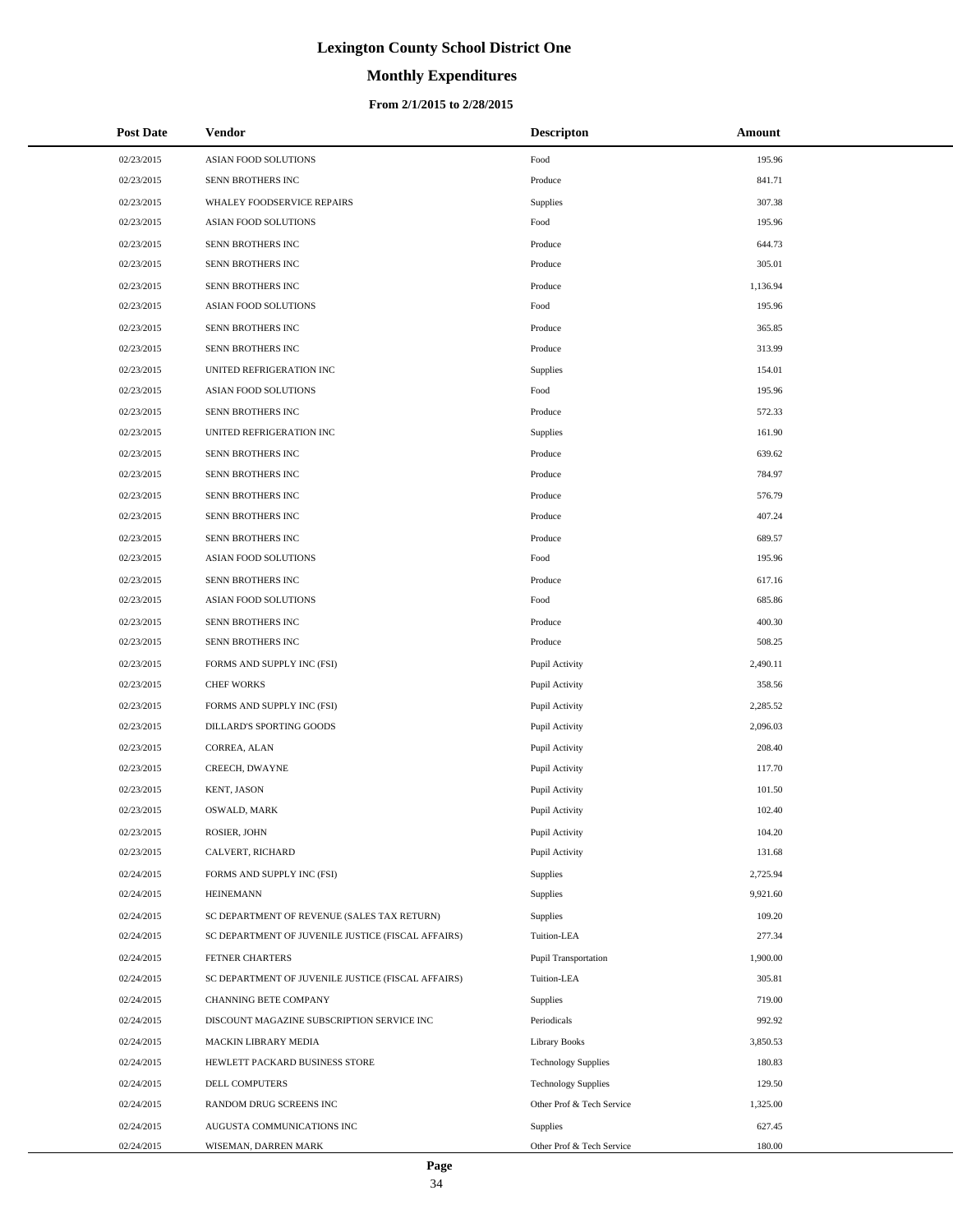# **Monthly Expenditures**

### **From 2/1/2015 to 2/28/2015**

| <b>Post Date</b> | <b>Vendor</b>                                | <b>Descripton</b>          | Amount    |
|------------------|----------------------------------------------|----------------------------|-----------|
| 02/24/2015       | HOWARD, KEVIN BRIAN                          | Other Prof & Tech Service  | 120.00    |
| 02/24/2015       | MEFFORD, ROY EARL                            | Other Prof & Tech Service  | 180.00    |
| 02/24/2015       | HAIGLER III, THOMAS I                        | Other Prof & Tech Service  | 180.00    |
| 02/24/2015       | <b>SCHOLASTIC INC</b>                        | <b>Supplies</b>            | 23,068.96 |
| 02/24/2015       | HANDWRITING WITHOUT TEARS BY JAN Z OLSEN OTR | Supplies                   | 603.60    |
| 02/24/2015       | COMMUNICATION MANAGEMENT INC                 | <b>Technology Supplies</b> | 1,305.00  |
| 02/24/2015       | COMMUNICATION MANAGEMENT INC                 | <b>Technology Supplies</b> | 989.11    |
| 02/24/2015       | <b>CUMMING</b>                               | <b>Building</b>            | 4,095.00  |
| 02/24/2015       | DELL COMPUTERS                               | <b>Technology Supplies</b> | 4,007.45  |
| 02/24/2015       | <b>APPLE INC</b>                             | Pupil Activity             | 908.43    |
| 02/24/2015       | ALFRED WILLIAMS AND CO                       | Pupil Activity             | 292.75    |
| 02/24/2015       | <b>EMBROID ME</b>                            | Pupil Activity             | 521.83    |
| 02/24/2015       | <b>GOPHER</b>                                | Pupil Activity             | 818.66    |
| 02/24/2015       | T AND T SPORTS                               | Pupil Activity             | 2,407.50  |
| 02/24/2015       | <b>BSN SPORTS INC</b>                        | Pupil Activity             | 620.60    |
| 02/24/2015       | CALVERT, RICHARD                             | Pupil Activity             | 115.00    |
| 02/25/2015       | <b>APPLE INC</b>                             | <b>Technology Supplies</b> | 150.00    |
| 02/25/2015       | <b>GATTIS PRO AUDIO</b>                      | Supplies                   | 855.99    |
| 02/25/2015       | DIGITAL OFFICE SOLUTIONS INC                 | Supplies                   | 507.18    |
| 02/25/2015       | DIGITAL OFFICE SOLUTIONS INC                 | Supplies                   | 928.23    |
| 02/25/2015       | AIRGAS USA LLC                               | Rentals                    | 457.10    |
| 02/25/2015       | CENTER FOR ADV & STUDY OF INTRNATIONAL EDUC  | Travel                     | 3,580.00  |
| 02/25/2015       | FOLLETT SCHOOL SOLUTIONS INC                 | Library Books              | 385.48    |
| 02/25/2015       | <b>MACKIN LIBRARY MEDIA</b>                  | Library Books              | 250.70    |
| 02/25/2015       | CDWG ACCT 305089                             | <b>Technology Supplies</b> | 372.36    |
| 02/25/2015       | FOLLETT SCHOOL SOLUTIONS INC                 | Library Books              | 221.98    |
| 02/25/2015       | SC ASSOCIATION FOR MIDDLE LEVEL EDUCATION    | Travel                     | 500.00    |
| 02/25/2015       | MIDCAROLINA ELEC COOP INC                    | <b>Public Utilities</b>    | 222.00    |
| 02/25/2015       | MANSFIELD OIL CO                             | Supplies-Maintenace        | 3,048.10  |
| 02/25/2015       | <b>APPLE INC</b>                             | <b>Technology Supplies</b> | 811.06    |
| 02/25/2015       | CK SUPPLY                                    | Supplies-Maintenace        | 369.80    |
| 02/25/2015       | MIDCAROLINA ELEC COOP INC                    | <b>Public Utilities</b>    | 32,331.00 |
| 02/25/2015       | SUBURBAN PROPANE                             | Energy                     | 929.65    |
| 02/25/2015       | <b>BARNES PROPANE</b>                        | Energy                     | 494.47    |
| 02/25/2015       | MIDCAROLINA ELEC COOP INC                    | <b>Public Utilities</b>    | 16,843.00 |
| 02/25/2015       | MIDCAROLINA ELEC COOP INC                    | <b>Public Utilities</b>    | 11,958.00 |
| 02/25/2015       | MIDCAROLINA ELEC COOP INC                    | <b>Public Utilities</b>    | 13,880.00 |
| 02/25/2015       | DERRICK'S SERVICE CENTER                     | <b>Supplies</b>            | 179.08    |
| 02/25/2015       | MOTOROLA SOLUTIONS                           | Supplies                   | 6,307.32  |
| 02/25/2015       | MCMANUS, JOHN-PATRICK A.                     | Other Prof & Tech Service  | 180.00    |
| 02/25/2015       | HINZ, BRIAN E                                | Other Prof & Tech Service  | 180.00    |
| 02/25/2015       | <b>BARBER, DARYL SCOTT</b>                   | Other Prof & Tech Service  | 120.00    |
| 02/25/2015       | SPEARS, JASON L                              | Other Prof & Tech Service  | 120.00    |
| 02/25/2015       | HINZ, BRIAN E                                | Other Prof & Tech Service  | 180.00    |
| 02/25/2015       | PADULA, JOHN MATTHEW                         | Other Prof & Tech Service  | 360.00    |
| 02/25/2015       | DABKOWSKI, MEGHAN                            | Other Prof & Tech Service  | 360.00    |
| 02/25/2015       | <b>BARRETT, S LEE</b>                        | Other Prof & Tech Service  | 180.00    |
| 02/25/2015       | BLACK, CALEB JAMES                           | Other Prof & Tech Service  | 180.00    |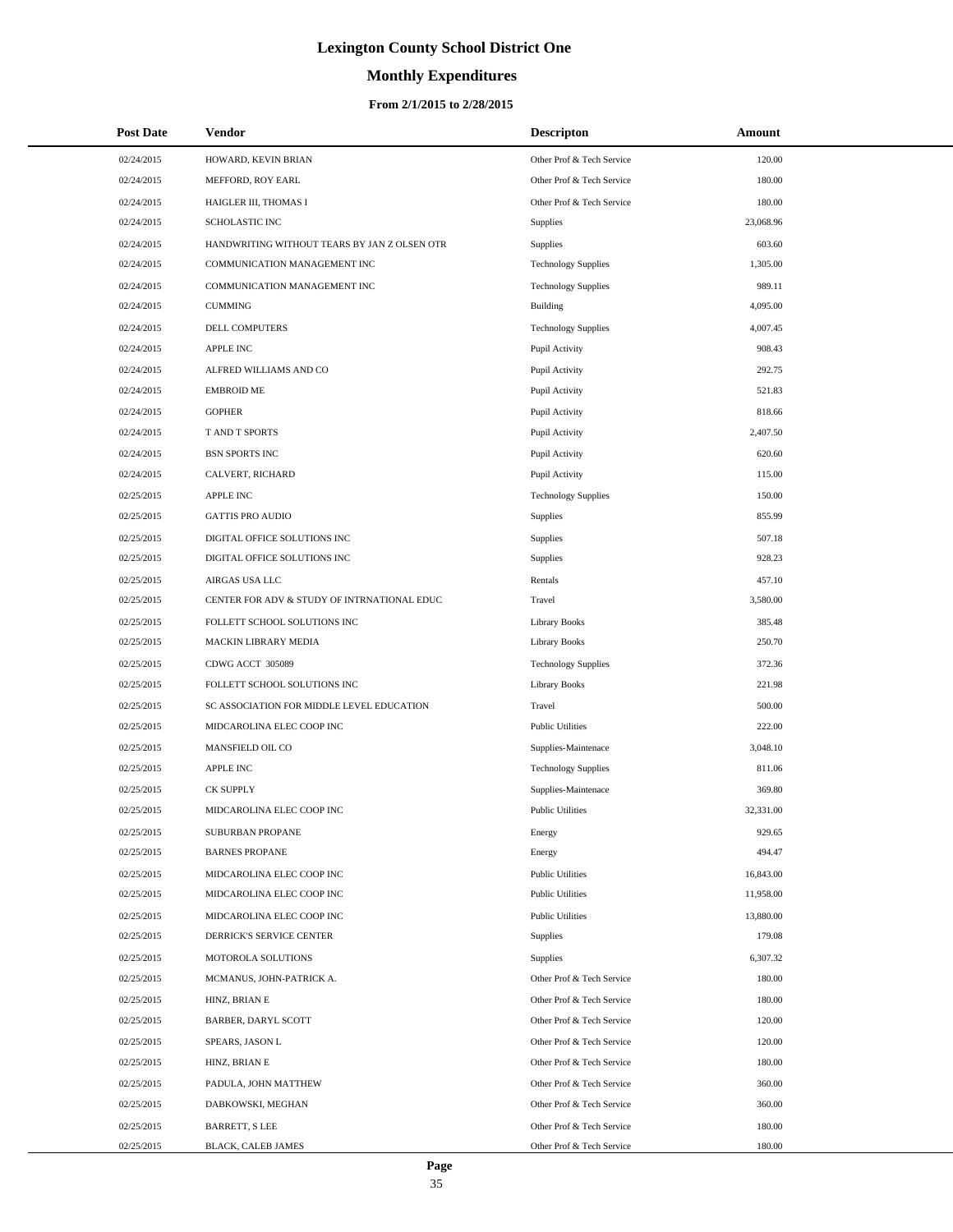# **Monthly Expenditures**

### **From 2/1/2015 to 2/28/2015**

| <b>Post Date</b> | <b>Vendor</b>                                     | <b>Descripton</b>          | Amount    |
|------------------|---------------------------------------------------|----------------------------|-----------|
| 02/25/2015       | <b>FEDEX</b>                                      | Supplies                   | 132.89    |
| 02/25/2015       | CLARK POWELL ASSOCIATES INC                       | <b>Technology Supplies</b> | 2,975.00  |
| 02/25/2015       | APPLE INC                                         | <b>Technology Supplies</b> | 3,585.00  |
| 02/25/2015       | APPLE INC                                         | <b>Technology Supplies</b> | 405.53    |
| 02/25/2015       | SC SKILLS USA VICA                                | Travel                     | 500.00    |
| 02/25/2015       | PAUL, KRISTINA A                                  | Inst Prog Improvement      | 839.53    |
| 02/25/2015       | AIRGAS USA LLC                                    | Supplies                   | 4,893.54  |
| 02/25/2015       | LAKESHORE LEARNING MATERIALS                      | Supplies                   | 253.05    |
| 02/25/2015       | CDWG ACCT 305089                                  | <b>Technology Supplies</b> | 56,710.00 |
| 02/25/2015       | TRIDENT BEVERAGE INC                              | Food                       | 960.00    |
| 02/25/2015       | TRIDENT BEVERAGE INC                              | Food                       | 768.00    |
| 02/25/2015       | TRIDENT BEVERAGE INC                              | Food                       | 576.00    |
| 02/25/2015       | TRIDENT BEVERAGE INC                              | Food                       | 192.00    |
| 02/25/2015       | TRIDENT BEVERAGE INC                              | Food                       | 192.00    |
| 02/25/2015       | TRIDENT BEVERAGE INC                              | Food                       | 576.00    |
| 02/25/2015       | TRIDENT BEVERAGE INC                              | Food                       | 576.00    |
| 02/25/2015       | <b>PURCHASE POWER</b>                             | Pupil Activity             | 1,005.00  |
| 02/25/2015       | HILTON GARDEN INN ROCK HILL                       | Pupil Activity             | 1,764.90  |
| 02/25/2015       | COUNTRY CLUB OF LEXINGTON                         | Pupil Activity             | 500.00    |
| 02/25/2015       | T AND T SPORTS                                    | Pupil Activity             | 143.92    |
| 02/25/2015       | VIKING CUP FUND                                   | Pupil Activity             | 120.00    |
| 02/25/2015       | <b>BENGAL BOY'S GOLF</b>                          | Pupil Activity             | 350.00    |
| 02/25/2015       | SOUTH AIKEN HIGH SCHOOL                           | Pupil Activity             | 200.00    |
| 02/25/2015       | SOUTHERN CROSS SERTOMA CLUB                       | Pupil Activity             | 150.00    |
| 02/25/2015       | GENERAL SALES COMPANY                             | Supplies                   | 771.84    |
| 02/26/2015       | <b>LEARNING AZ</b>                                | Software Renewal/Agreemen  | 500.07    |
| 02/26/2015       | <b>LEARNING AZ</b>                                | Software Renewal/Agreemen  | 3,962.69  |
| 02/26/2015       | <b>VERNIER SOFTWARE</b>                           | Repairs and Maintenance    | 813.20    |
| 02/26/2015       | <b>HEINEMANN</b>                                  | Supplies                   | 3,159.00  |
| 02/26/2015       | <b>LEARNING AZ</b>                                | Software Renewal/Agreemen  | 4,145.86  |
| 02/26/2015       | MACHINE AND WELDING SUPPLY                        | Supplies                   | 2,102.14  |
| 02/26/2015       | RAPTOR TECHNOLOGIES INC                           | <b>Technology Supplies</b> | 495.00    |
| 02/26/2015       | <b>CAMBIUM LEARNING</b>                           | Supplies                   | 321.86    |
| 02/26/2015       | INTERNATIONAL BACCALAUREATE ORGANIZATION          | Other Prof & Tech Service  | 795.00    |
| 02/26/2015       | PURCHASED SERVICE                                 | Travel                     | 137.77    |
| 02/26/2015       | PURCHASED SERVICE                                 | Travel                     | 291.07    |
| 02/26/2015       | PURCHASED SERVICE                                 | Travel                     | 285.94    |
| 02/26/2015       | PURCHASED SERVICE                                 | Travel                     | 219.65    |
| 02/26/2015       | PURCHASED SERVICE                                 | Travel                     | 134.26    |
| 02/26/2015       | PURCHASED SERVICE                                 | Travel                     | 332.20    |
| 02/26/2015       | PURCHASED SERVICE                                 | Travel                     | 141.45    |
| 02/26/2015       | PURCHASED SERVICE                                 | Supplies-Maintenace        | 161.41    |
| 02/26/2015       | CAMCOR                                            | Supplies                   | 686.42    |
| 02/26/2015       | ABC SUPPLY CO                                     | Supplies-Maintenace        | 106.38    |
| 02/26/2015       | SHIFFLER EQUIPMENT SALES INC                      | Supplies                   | 486.55    |
| 02/26/2015       | SMITH AND JONES JANITORIAL SUPPLIES AND EQUIP INC | Supplies-Maintenace        | 590.64    |
| 02/26/2015       | DADE PAPER AND BAG CO                             | Supplies-Maintenace        | 559.18    |
| 02/26/2015       | PURCHASED SERVICE                                 | Travel                     | 101.20    |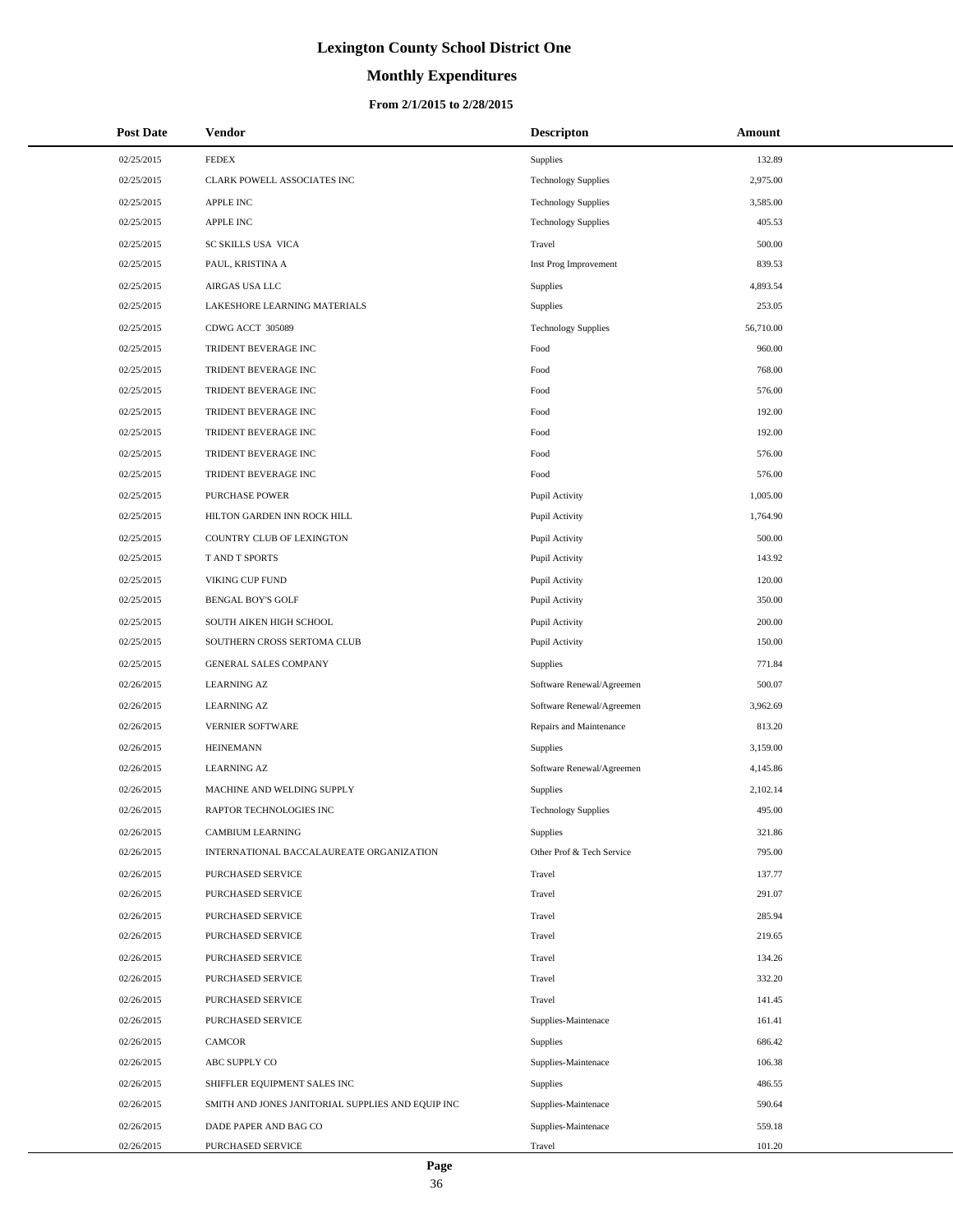# **Monthly Expenditures**

### **From 2/1/2015 to 2/28/2015**

| <b>Post Date</b> | Vendor                               | Descripton                    | Amount   |
|------------------|--------------------------------------|-------------------------------|----------|
| 02/26/2015       | MONOPRICE.COM                        | <b>Technology Supplies</b>    | 138.82   |
| 02/26/2015       | PURCHASED SERVICE                    | Travel                        | 307.86   |
| 02/26/2015       | SHERWIN WILLIAMS CO                  | Supplies                      | 275.96   |
| 02/26/2015       | <b>SC FBLA CHAPTER</b>               | Travel                        | 150.00   |
| 02/26/2015       | THE UNIVERSITY OF SOUTH CAROLINA     | <b>Instructional Services</b> | 1,080.00 |
| 02/26/2015       | DELTA EDUCATION                      | Supplies                      | 317.86   |
| 02/26/2015       | SCHOOL SPECIALTY INC                 | Supplies                      | 402.04   |
| 02/26/2015       | LAKESHORE LEARNING MATERIALS         | Supplies                      | 576.20   |
| 02/26/2015       | SCHOOL SPECIALTY INC                 | Supplies                      | 285.49   |
| 02/26/2015       | <b>HEINEMANN</b>                     | Supplies                      | 1,626.00 |
| 02/26/2015       | HYATT PLACE CHARLESTON               | Pupil Transportation          | 1,749.00 |
| 02/26/2015       | PURCHASED SERVICE                    | Travel                        | 170.20   |
| 02/26/2015       | HYATT PLACE CHARLESTON               | Travel                        | 1,194.09 |
| 02/26/2015       | MCWATERS INC (OFFICE FURNITURE ONLY) | Supplies                      | 427.47   |
| 02/26/2015       | <b>US FOODS</b>                      | Supplies                      | 986.97   |
| 02/26/2015       | <b>US FOODS</b>                      | Food                          | 5,782.13 |
| 02/26/2015       | EARTHGRAINS BAKING COMPANIES INC     | <b>Bread</b>                  | 203.75   |
| 02/26/2015       | BORDEN DAIRY CO OF SC LLC            | Milk                          | 328.27   |
| 02/26/2015       | SENN BROTHERS INC                    | Produce                       | 430.65   |
| 02/26/2015       | <b>US FOODS</b>                      | Supplies                      | 341.70   |
| 02/26/2015       | <b>US FOODS</b>                      | Food                          | 838.99   |
| 02/26/2015       | BORDEN DAIRY CO OF SC LLC            | Milk                          | 389.38   |
| 02/26/2015       | SENN BROTHERS INC                    | Produce                       | 610.73   |
| 02/26/2015       | <b>US FOODS</b>                      | Supplies                      | 580.91   |
| 02/26/2015       | <b>US FOODS</b>                      | Food                          | 7,669.09 |
| 02/26/2015       | EARTHGRAINS BAKING COMPANIES INC     | <b>Bread</b>                  | 125.00   |
| 02/26/2015       | BORDEN DAIRY CO OF SC LLC            | Milk                          | 278.21   |
| 02/26/2015       | SENN BROTHERS INC                    | Produce                       | 467.39   |
| 02/26/2015       | <b>US FOODS</b>                      | Supplies                      | 548.75   |
| 02/26/2015       | <b>US FOODS</b>                      | Food                          | 1,405.93 |
| 02/26/2015       | EARTHGRAINS BAKING COMPANIES INC     | <b>Bread</b>                  | 105.00   |
| 02/26/2015       | BORDEN DAIRY CO OF SC LLC            | Milk                          | 323.41   |
| 02/26/2015       | HERSHEYS ICE CREAM                   | Milk                          | 274.28   |
| 02/26/2015       | <b>US FOODS</b>                      | Supplies                      | 539.93   |
| 02/26/2015       | <b>US FOODS</b>                      | Food                          | 3,131.92 |
| 02/26/2015       | BORDEN DAIRY CO OF SC LLC            | Milk                          | 466.63   |
| 02/26/2015       | <b>US FOODS</b>                      | Supplies                      | 353.05   |
| 02/26/2015       | <b>US FOODS</b>                      | Food                          | 2,094.51 |
| 02/26/2015       | BORDEN DAIRY CO OF SC LLC            | Milk                          | 932.48   |
| 02/26/2015       | SENN BROTHERS INC                    | Produce                       | 823.84   |
| 02/26/2015       | <b>US FOODS</b>                      | Food                          | 713.19   |
| 02/26/2015       | SENN BROTHERS INC                    | Produce                       | 197.26   |
| 02/26/2015       | US FOODS                             | Supplies                      | 319.47   |
| 02/26/2015       | <b>US FOODS</b>                      | Food                          | 2,061.47 |
| 02/26/2015       | SENN BROTHERS INC                    | Produce                       | 611.42   |
| 02/26/2015       | <b>US FOODS</b>                      | Supplies                      | 463.51   |
| 02/26/2015       | <b>US FOODS</b>                      | Food                          | 1,281.91 |
| 02/26/2015       | BORDEN DAIRY CO OF SC LLC            | Milk                          | 205.32   |

 $\overline{a}$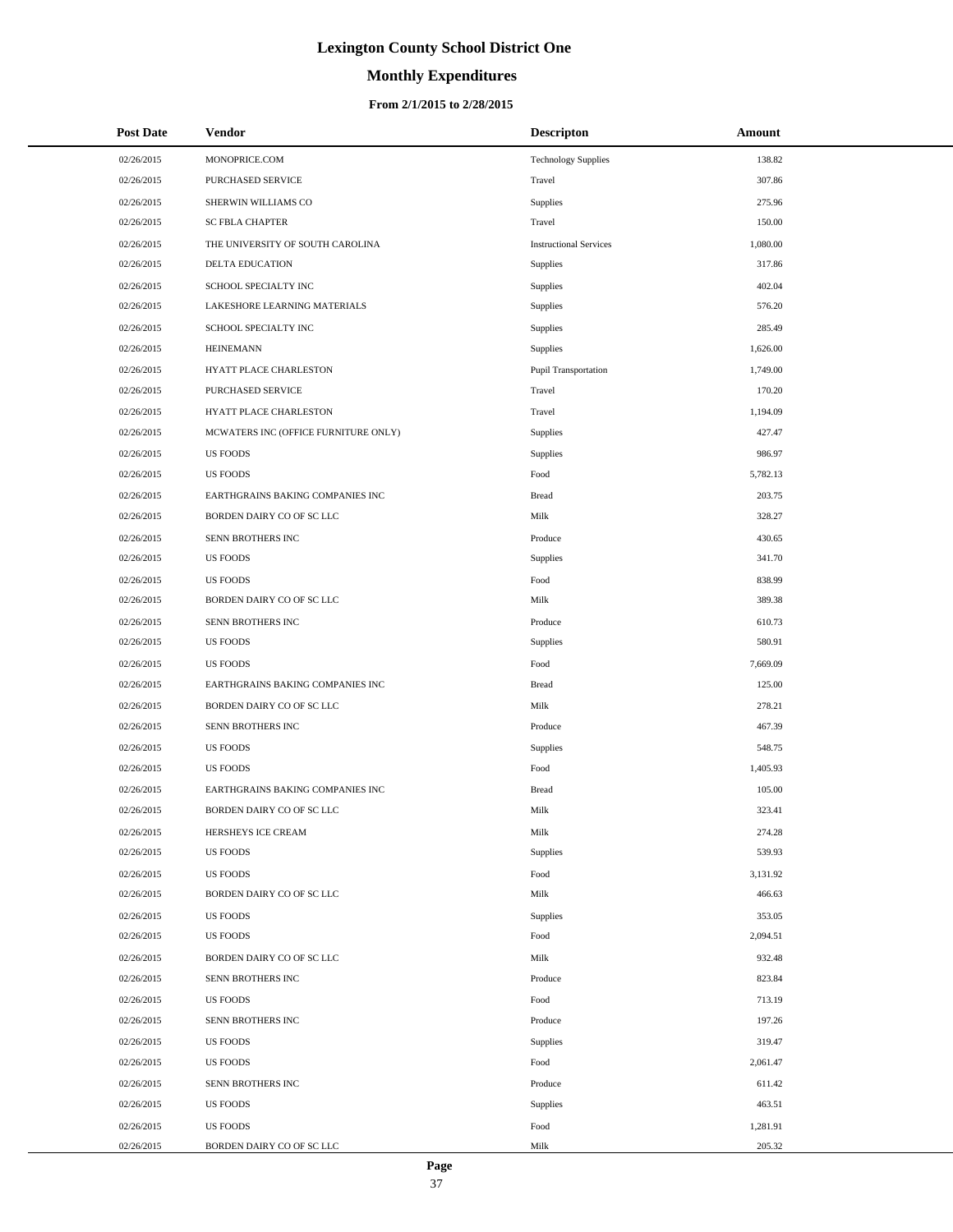# **Monthly Expenditures**

### **From 2/1/2015 to 2/28/2015**

| <b>Post Date</b> | <b>Vendor</b>                    | <b>Descripton</b> | Amount   |
|------------------|----------------------------------|-------------------|----------|
| 02/26/2015       | HERSHEYS ICE CREAM               | Milk              | 296.10   |
| 02/26/2015       | SENN BROTHERS INC                | Produce           | 576.37   |
| 02/26/2015       | <b>US FOODS</b>                  | Supplies          | 391.84   |
| 02/26/2015       | US FOODS                         | Food              | 2,740.80 |
| 02/26/2015       | BORDEN DAIRY CO OF SC LLC        | Milk              | 566.44   |
| 02/26/2015       | HERSHEYS ICE CREAM               | Milk              | 445.74   |
| 02/26/2015       | SENN BROTHERS INC                | Produce           | 972.87   |
| 02/26/2015       | US FOODS                         | Supplies          | 472.16   |
| 02/26/2015       | US FOODS                         | Food              | 1,838.84 |
| 02/26/2015       | BORDEN DAIRY CO OF SC LLC        | Milk              | 431.87   |
| 02/26/2015       | SENN BROTHERS INC                | Produce           | 576.27   |
| 02/26/2015       | US FOODS                         | Supplies          | 394.49   |
| 02/26/2015       | US FOODS                         | Food              | 1,672.13 |
| 02/26/2015       | EARTHGRAINS BAKING COMPANIES INC | <b>Bread</b>      | 112.50   |
| 02/26/2015       | BORDEN DAIRY CO OF SC LLC        | Milk              | 495.75   |
| 02/26/2015       | SENN BROTHERS INC                | Produce           | 799.67   |
| 02/26/2015       | US FOODS                         | Supplies          | 252.48   |
| 02/26/2015       | <b>US FOODS</b>                  | Food              | 1,574.05 |
| 02/26/2015       | BORDEN DAIRY CO OF SC LLC        | Milk              | 419.77   |
| 02/26/2015       | SENN BROTHERS INC                | Produce           | 398.57   |
| 02/26/2015       | US FOODS                         | Supplies          | 472.19   |
| 02/26/2015       | <b>US FOODS</b>                  | Food              | 6,069.34 |
| 02/26/2015       | EARTHGRAINS BAKING COMPANIES INC | <b>Bread</b>      | 206.25   |
| 02/26/2015       | BORDEN DAIRY CO OF SC LLC        | Milk              | 548.87   |
| 02/26/2015       | SENN BROTHERS INC                | Produce           | 706.94   |
| 02/26/2015       | <b>US FOODS</b>                  | Supplies          | 188.03   |
| 02/26/2015       | <b>US FOODS</b>                  | Food              | 1,454.75 |
| 02/26/2015       | BORDEN DAIRY CO OF SC LLC        | Milk              | 243.63   |
| 02/26/2015       | HERSHEYS ICE CREAM               | Milk              | 133.96   |
| 02/26/2015       | SENN BROTHERS INC                | Produce           | 502.15   |
| 02/26/2015       | <b>US FOODS</b>                  | Supplies          | 516.05   |
| 02/26/2015       | <b>US FOODS</b>                  | Food              | 2,271.13 |
| 02/26/2015       | BORDEN DAIRY CO OF SC LLC        | Milk              | 269.31   |
| 02/26/2015       | <b>US FOODS</b>                  | Supplies          | 425.97   |
| 02/26/2015       | <b>US FOODS</b>                  | Food              | 2,089.78 |
| 02/26/2015       | BORDEN DAIRY CO OF SC LLC        | Milk              | 392.20   |
| 02/26/2015       | <b>US FOODS</b>                  | Supplies          | 292.60   |
| 02/26/2015       | <b>US FOODS</b>                  | Food              | 1,033.68 |
| 02/26/2015       | BORDEN DAIRY CO OF SC LLC        | Milk              | 238.41   |
| 02/26/2015       | SENN BROTHERS INC                | Produce           | 333.27   |
| 02/26/2015       | <b>US FOODS</b>                  | Supplies          | 496.35   |
| 02/26/2015       | <b>US FOODS</b>                  | Food              | 969.16   |
| 02/26/2015       | BORDEN DAIRY CO OF SC LLC        | Milk              | 460.25   |
| 02/26/2015       | HERSHEYS ICE CREAM               | Milk              | 340.92   |
| 02/26/2015       | <b>US FOODS</b>                  | Supplies          | 365.70   |
| 02/26/2015       | <b>US FOODS</b>                  | Food              | 2,382.80 |
| 02/26/2015       | BORDEN DAIRY CO OF SC LLC        | Milk              | 145.17   |
| 02/26/2015       | SENN BROTHERS INC                | Produce           | 508.61   |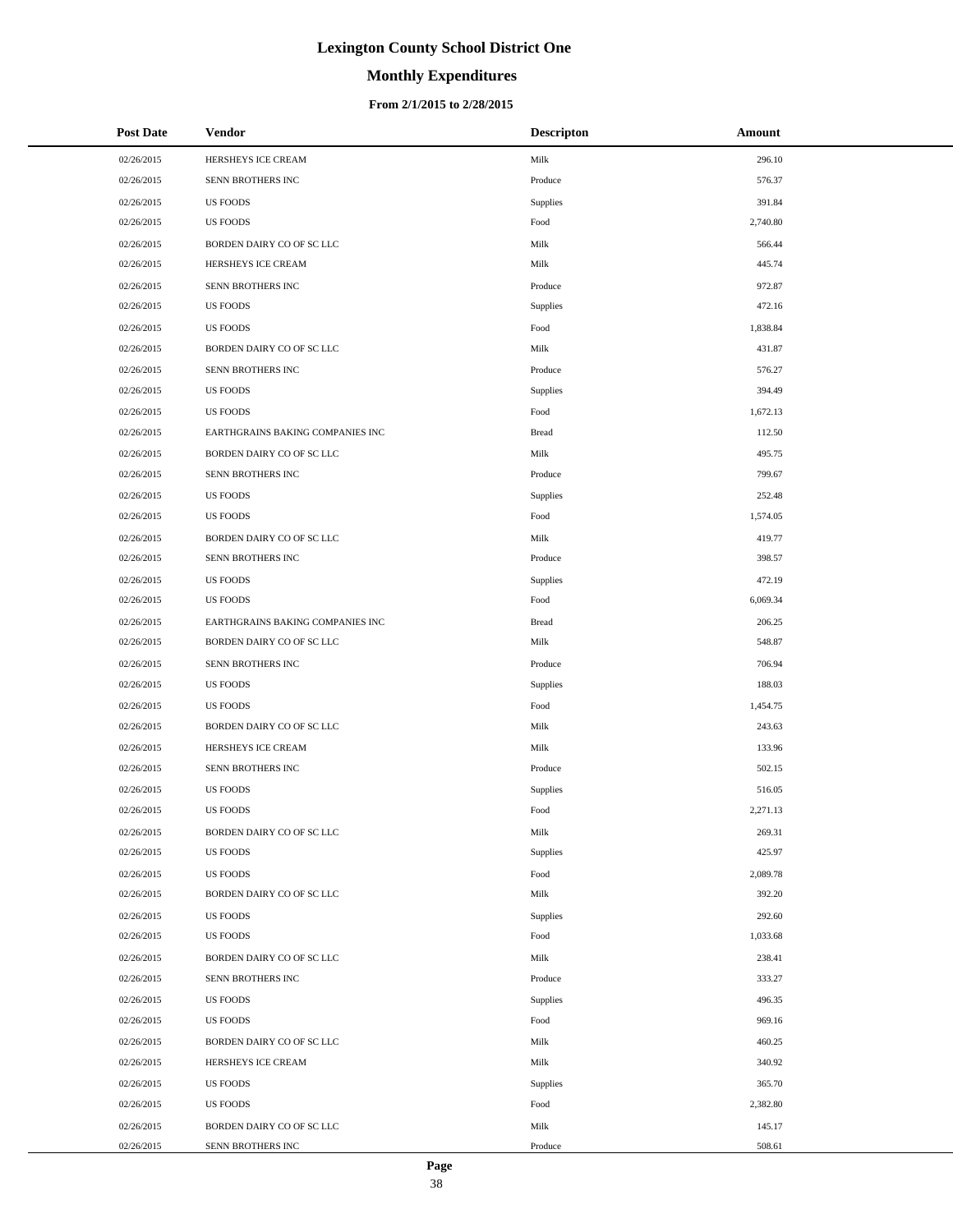# **Monthly Expenditures**

| <b>Post Date</b> | Vendor                           | <b>Descripton</b>          | Amount   |
|------------------|----------------------------------|----------------------------|----------|
| 02/26/2015       | <b>US FOODS</b>                  | Supplies                   | 368.93   |
| 02/26/2015       | <b>US FOODS</b>                  | Food                       | 1,582.56 |
| 02/26/2015       | BORDEN DAIRY CO OF SC LLC        | Milk                       | 358.88   |
| 02/26/2015       | HERSHEYS ICE CREAM               | Milk                       | 151.78   |
| 02/26/2015       | SENN BROTHERS INC                | Produce                    | 452.04   |
| 02/26/2015       | <b>US FOODS</b>                  | Supplies                   | 629.16   |
| 02/26/2015       | HEWLETT PACKARD BUSINESS STORE   | <b>Technology Supplies</b> | 138.03   |
| 02/26/2015       | <b>US FOODS</b>                  | Food                       | 2,885.08 |
| 02/26/2015       | BORDEN DAIRY CO OF SC LLC        | Milk                       | 290.56   |
| 02/26/2015       | SENN BROTHERS INC                | Produce                    | 715.33   |
| 02/26/2015       | <b>US FOODS</b>                  | Supplies                   | 693.25   |
| 02/26/2015       | <b>US FOODS</b>                  | Food                       | 1,906.93 |
| 02/26/2015       | BORDEN DAIRY CO OF SC LLC        | Milk                       | 402.00   |
| 02/26/2015       | SENN BROTHERS INC                | Produce                    | 618.11   |
| 02/26/2015       | <b>US FOODS</b>                  | Supplies                   | 575.26   |
| 02/26/2015       | <b>US FOODS</b>                  | Food                       | 2,588.01 |
| 02/26/2015       | BORDEN DAIRY CO OF SC LLC        | Milk                       | 693.80   |
| 02/26/2015       | HERSHEYS ICE CREAM               | Milk                       | 180.92   |
| 02/26/2015       | SENN BROTHERS INC                | Produce                    | 456.05   |
| 02/26/2015       | <b>US FOODS</b>                  | Supplies                   | 351.14   |
| 02/26/2015       | <b>US FOODS</b>                  | Food                       | 759.96   |
| 02/26/2015       | BORDEN DAIRY CO OF SC LLC        | Milk                       | 303.40   |
| 02/26/2015       | HERSHEYS ICE CREAM               | Milk                       | 461.28   |
| 02/26/2015       | SENN BROTHERS INC                | Produce                    | 348.81   |
| 02/26/2015       | <b>US FOODS</b>                  | Supplies                   | 280.06   |
| 02/26/2015       | <b>US FOODS</b>                  | Food                       | 875.20   |
| 02/26/2015       | BORDEN DAIRY CO OF SC LLC        | Milk                       | 399.92   |
| 02/26/2015       | SENN BROTHERS INC                | Produce                    | 347.76   |
| 02/26/2015       | <b>US FOODS</b>                  | Supplies                   | 399.26   |
| 02/26/2015       | <b>US FOODS</b>                  | Food                       | 1,045.59 |
| 02/26/2015       | EARTHGRAINS BAKING COMPANIES INC | <b>Bread</b>               | 155.00   |
| 02/26/2015       | BORDEN DAIRY CO OF SC LLC        | Milk                       | 674.88   |
| 02/26/2015       | HERSHEYS ICE CREAM               | Milk                       | 258.26   |
| 02/26/2015       | SENN BROTHERS INC                | Produce                    | 535.99   |
| 02/26/2015       | <b>US FOODS</b>                  | Supplies                   | 431.76   |
| 02/26/2015       | <b>US FOODS</b>                  | Food                       | 3,028.48 |
| 02/26/2015       | BORDEN DAIRY CO OF SC LLC        | Milk                       | 128.08   |
| 02/26/2015       | HERSHEYS ICE CREAM               | Milk                       | 314.72   |
| 02/26/2015       | SENN BROTHERS INC                | Produce                    | 755.18   |
| 02/26/2015       | <b>US FOODS</b>                  | Supplies                   | 475.83   |
| 02/26/2015       | <b>US FOODS</b>                  | Food                       | 6,820.32 |
| 02/26/2015       | EARTHGRAINS BAKING COMPANIES INC | <b>Bread</b>               | 205.00   |
| 02/26/2015       | BORDEN DAIRY CO OF SC LLC        | Milk                       | 279.04   |
| 02/26/2015       | HERSHEYS ICE CREAM               | Milk                       | 519.48   |
| 02/26/2015       | SENN BROTHERS INC                | Produce                    | 701.76   |
| 02/26/2015       | <b>US FOODS</b>                  | Food                       | 859.36   |
| 02/26/2015       | BORDEN DAIRY CO OF SC LLC        | Milk                       | 305.52   |
| 02/26/2015       | HERSHEYS ICE CREAM               | Milk                       | 107.88   |